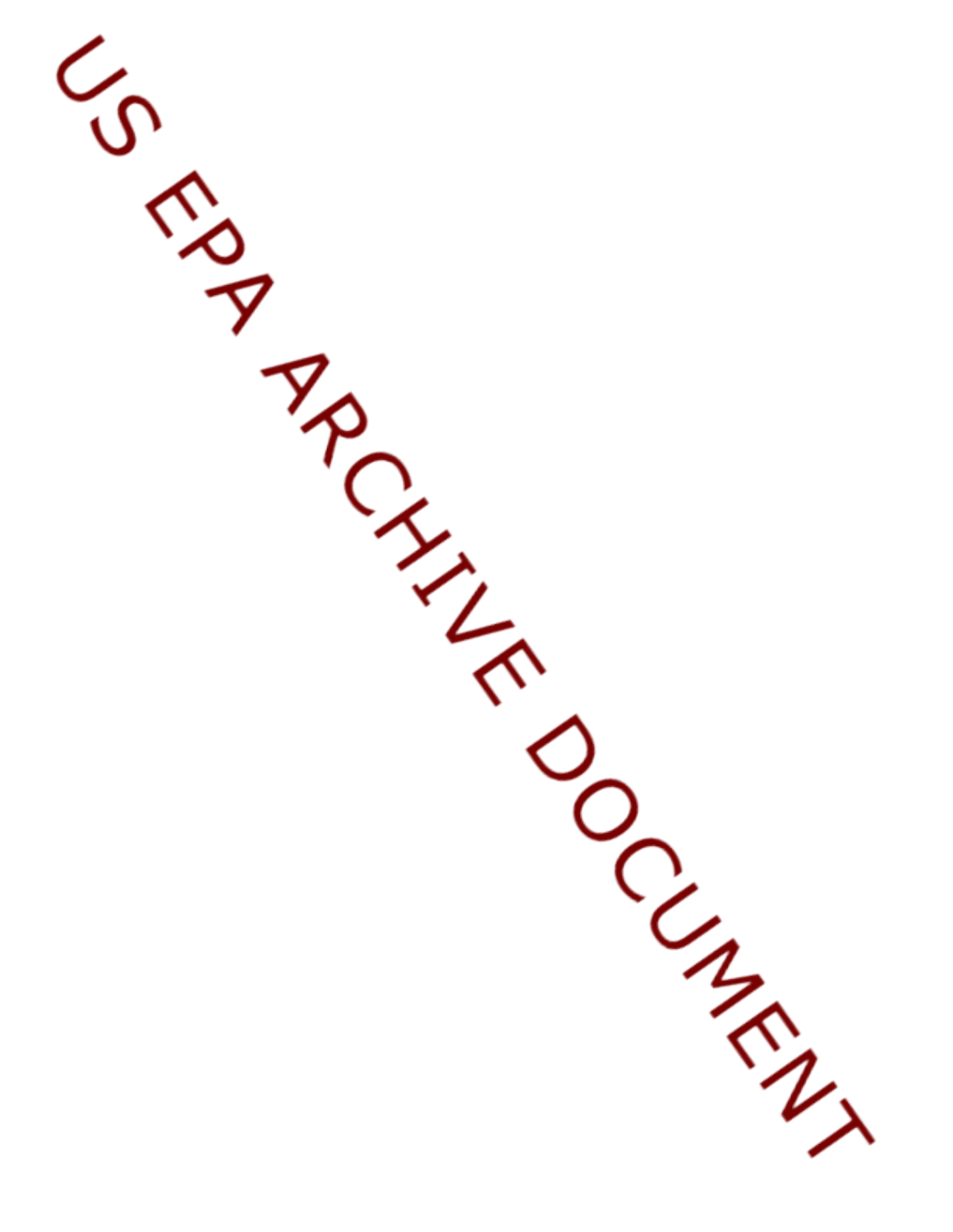# **Environmental Technology Verification Program** Advanced Monitoring Systems Center

Test/QA Plan for Verification of Ozone Indicator Cards

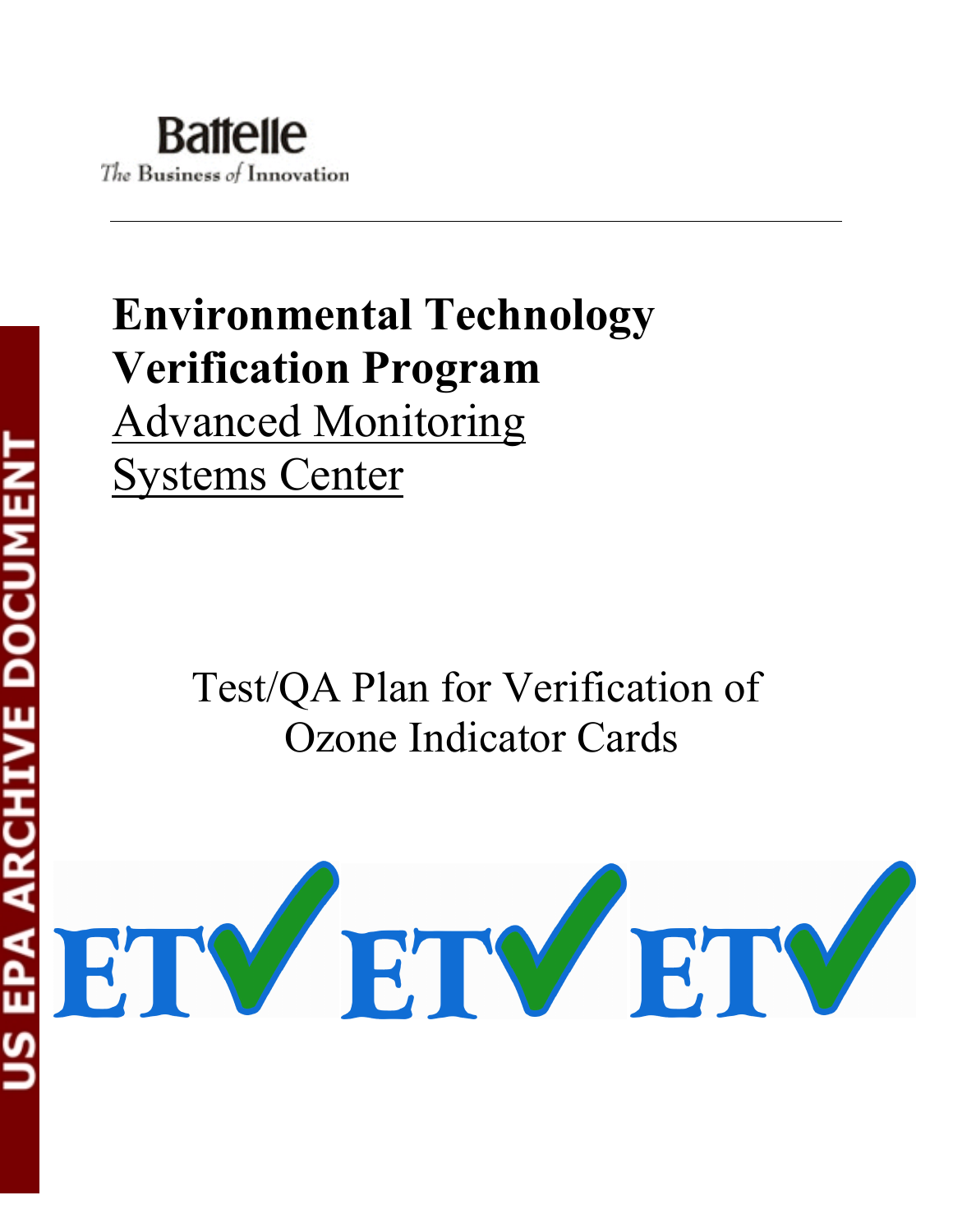# **TEST/QA PLAN**

**for**

# **Verification of Ozone Indicator Cards**

**November 10, 2009**

**Prepared by**

**Battelle 505 King Avenue Columbus, OH 43201-2693**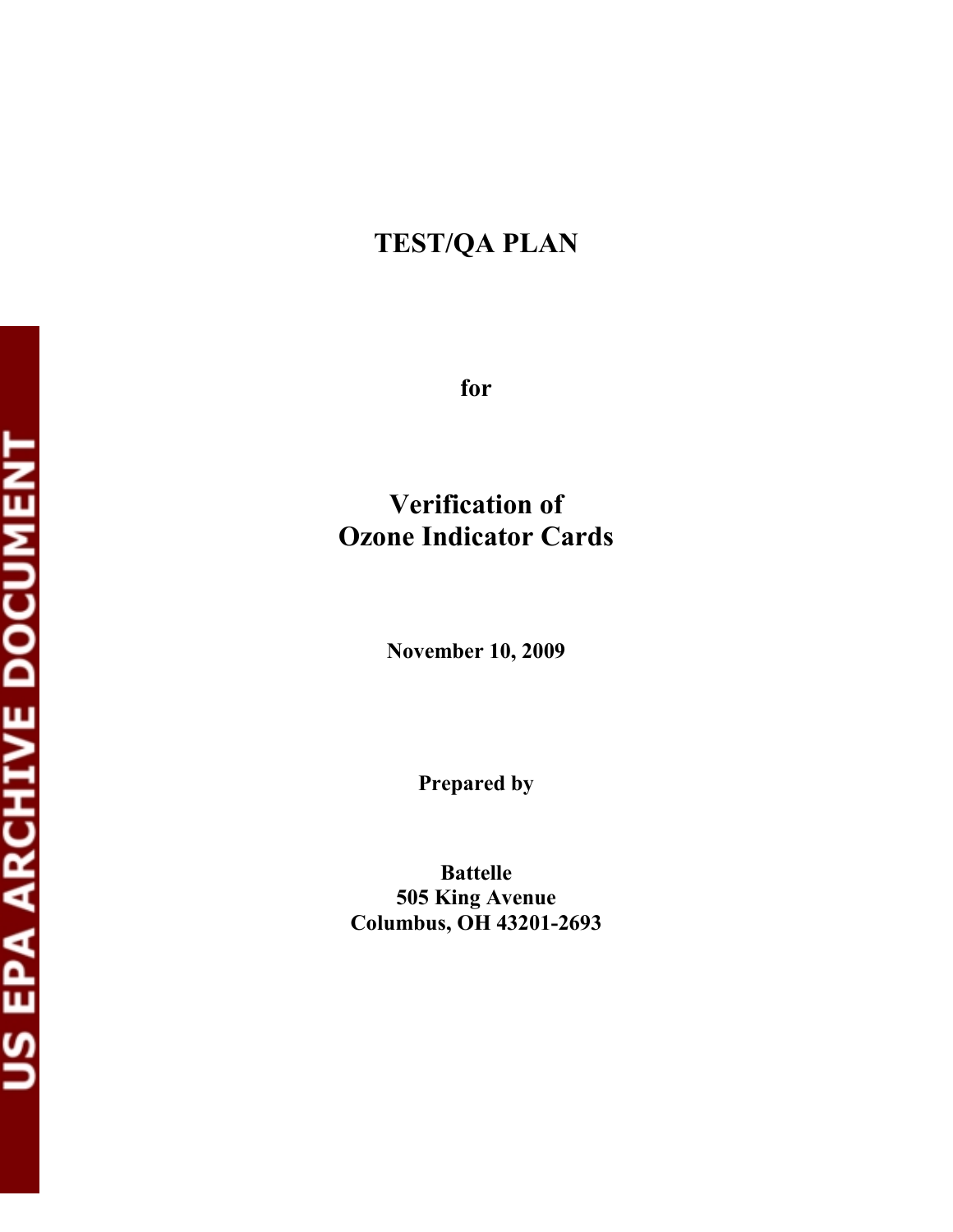Ozone Indicator Cards Test/QA Plan Page 1 of 45 Version 1 November 10, 2009

Ozone Indicator Cards zone marcaror Caros<br>
Test/QA Plan<br>
Page 1 of 45<br>
Version 1<br>
November 10, 2009

#### **SECTION A**

#### PROJECT MANAGEMENT

#### A1 Vendor Approval Page

ETV Advanced Monitoring Systems Center

Test/QA Plan

for

Verification of Ozone Indicator Cards

November 10, 2009

VENDOR ACCEPTANCE:

| Name Dicter Feldberg Defluny |
|------------------------------|
| Company Enviro Scan, Inc.    |
| Date $12/2009$               |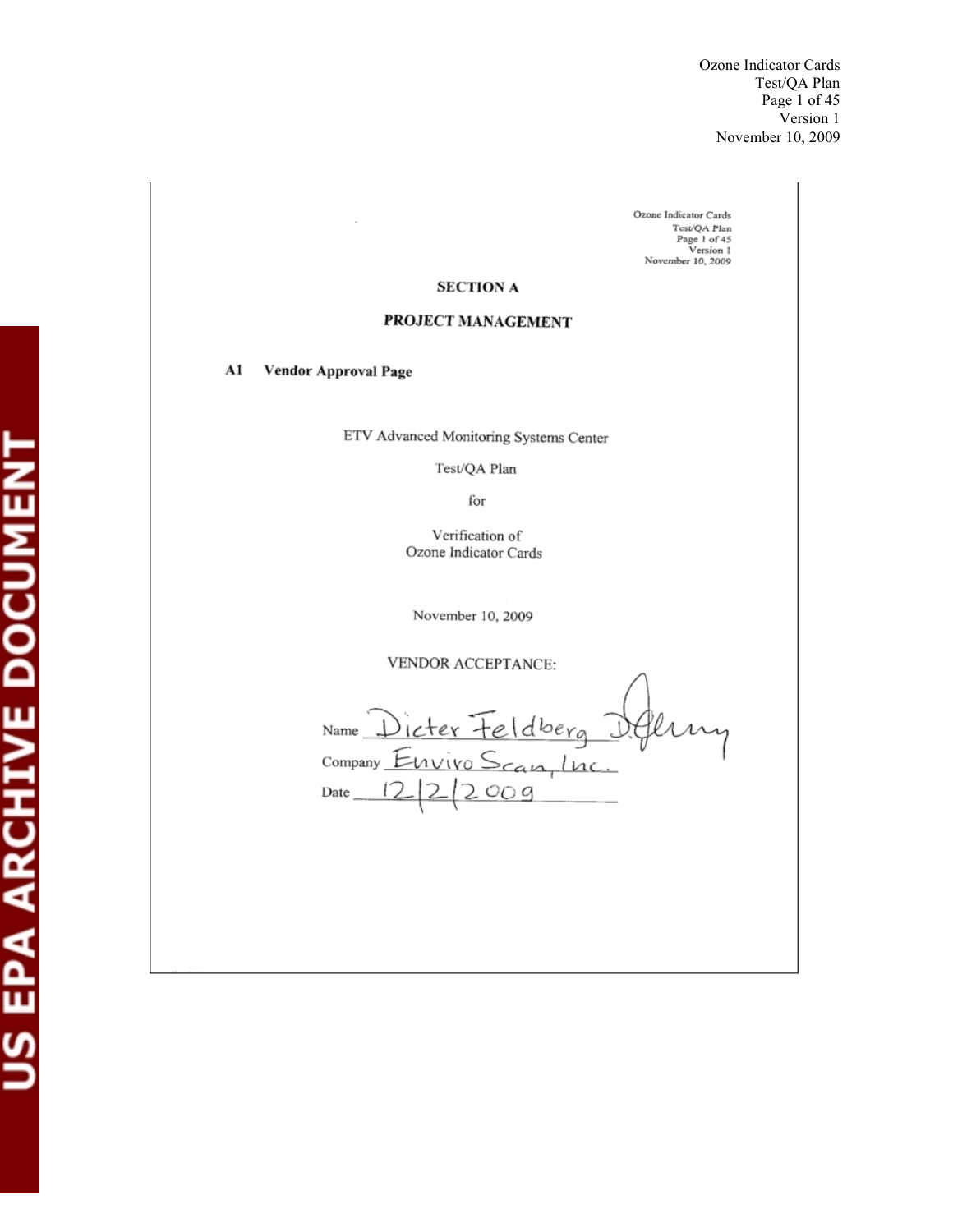#### <span id="page-4-0"></span>**TABLE OF CONTENTS**  $A2$

| Section | Page |
|---------|------|
|         |      |
|         |      |
|         |      |
|         |      |
|         |      |
|         |      |
|         |      |
|         |      |
|         |      |
|         |      |
|         |      |
|         |      |
|         |      |
|         |      |
|         |      |
|         |      |
|         |      |
|         |      |
|         |      |
|         |      |
|         |      |
|         |      |
|         |      |
|         |      |
|         |      |
|         |      |
|         |      |
|         |      |
|         |      |
|         |      |
|         |      |
|         |      |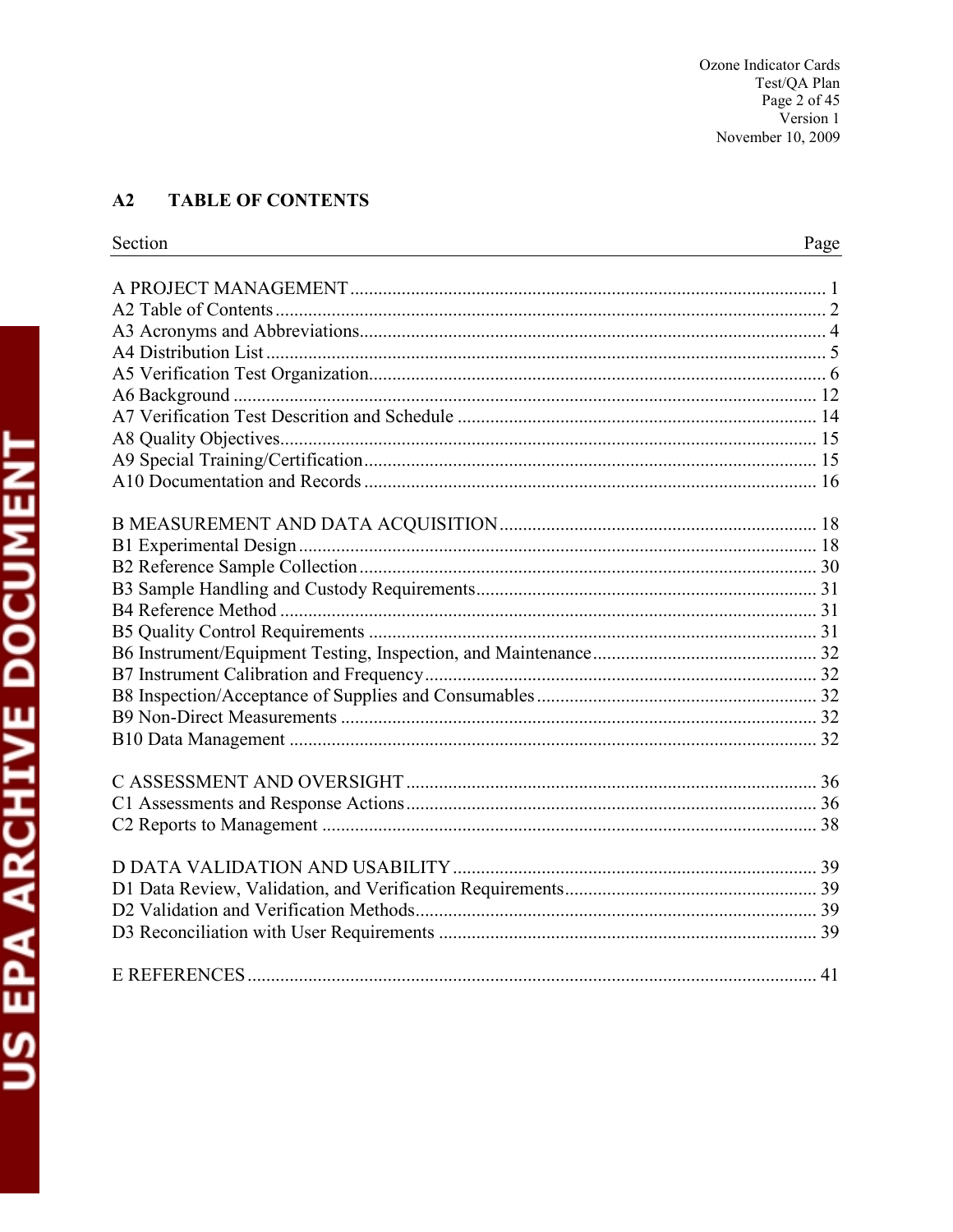| Appendices | Page |
|------------|------|
|            |      |
| Figure     | Page |
|            |      |
| Tables     | Page |
|            |      |
|            |      |
|            |      |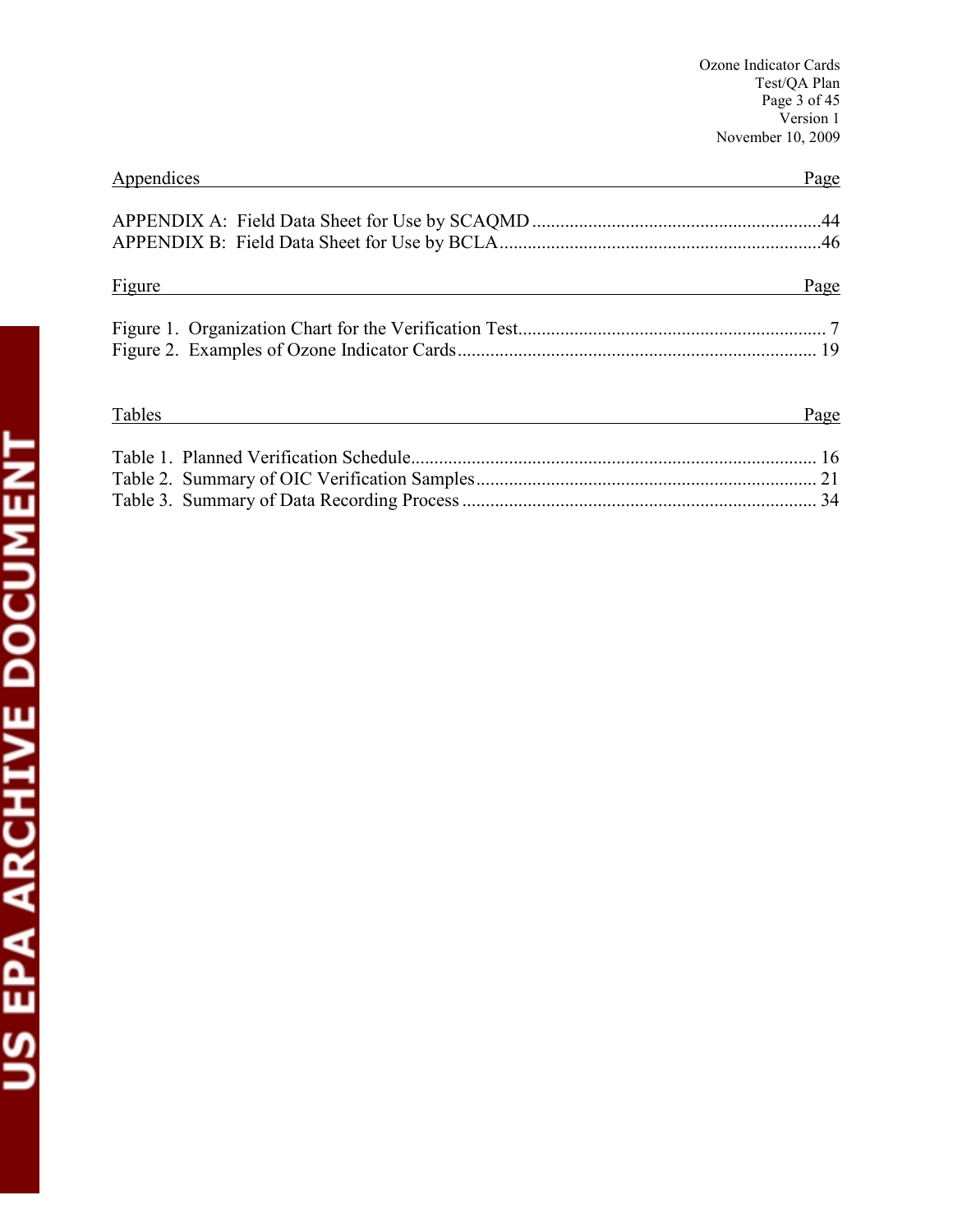<span id="page-6-0"></span>Ozone Indicator Cards Test/QA Plan Page 4 of 45 Version 1 November 10, 2009

# **A3 ACRONYMS AND ABBREVIATIONS**

| <b>ADQ</b>       | audit of data quality                        |
|------------------|----------------------------------------------|
| <b>AMS</b>       | <b>Advanced Monitoring Systems</b>           |
| <b>BCLA</b>      | Breathe California of Los Angeles            |
| <b>EPA</b>       | U.S. Environmental Protection Agency         |
| <b>ETV</b>       | <b>Environmental Technology Verification</b> |
| <b>FEM</b>       | <b>Federal Equivalent Method</b>             |
| <b>LRB</b>       | laboratory record book                       |
| MnO <sub>2</sub> | manganese dioxide                            |
| nm               | nanometer                                    |
| <b>OIC</b>       | ozone indicator card                         |
| ppby             | parts per billion by volume                  |
| PE               | performance evaluation                       |
| QA               | quality assurance                            |
| QC               | quality control                              |
| <b>QMP</b>       | quality management plan                      |
| $r^2$            | coefficient of determination                 |
| <b>RH</b>        | relative humidity                            |
| <b>SCAQMD</b>    | South Coast Air Quality Management District  |
| <b>TSA</b>       | technical systems audit                      |
| T                | temperature                                  |
| <b>UV</b>        | ultraviolet                                  |
| <b>VOC</b>       | volatile organic compounds                   |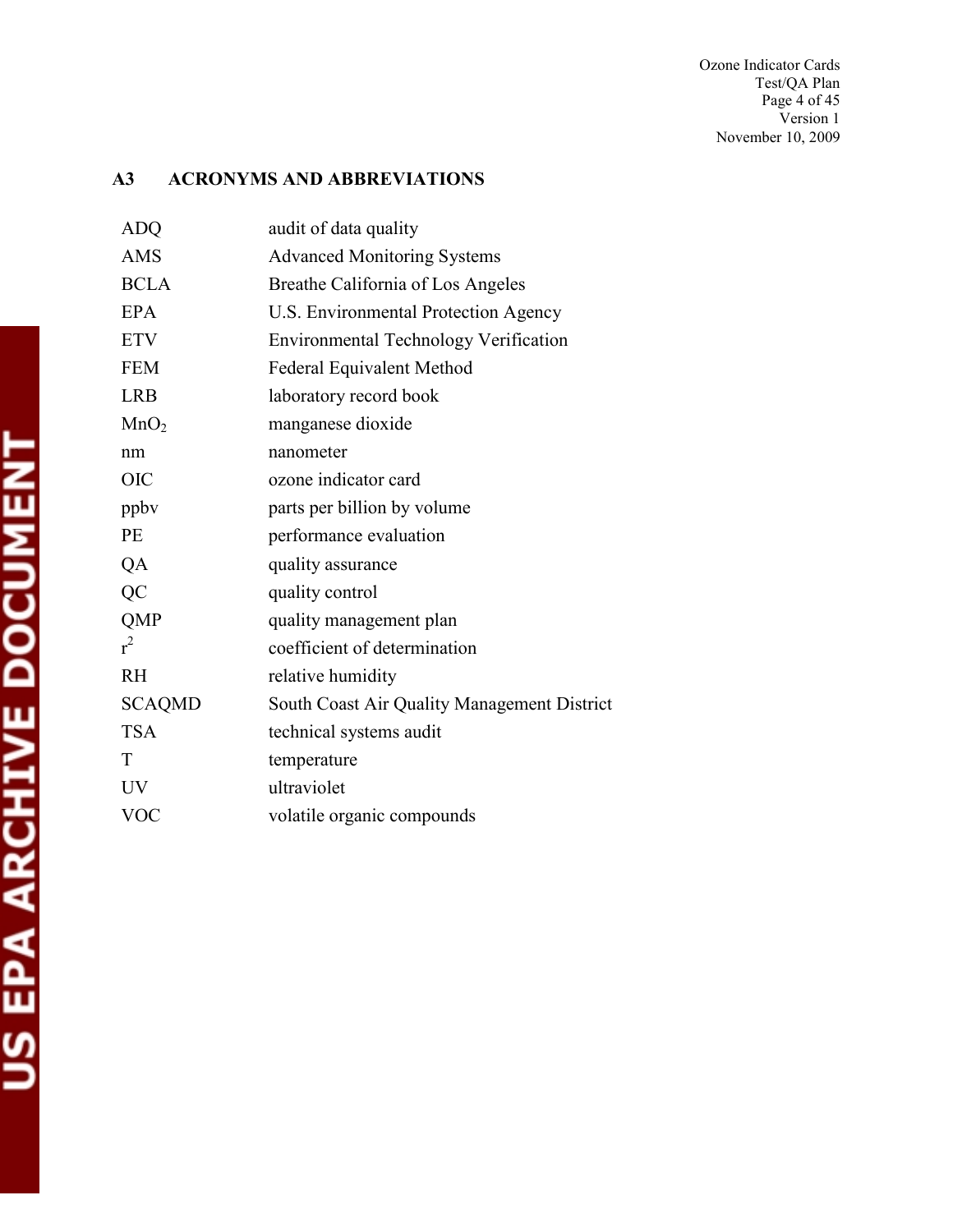Ozone Indicator Cards Test/QA Plan Page 5 of 45 Version 1 November 10, 2009

#### **A4 DISTRIBUTION LIST**

#### **Vendors**

Dieter Feldberg EnviroScan, Inc. 689 Unionville Road Kennett Square, PA 19348

# **EPA**

Michelle Henderson U.S. Environmental Protection Agency ETAV/NRMRL/ORD 26 W. Martin Luther King Dr., MS 208 Cincinnati, OH 45268

John McKernan, ScD, CIH Commander, USPHS Senior Environmental Health Officer U.S. Environmental Protection Agency ETAV/NRMRL/ORD 26 W. Martin Luther King Dr., MS 208 Cincinnati, OH 45268

#### **Battelle**

Amy Dindal Thomas Kelly Brad Goodwin Zachary Willenberg Battelle 505 King Ave. Columbus, OH 43201

#### <span id="page-7-0"></span>**Collaborators/Subcontractors**

Dan Witzling Environmental Program Manager Breathe California of Los Angeles 5858 Wilshire Blvd, Suite 300 Los Angeles, CA 90036

Rudy Eden Laboratory Services and Source Testing South Coast Air Quality Management **District** 21865 E. Copley Drive Diamond Bar, CA 91765

#### **Peer Reviewers**

Dennis Mikel U.S. Environmental Protection Agency Office of Air Quality Planning and **Standards** E-143-02 Research Triangle Park, NC 27711

Will Ollison American Petroleum Institute 1220 L Street Washington, D.C. 2005-4070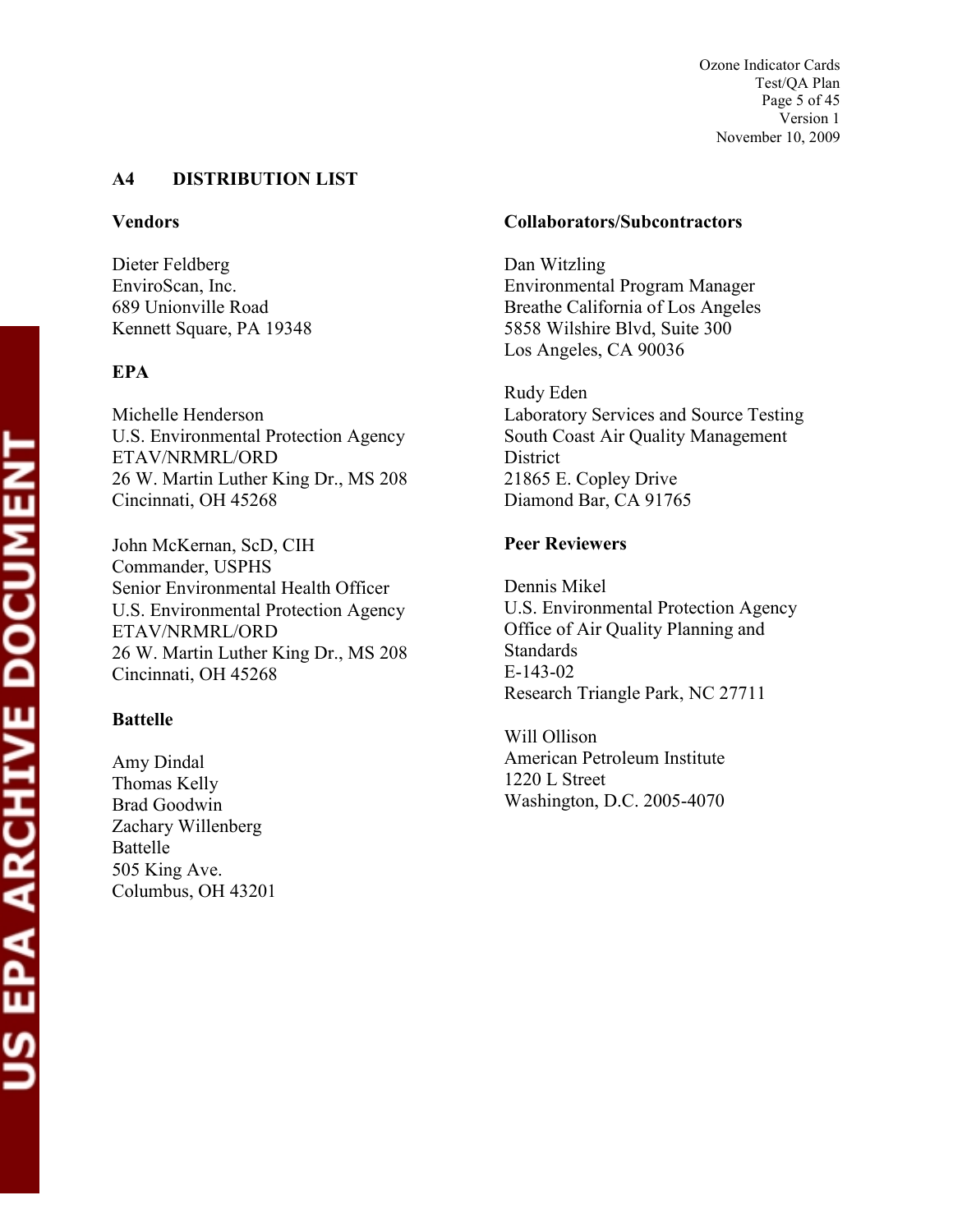#### <span id="page-8-0"></span>**A5 VERIFICATION TEST ORGANIZATION**

The verification test will be conducted under the auspices of the U.S. Environmental Protection Agency (EPA) through the Environmental Technology Verification (ETV) Program. It will be performed by Battelle, which is managing the ETV Advanced Monitoring Systems (AMS) Center through a cooperative agreement with EPA. The scope of the AMS Center covers verification of monitoring technologies for contaminants and natural species in air, water, and soil. This verification will address ozone indicator cards (OICs) that provide short-term semiquantitative measures of ozone concentration in ambient air. The performance of OICs will be judged in part by comparison with measurements made with an EPA-designated reference measurement method (the Federal Equivalent Method [FEM]) for ozone.

The day to day operations of this verification test will be coordinated and supervised by Battelle personnel, with in-kind involvement from personnel of the California South Coast Air Quality Management District (SCAQMD), Breathe California of Los Angeles (BCLA), and the vendors who will be having the performance of their OICs verified. Laboratory testing will be conducted at Battelle in Columbus, Ohio. Field testing will be carried out by SCAQMD and BCLA under Battelle's oversight at multiple locations in southern California. The vendors will provide Battelle with instructions for use of their OICs and enough OICs to make up to 1,000 ozone readings.

The organization chart in Figure 1 identifies the responsibilities of the organizations and individuals associated with the verification test. Roles and responsibilities are defined further below. Quality Assurance (QA) oversight will be provided by the Battelle Quality Manager and also by the EPA AMS Center Quality Manager, at her discretion.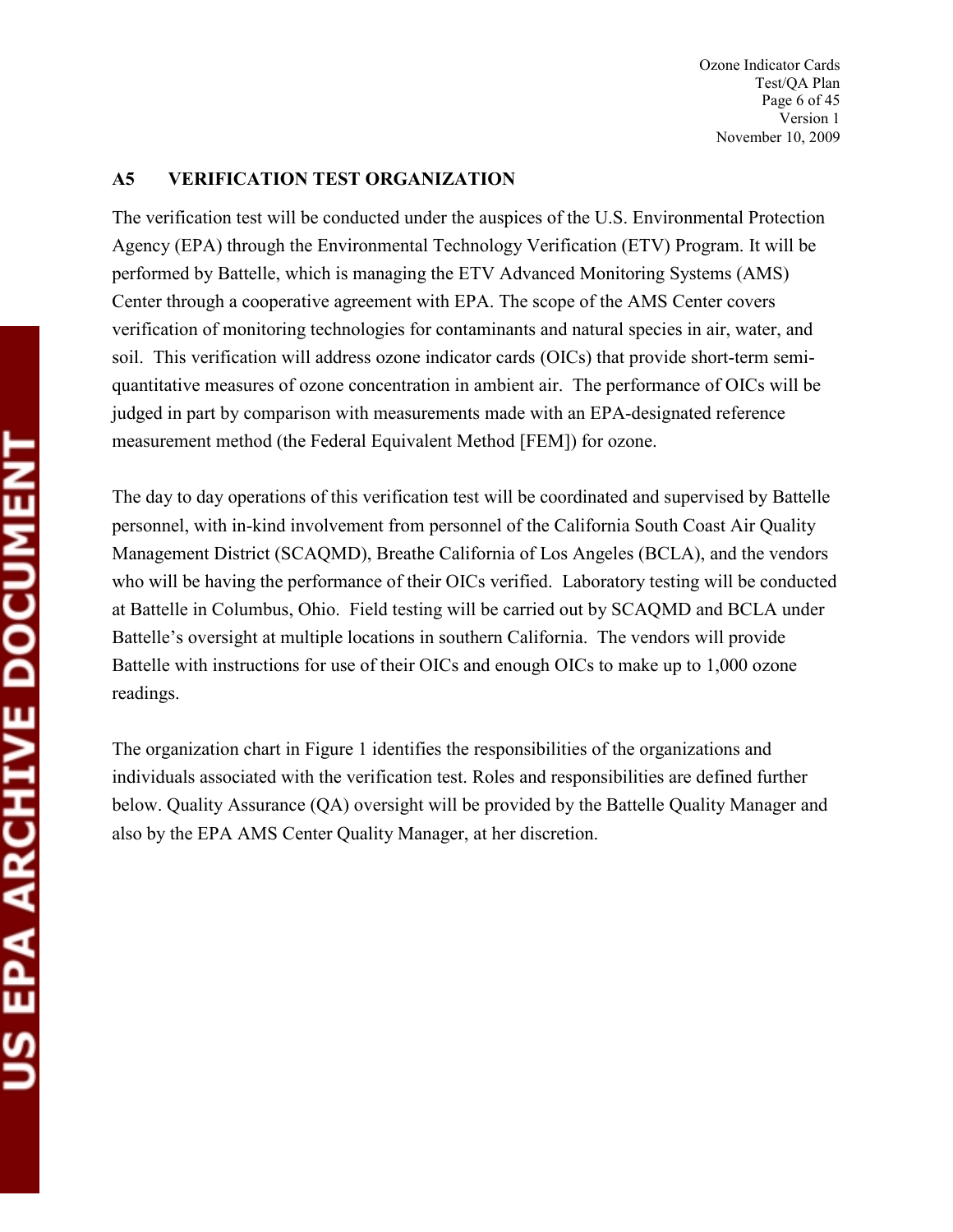

<span id="page-9-0"></span>**Figure 1. Organization Chart for the Verification Test**

# **A5.1 Battelle**

Dr. Thomas Kelly is the AMS Center's Verification Test Coordinator for this test. In this role, Dr. Kelly will have overall responsibility for ensuring that the technical, schedule, and cost goals established for the verification test are met. Specifically, Dr. Kelly will:

- Prepare the draft test/QA plan, verification reports, and verification statements.
- Revise the draft test/QA plan, verification reports, and verification statements in response to reviewers' comments.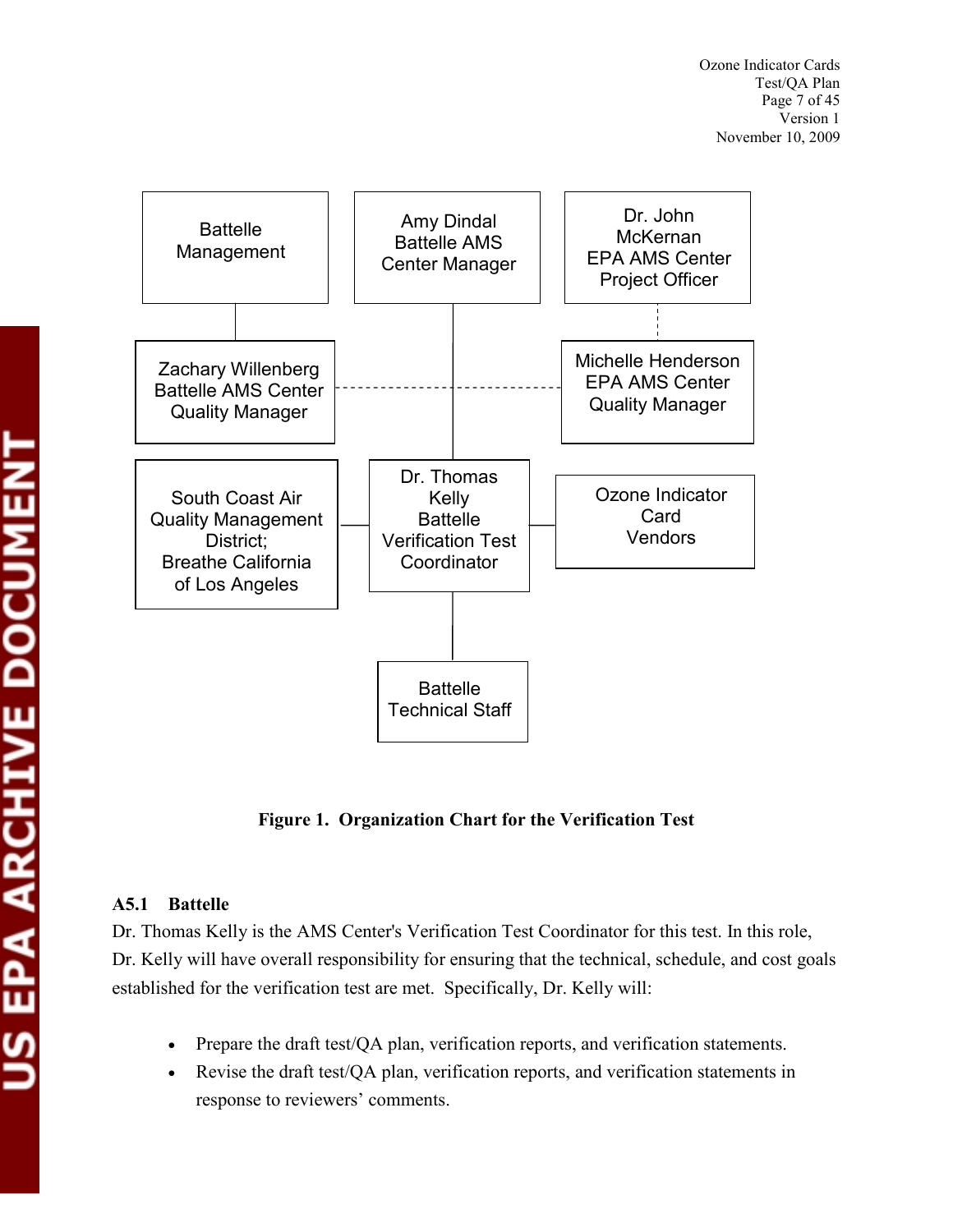- Assemble a team of qualified technical staff to conduct the verification test.
- Establish a budget for the verification test and manage staff to ensure the budget is not exceeded.
- Coordinate with the vendors for provision of OICs for testing.
- Direct Battelle technical staff in the laboratory testing and coordinate with BCLA personnel for performance of the field testing
- Direct the team in performing the verification test in accordance with this test/QA plan.
- Hold a kick-off meeting approximately one week prior to the start of the verification test to review the critical logistical, technical, and administrative aspects of the verification test. Responsibility for each aspect of the verification test will be confirmed.
- Ensure that all quality procedures specified in this EPA Quality Level III test/QA plan and in the AMS Center Quality Management  $Plan<sup>1</sup> (OMP)$  are followed.
- Serve as the primary point of contact for SCAQMD, BCLA, and vendor representatives.
- Ensure that confidentiality of sensitive vendor information is maintained.
- Assist vendors as needed during verification testing.
- Become familiar with the operation of the OICs through instruction by the vendors, if needed.
- Prepare a deviation report for any departure from the test/QA plan during the verification, obtain the requisite EPA and vendor approvals, and distribute the approved report as specified in the AMS Center QMP.
- Respond to any issues raised in assessment reports, audits, or from test staff observations, and institute corrective action as necessary.
- Coordinate distribution of the final test/QA plan, verification reports, and verification statements.

Ms. Amy Dindal is Battelle's Manager for the AMS Center. As such, Ms. Dindal will oversee the various stages of verification testing. Ms. Dindal will:

- Review the draft and final test/QA plan.
- Attend the verification test kick-off meeting.
- Review the draft and final verification reports and verification statements.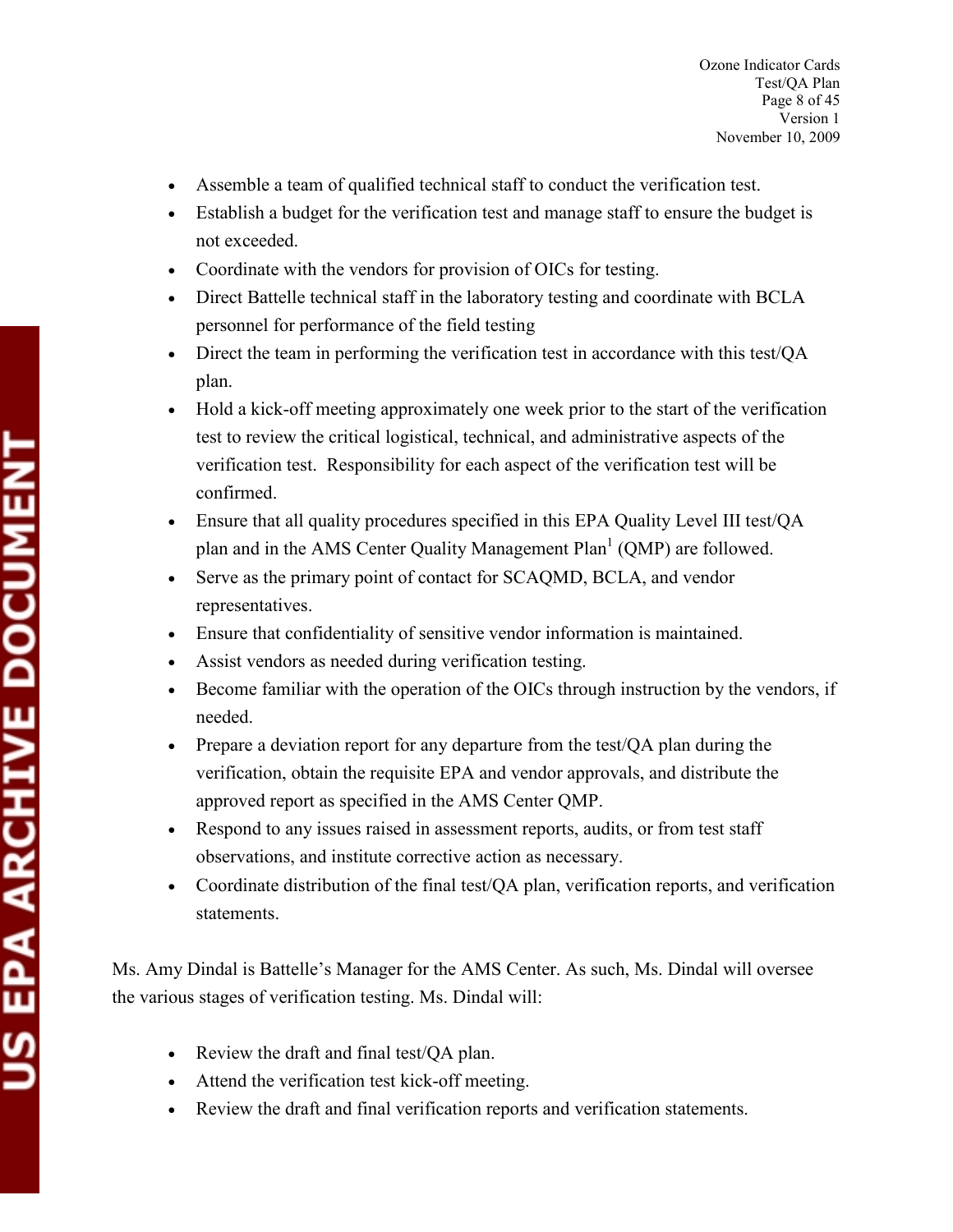- Ensure that necessary Battelle resources, including staff and facilities, are committed to the verification test.
- Maintain communication with EPA's technical and quality managers.
- Issue a stop work order if Battelle or EPA QA staff discover adverse findings that will compromise test results.

Technical staff from Battelle will support Dr. Kelly in planning and conducting the verification test. The responsibilities of the technical staff will be to:

- Assist in planning for the test, and making arrangements for the receipt of and training on the OICs.
- Attend the verification test kick-off meeting.
- Conduct verification testing using the vendors' OIC technology.
- Conduct FEM measurements during the testing.
- Perform statistical calculations specified in this test/QA plan on the technology data as needed.
- Provide results of statistical calculations and associated discussion for the verification reports as needed.
- Support Dr. Kelly in responding to any issues raised in assessment reports and audits related to statistics and data reduction as needed.

Mr. Zachary Willenberg is Battelle's Quality Manager for the AMS Center. Mr. Willenberg will:

- Review the draft and final test/QA plan.
- Attend the verification test kick-off meeting.
- Conduct a technical systems audit (TSA) at least once during the verification test, or designate other QA staff to conduct the audit. That TSA will address both the laboratory and field components of OIC testing.
- Audit at least 10% of the verification data or designate other QA staff to conduct the data audit.
- Prepare and distribute an assessment report for each audit.
- Verify implementation of any necessary corrective action.
- Request that Battelle's AMS Center Manager issue a stop work order if audits indicate that data quality is being compromised.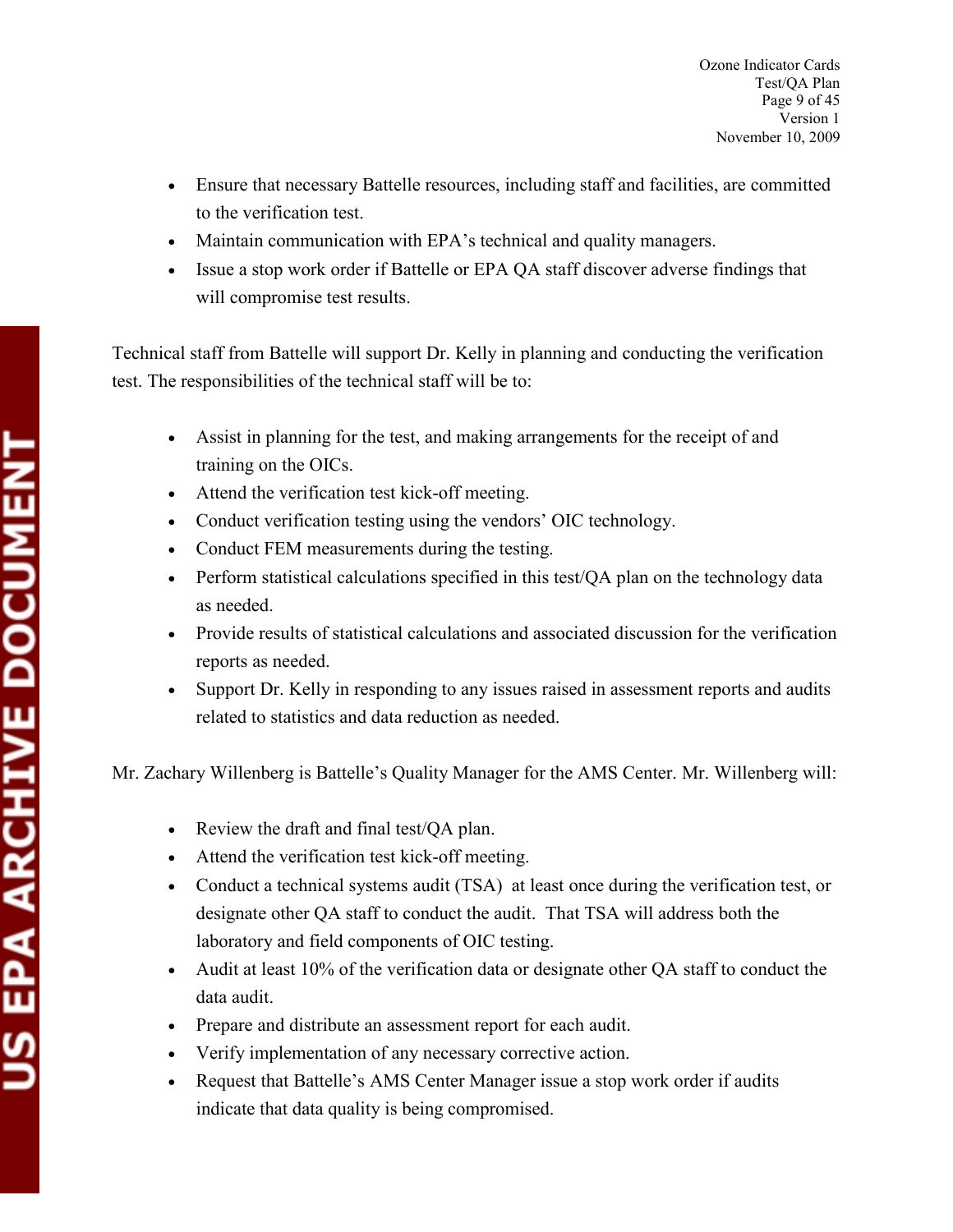- Provide a summary of the QA/quality control (QC) activities and results for the verification reports.
- Review the draft and final verification reports and verification statements.

# **A5.2 OIC Vendor**

The responsibilities of an OIC vendor are as follows:

- Review and provide comments on the draft test/QA plan.
- Accept (by signature of a company representative) the final test/QA plan prior to test initiation.
- Initially provide enough units of their OIC technology to carry out up to 1,000 measurements of ambient ozone during the verification test, and additional units should the need arise during testing.
- Supply instructions on the use of the technology, and written consent for test staff to carry out verification testing.
- Review and provide comments on the draft verification report and verification statement for their respective technology.

# **A5.3 South Coast Air Quality Management District**

The primary point of contact for SCAQMD will be Mr. Rudy Eden. The role of SCAQMD is to assist Battelle in conducting a quantitative comparison of OIC readings with FEM readings. Mr. Eden will lead SCAQMD personnel in meeting the following responsibilities of SCAQMD in this verification:

- Review and provide comments on the draft test/QA plan.
- Select established SCAQMD ambient ozone monitoring sites that exhibit a range of ozone concentrations and are available for this verification.
- Provide sufficient SCAQMD personnel to carry out ambient ozone measurements with OICs at the selected sites.
- Provide ozone and meteorological data from those sites.
- Review and provide comments on the draft verification report and verification statement for each tested OIC technology.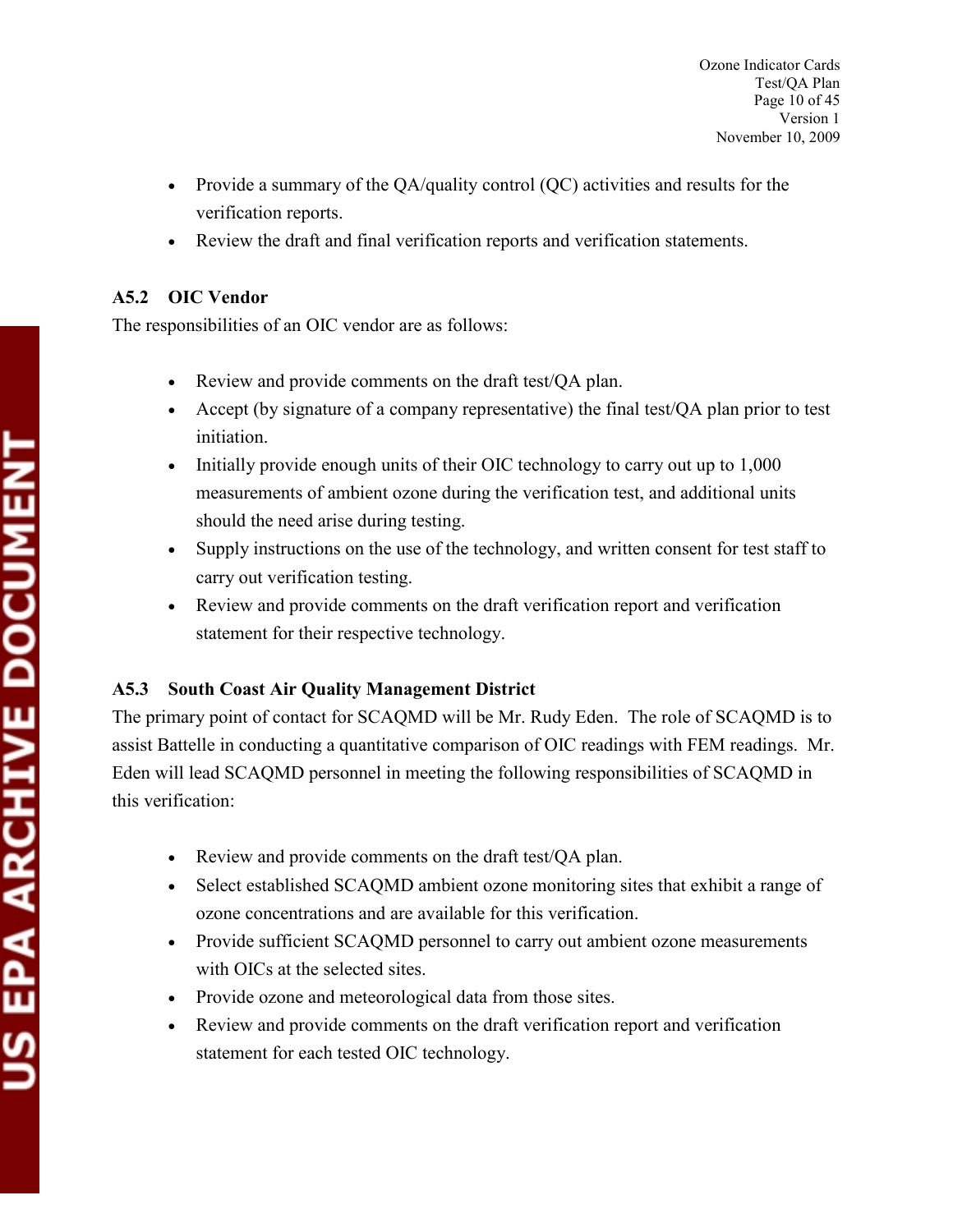# **A5.4 Breathe California of Los Angeles**

The primary point of contact for BCLA will be Mr. Dan Witzling. The role of BCLA is to assist Battelle in conducting a qualitative evaluation of OIC use, including an assessment of OIC duplication and user agreement. The operators of OICs in BCLA testing will be non-technically trained adult volunteers who lead after-school programs in the Long Beach, CA area. The test sites of interest will be elementary and/or secondary schools in Long Beach where potential exposures of school children to ozone are of concern. Mr. Witzling will lead in meeting the following responsibilities of BCLA in this verification:

- Review and provide comments on the draft test/QA plan.
- Identify and coordinate sufficient volunteer personnel to carry out ambient ozone measurements with OICs at sites of interest to BCLA.
- Provide the results of those OIC measurements to Battelle along with user observations about the OICs.
- Conduct wearer acceptance testing of the OICs when worn as a personal exposure badge, and report wearer observations to Battelle.
- Review and provide comments on the draft verification report and verification statement for each tested OIC technology.

# **A5.5 EPA**

EPA's responsibilities in the AMS Center are based on the requirements stated in the "Environmental Technology Verification Program Quality Management Plan" (EPA ETV  $QMP$ ).<sup>2</sup> The roles of specific EPA staff are as follows:

Ms. Michelle Henderson is EPA's AMS Center Quality Manager. For the verification test, Ms. Henderson will:

- Review the draft and approve the final test/QA plan.
- Attend the verification kickoff meeting.
- Review checklists, reports, report responses, and closure statements of TSA, PE audits, and quality systems audits (QSAs) conducted by Battelle.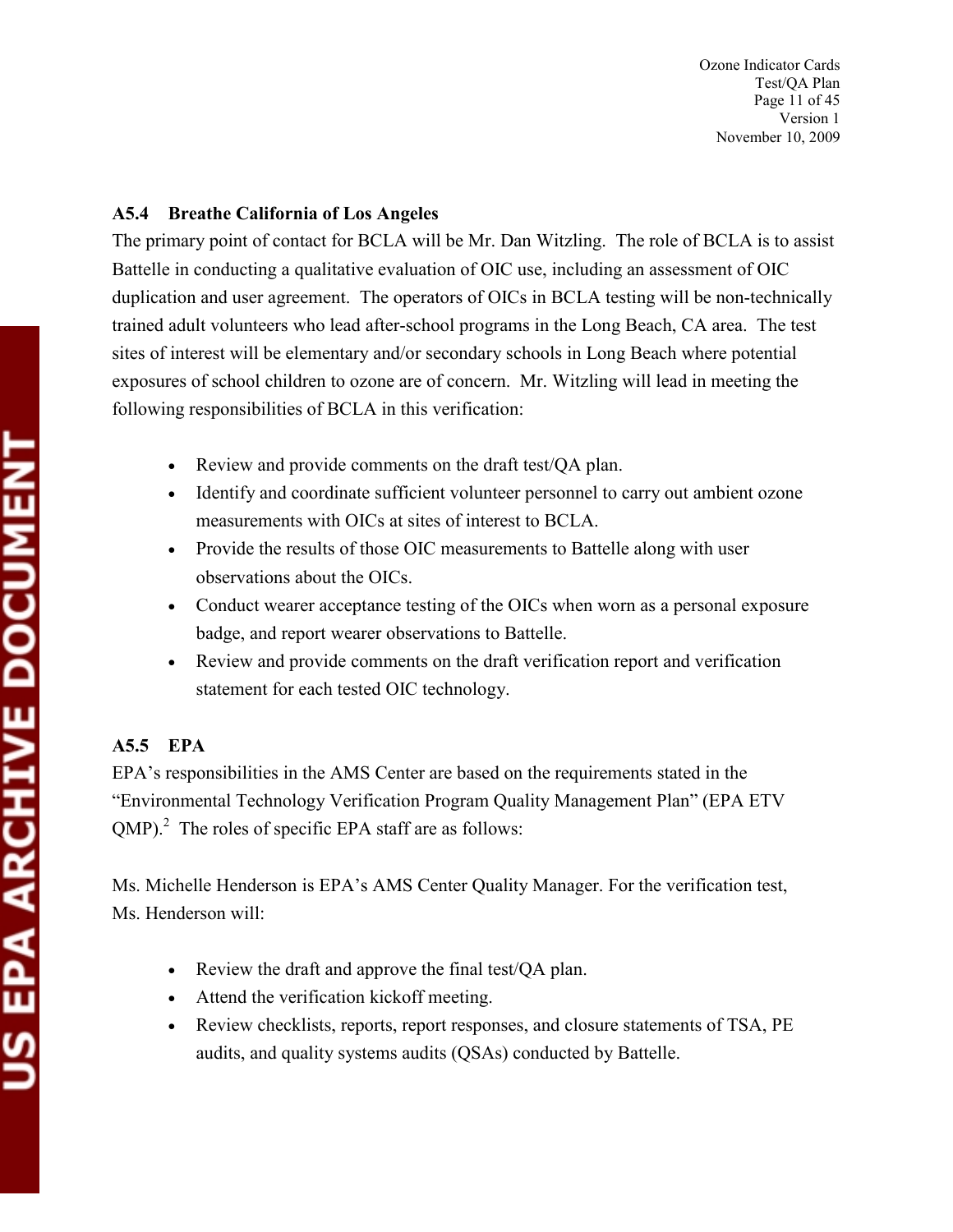- Perform at her option an external TSA of field and/or laboratory activities, performance evaluation (PE) audit, and/or an audit of data quality during the verification test.
- Notify the EPA AMS Center Project Officer of the need for a stop work order if evidence indicates that data quality is being compromised.
- Prepare and distribute an assessment report summarizing results of the external audit performed.
- Review the draft and approve the final verification reports and verification statements.

Dr. John McKernan is EPA's Project Officer for the AMS Center. Dr. McKernan will:

- Review the draft test/QA plan.
- Approve the final test/QA plan.
- Attend the verification kickoff meeting.
- Be available during the verification test to authorize any test/QA plan deviations by phone and provide the name of a delegate to the Battelle AMS Center Manager should he not be available during the testing period.
- Review the draft verification reports and verification statements.
- Oversee the EPA review process for the test/QA plan, verification reports, and verification statements.
- Coordinate the submission of verification reports and verification statements for final EPA approval.
- <span id="page-14-0"></span>• Post the test QA plan, verification reports, and verification statements on the ETV web site.

# **A6 BACKGROUND**

# **A6.1 Technology Need**

The ETV Program's AMS Center conducts third-party performance testing of commercially available technologies that detect or monitor natural species or contaminants in air, water, and soil. The purpose of ETV is to provide objective and quality assured performance data on environmental technologies, so that users, developers, regulators, and consultants can make informed decisions about purchasing and applying these technologies. Stakeholder committees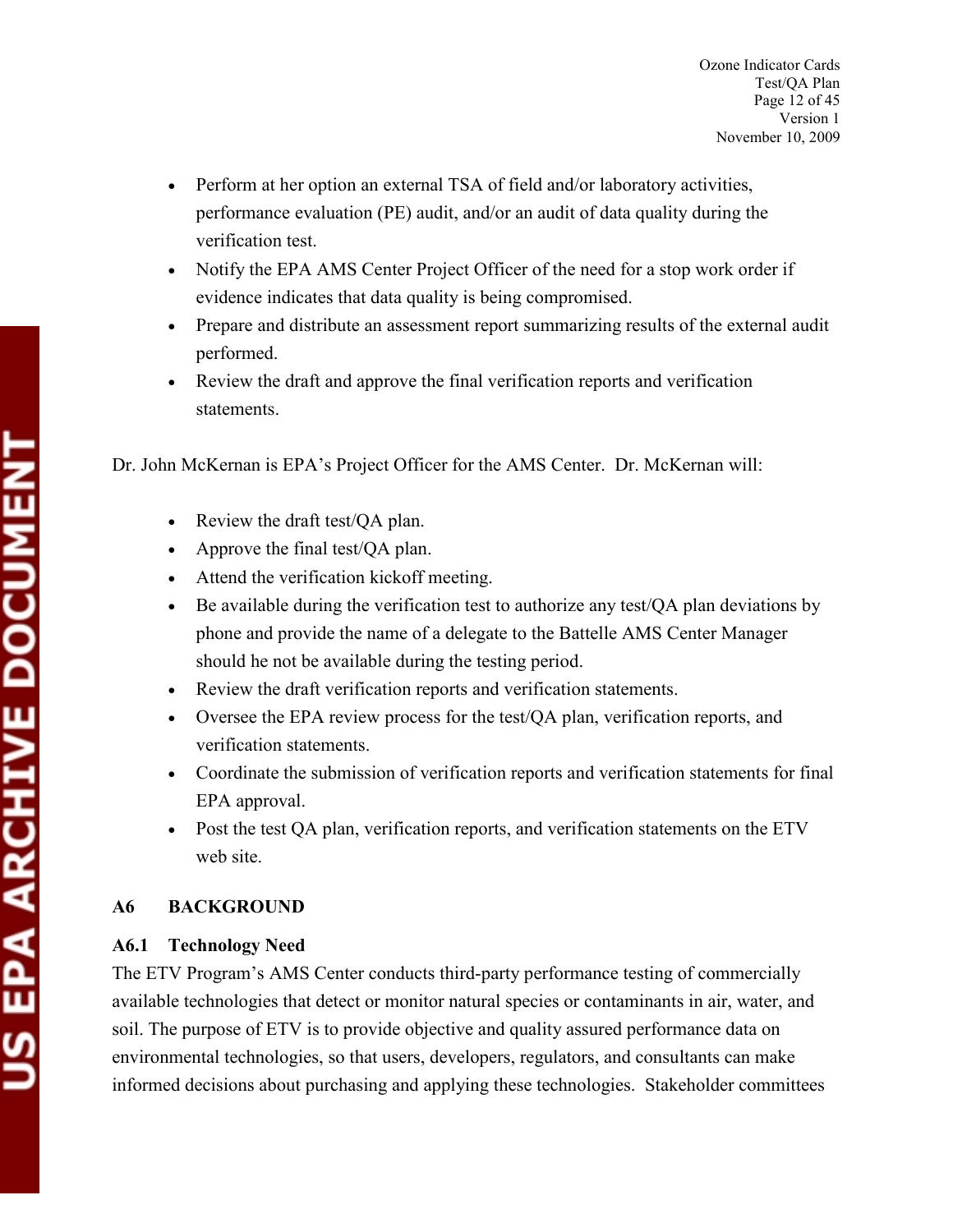Ozone Indicator Cards Test/QA Plan Page 13 of 45 Version 1 November 10, 2009

of buyers and users of such technologies recommend technology categories, and technologies within those categories, as priorities for testing. Verification reports from previous tests are available at [http://www.epa.gov/nrmrl/std/etv/verifiedtechnologies.html.](http://www.epa.gov/nrmrl/std/etv/verifiedtechnologies.html)

Ozone is a widespread pollutant that is formed by photochemical processes involving sunlight, nitrogen oxides, and volatile organic compounds (VOC) in air. The U.S. Clean Air Act and its Amendments established air quality standards for ozone, and pollution control strategies that require state and local authorities to regulate for compliance with the standards. Ozone is regulated because of its effect on human health when air containing elevated concentrations of ozone is inhaled. Because of the costs associated with emission control programs and penalties for those regions that are not in compliance, it is essential that ozone measurements that determine compliance with standards be accurate. For that purpose EPA has established Federal Reference and Equivalent Methods (FRM and FEM) of monitoring ozone.<sup>3</sup> The method currently widely used is the FEM, which makes use of the ozone molecule's strong absorption band in the ultraviolet region of the spectrum, with a maximum coinciding with the strong mercury vapor emission line at 254 nanometers (nm). The FEM has completely supplanted the FRM for all compliance monitoring in the U.S., because of the greater complexity of the FRM and its requirement for flammable ethylene gas. Commercial FEM instruments measure the transmission of UV light through an air sample and compare the intensity with that obtained along the same pathlength through air containing no ozone. A scrubber (typically  $MnO<sub>2</sub>$ or a heated metal scrubber [HMS]) designed to selectively remove ozone from the air, is used to determine the background absorption of UV light by species such as aromatic hydrocarbons. Potential interferences in the FEM ozone measurement, due to removal of UV-absorbing aromatic hydrocarbons by the ozone scrubber, have been identified and may be significant in highly polluted conditions that produce elevated ozone levels of regulatory significance.<sup>4</sup> For assessment of human exposure to ozone in air, less expensive and complex measurements of ozone can be useful. Qualitative methods that approximately indicate the ozone concentration in air can be helpful to people with ailments that cause respiratory sensitivity to ozone.

#### **A6.2 Technology Description**

One simple and inexpensive approach to ozone measurement is the use of colorimetric indicator cards for ozone, which incorporate a reagent that undergoes a color change when exposed to ozone in air. To use the card, a protective film over a reagent spot is removed and the spot is exposed to ambient air for a specified period of time (e.g., 10 minutes). Then the intensity of the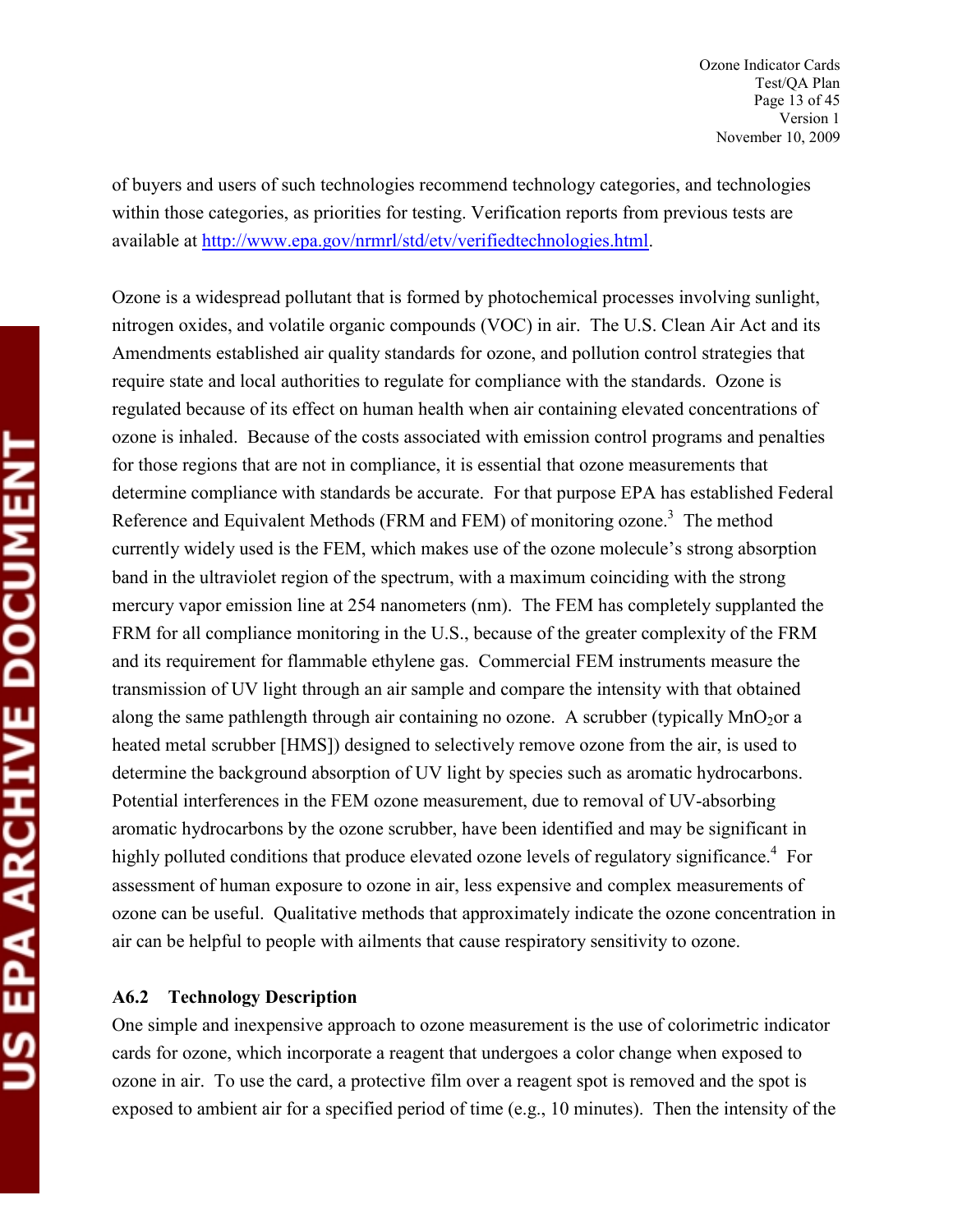resulting color change in the reagent spot is visually compared to a color index printed on the card, providing an estimate of the ozone concentration. Such OICs typically indicate ozone concentrations in a few broad concentration ranges from near zero to over 100 parts per billion by volume (ppbv). The ETV verification described in this test/QA plan will explore the effectiveness and ease of use of OICs and quantify their response relative to the response of FEM instrumentation in laboratory and outdoor testing.

# <span id="page-16-0"></span>**A7 VERIFICATION TEST DESCRIPTION AND SCHEDULE**

#### **A7.1 Verification Test Description**

The purpose of this test/QA plan is to specify procedures for a verification test applicable to commercial OICs. One aspect of the verification test is to compare ozone readings made by the OICs to those made by the FEM UV method for ozone. In performing the verification test, Battelle will follow the technical and QA procedures specified in this test/QA plan and will comply with the data quality requirements in the AMS Center QMP.<sup>1</sup> This is an EPA QA Level III project.

# **A7.2 Verification Schedule**

Table 1 shows the planned schedule of activities for the verification testing and data analysis and reporting. Both laboratory and field testing of OICs will be initiated upon final approval of this test/QA plan, and will take place simultaneously. As shown in Table 1, testing activities are planned to begin in the fall of 2009. Laboratory testing will require approximately one month. Field testing will be split into fall and spring/summer episodes to assure capture of a range of ambient ozone levels. Each of those two field periods will require approximately one month to complete. A separate ETV verification report will then be drafted for each OIC tested, and the report will be reviewed simultaneously by the technology vendor, SCAQMD, and BCLA, and subsequently by peer reviewers. The final reports will be submitted to EPA for final signature, and the final reports will be made publicly available on the EPA/ETV web site.

# **A7.3 Test Facility**

Laboratory analyses will be conducted in Battelle laboratories in Columbus, Ohio. In performing this verification test, Battelle will follow the procedures specified in this test/QA plan and will comply with quality requirements in the AMS Center  $QMP$ <sup>1</sup>. The air quality laboratory that will be used is fully equipped for production, delivery, and calibrated measurement of ozone in test atmospheres of controlled temperature and humidity.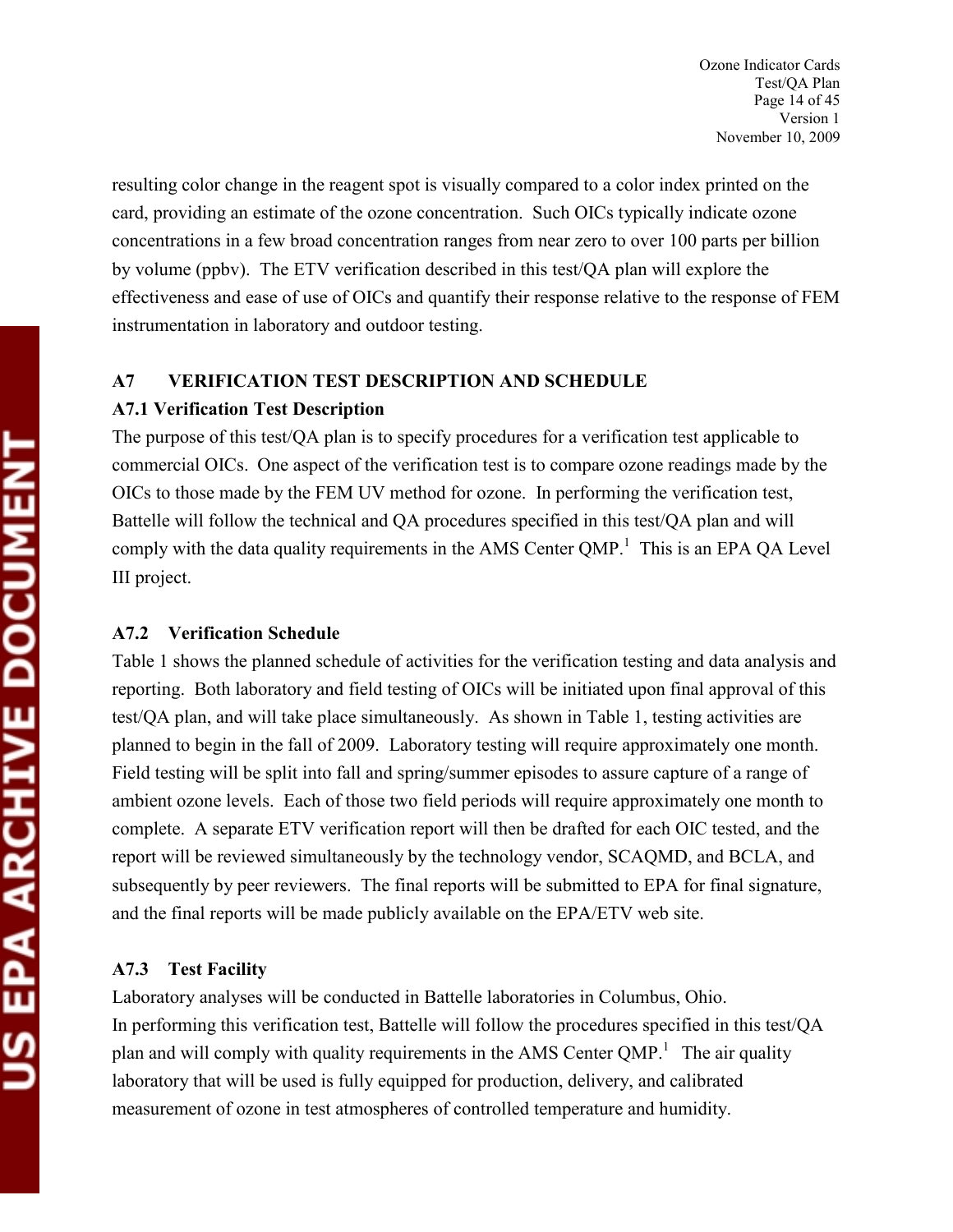#### <span id="page-17-0"></span>**A8 QUALITY OBJECTIVES**

This verification test is designed to evaluate the performance of the OICs for determining ozone in air. Laboratory evaluation will include a comparison of the OIC results to a commercial ozone monitor designated by EPA as an ozone FEM (Thermo Environmental Model 49C, FEM EQOA-0880-047). Ozone will be generated at known concentrations to challenge the OICs, and will be monitored simultaneously by the FEM instrument. The ozone will be generated using an Environics Model 6400 ozone generator that has itself been calibrated against a Dasibi Model 1800 UV calibration photometer. In field testing OIC readings will be compared to those of ozone analyzers operating at SCAQMD air monitoring sites. To the extent possible, SCAQMD sites will be used at which FEM monitors equipped with HMS technology, or FRM monitors, are deployed. However, the choice of field sites and ozone monitors will be subject to SCAQMD discretion. The quality of the ozone data will be documented by calibration data, and documentation of the QA activities carried out by the relevant air quality agencies at the field monitoring sites.

QA/QC requirements will include a TSA, a PE audit, and an audit of data quality (ADQ). These QA procedures will be carried out by Battelle. The planned audit procedures are described in Section C1. The EPA Quality Manager also may conduct an independent TSA, PE audits, and/or ADQ at her discretion.

# <span id="page-17-1"></span>**A9 SPECIAL TRAINING/CERTIFICATION**

Documentation of training related to technology testing, field testing, data analysis, and reporting is maintained for all Battelle technical staff in training files at their respective locations. The Battelle Quality Manager may verify the presence of appropriate training records prior to the start of testing. Battelle technical staff involved in this verification will have experience in operation of ozone calibration and monitoring equipment, and specifically with the Environics, Dasibi, and Thermo Environmental equipment noted in Section A8.

SCAQMD personnel who use the OICs at SCAQMD field sites will be site operators experienced in calibration and performance of FEM ozone measurements at those sites. All Battelle, SCAQMD, and BCLA personnel will receive training in use of the OICs based on the instructions which are printed on every OIC.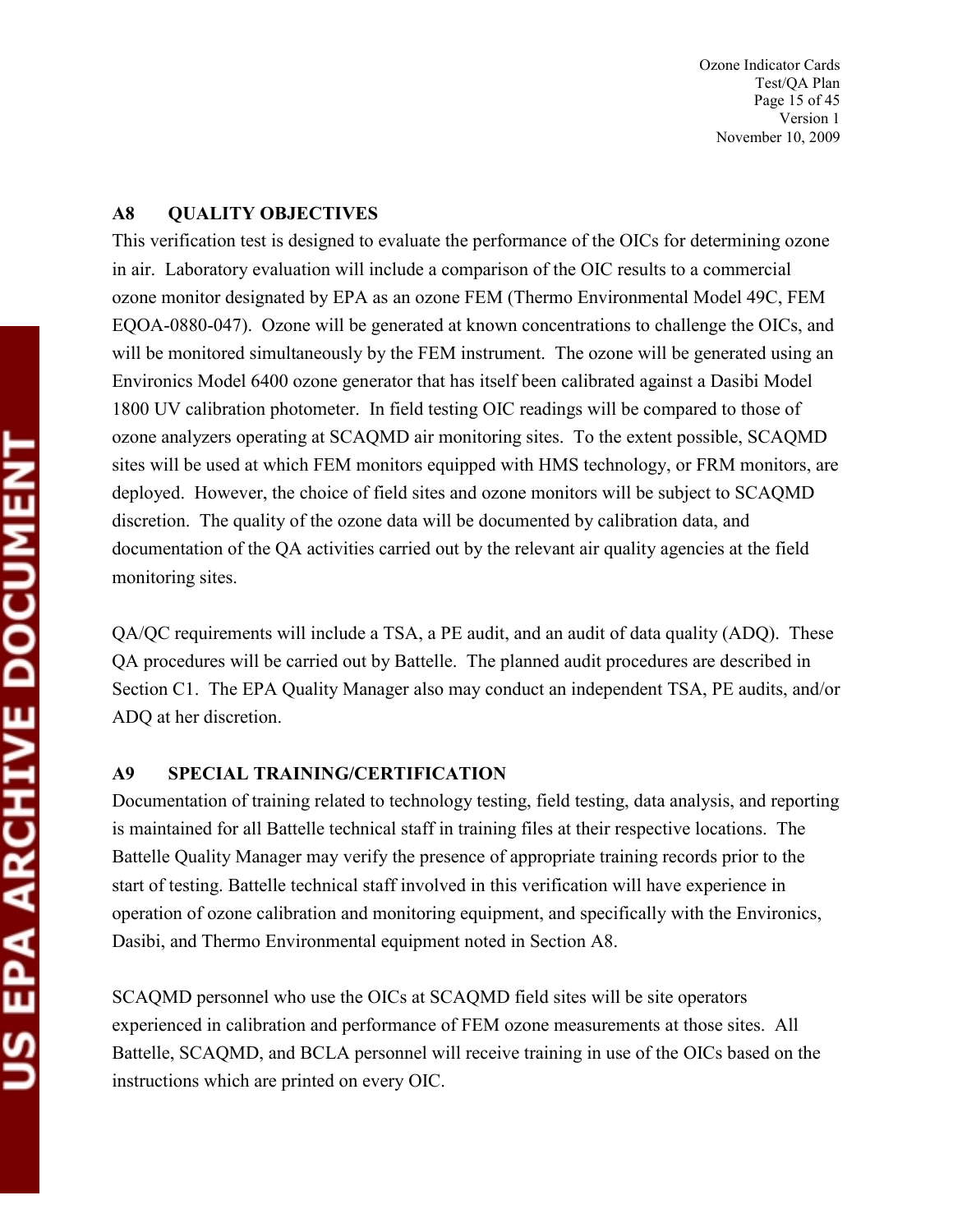| <b>Month and Year</b> | <b>Verification Activity</b>                                                      |                                                                                                                                              |  |  |
|-----------------------|-----------------------------------------------------------------------------------|----------------------------------------------------------------------------------------------------------------------------------------------|--|--|
|                       | <b>Testing</b>                                                                    | <b>Data Analysis and Reporting</b>                                                                                                           |  |  |
| November 2009         | Initiate laboratory and<br>field testing                                          | Begin preparation of ETV report template                                                                                                     |  |  |
| December 2009         | Completion of<br>laboratory testing<br>Completion of first<br>phase field testing | Compile data from laboratory testing<br>Compile data from first phase field testing<br>Review and summarize laboratory operator observations |  |  |
| January-April 2010    |                                                                                   | Analyze laboratory test data<br>Analyze field test data<br>Review and summarize field operator observations<br>Prepare partial draft reports |  |  |
| May-June 2010         | Completion of second<br>phase field testing                                       | Compile data and operator observations from second phase<br>field testing<br>Analyze field test data                                         |  |  |
| <b>July 2010</b>      |                                                                                   | Analyze field test data<br>Prepare draft reports<br>Internal review of draft reports                                                         |  |  |
| August 2010           |                                                                                   | Vendor/BCLA/SCAQMD/EPA review of draft reports<br>Revision of draft reports<br>Peer review of draft reports                                  |  |  |
| September 2010        |                                                                                   | Revision of draft reports<br>Submission of final reports for EPA approval                                                                    |  |  |

#### <span id="page-18-1"></span>**Table 1. Planned Verification Schedule**

# <span id="page-18-0"></span>**A10 DOCUMENTATION AND RECORDS**

The records for this verification test will be contained in the test/QA plan, laboratory record books (LRB), data collection forms, electronic files (both raw data and spreadsheets), the final verification report, or assessment reports. All of these records will be maintained in the Verification Test Coordinator's office during the test and will be transferred to permanent storage at Battelle's Records Management Office within two months of the finalization of the verification reports. All Battelle LRBs are also stored indefinitely, either by the Verification Test Coordinator or within two months of the finalization of the verification reports in Battelle's Records Management Office. EPA will be notified before disposal of any files. Section B10 further details the data recording practices and responsibilities.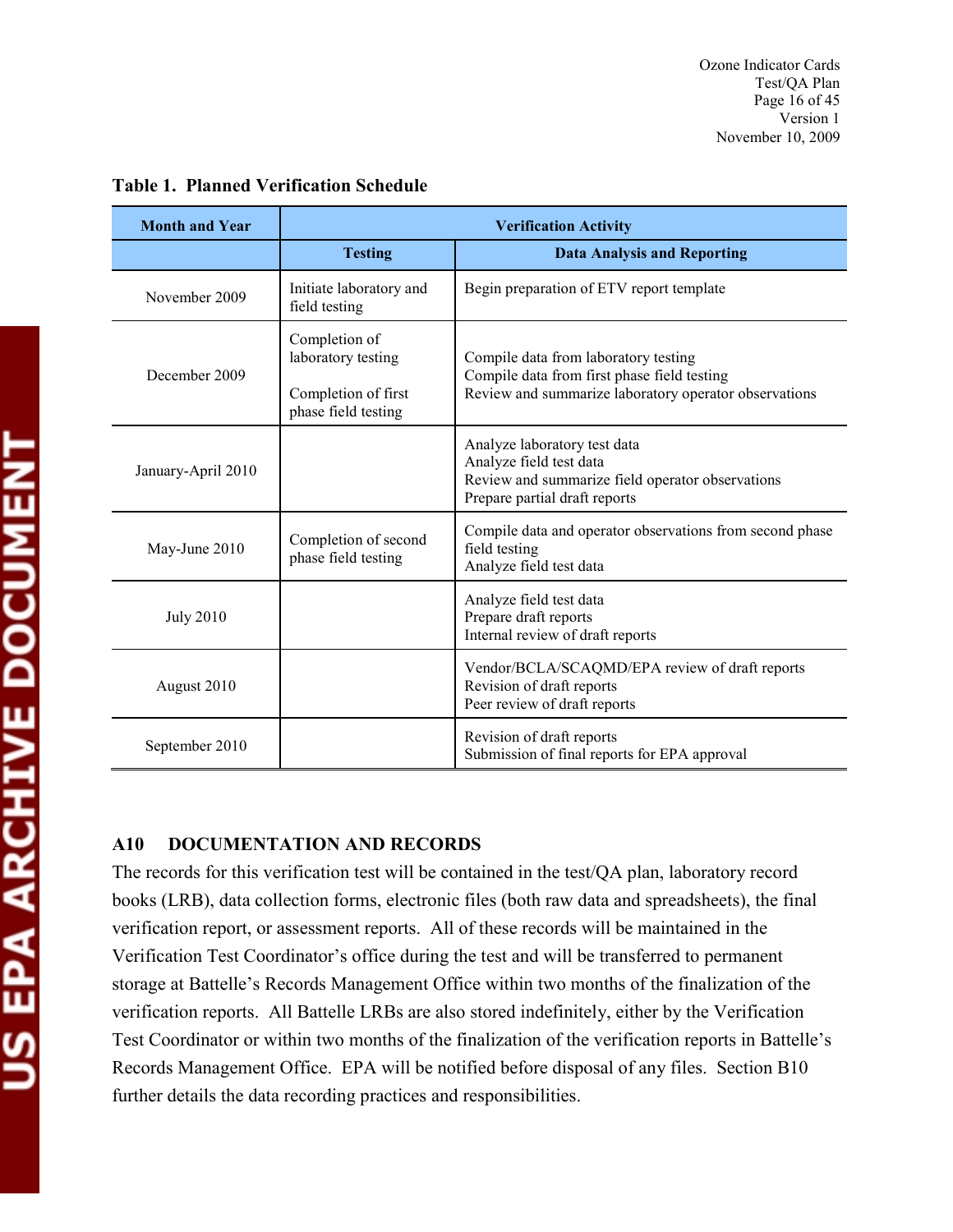All written records will be in ink. Any corrections to notebook entries, or changes in recorded data, will be made with a single line through the original entry. The correction is then to be entered, initialed, and dated by the person making the correction. In all cases, strict confidentiality of data from the vendor's technology will be maintained, i.e., separate files (including manual records, printouts, and/or electronic data files) will be kept for each vendor's technology, and no intercomparison of data from different OIC technologies will be conducted.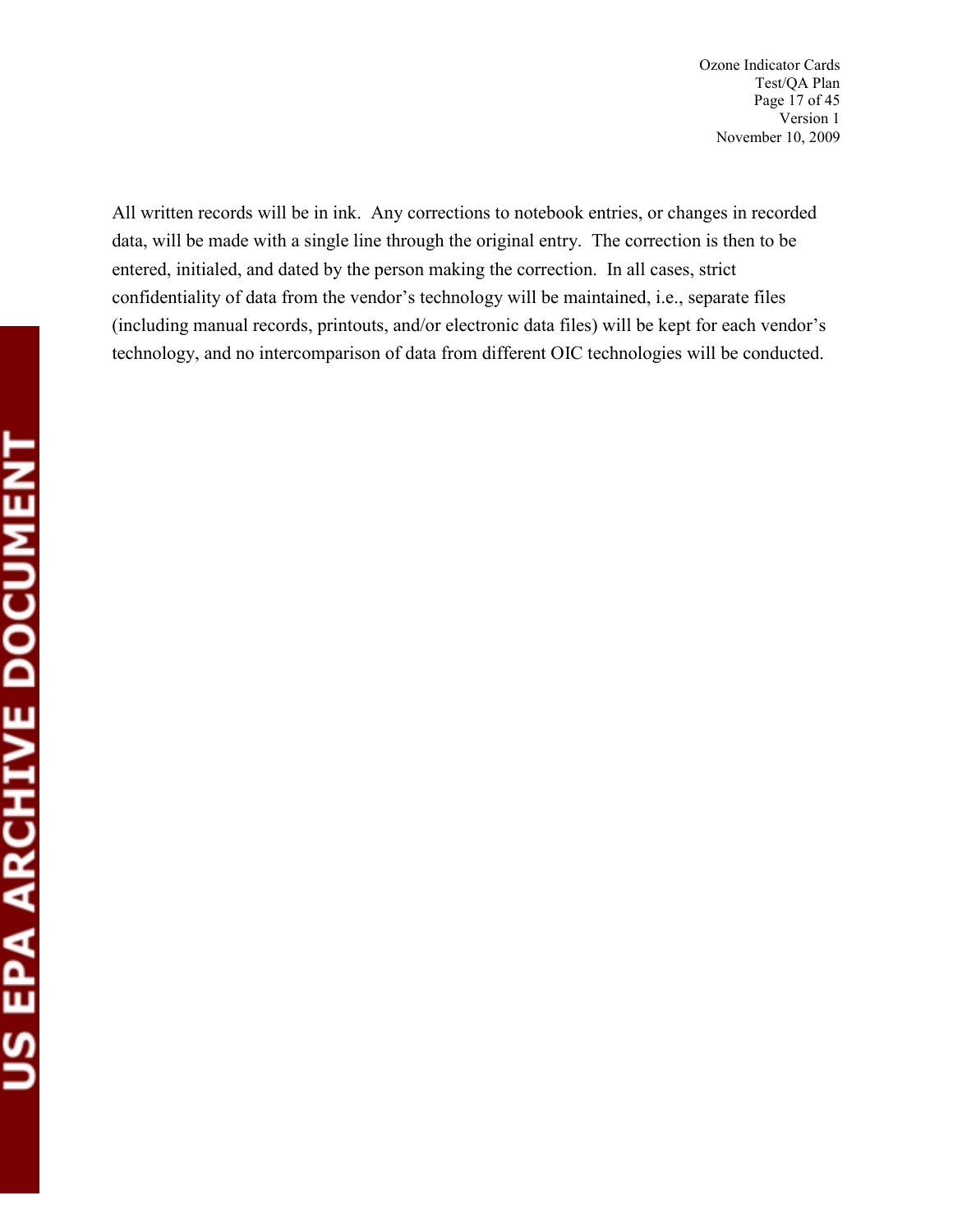<span id="page-20-0"></span>Ozone Indicator Cards Test/QA Plan Page 18 of 45 Version 1 November 10, 2009

#### **SECTION B**

#### **MEASUREMENT AND DATA ACQUISITION**

#### <span id="page-20-1"></span>**B1 EXPERIMENTAL DESIGN**

An OIC consists of a playing-card-size piece of cardboard on which one or more spots of a solid reagent are placed, each spot being approximately 5 mm in diameter. Before use each reagent spot is covered and completely sealed with a thin strip of flexible foil. To use the OIC, the foil is removed from a reagent spot and discarded, and the card is then left exposed to the ambient air for a period of time specified by the vendor (e.g., 10 minutes for use in outdoor air). The reagent reacts with ozone in the air and changes color, typically darkening from white or pale yellow before exposure to darker yellow or brown. The extent of the color change depends on the ozone concentration in the air and the duration of exposure; close adherence to the vendor-specified exposure time allows the color change to be used as an indicator of the ambient ozone concentration. Determination of the ozone concentration is done by visually comparing the color of the exposed reagent spot to a printed color standard immediately after the end of the exposure period. The color standard may be separate from the OIC or printed on the OIC itself, and in the latter case can often be positioned over the exposed reagent spot by folding the OIC so that the reagent spot shows through a hole around which the color standard is printed. The correspondence of color with ozone concentration is qualitative, in that OIC ozone readings fall into broad ranges. For example, one common OIC has four color comparison standards (numbered 1 through 4) which correspond to ozone concentration ranges of 10 to 45, 45 to 75, 75 to 105, and >105 ppbv, respectively. Figure 2 shows examples of commercially available OICs, illustrating the arrangement of reagent spots and the positioning of the color standard. Instructions for use of the OIC are printed on the card.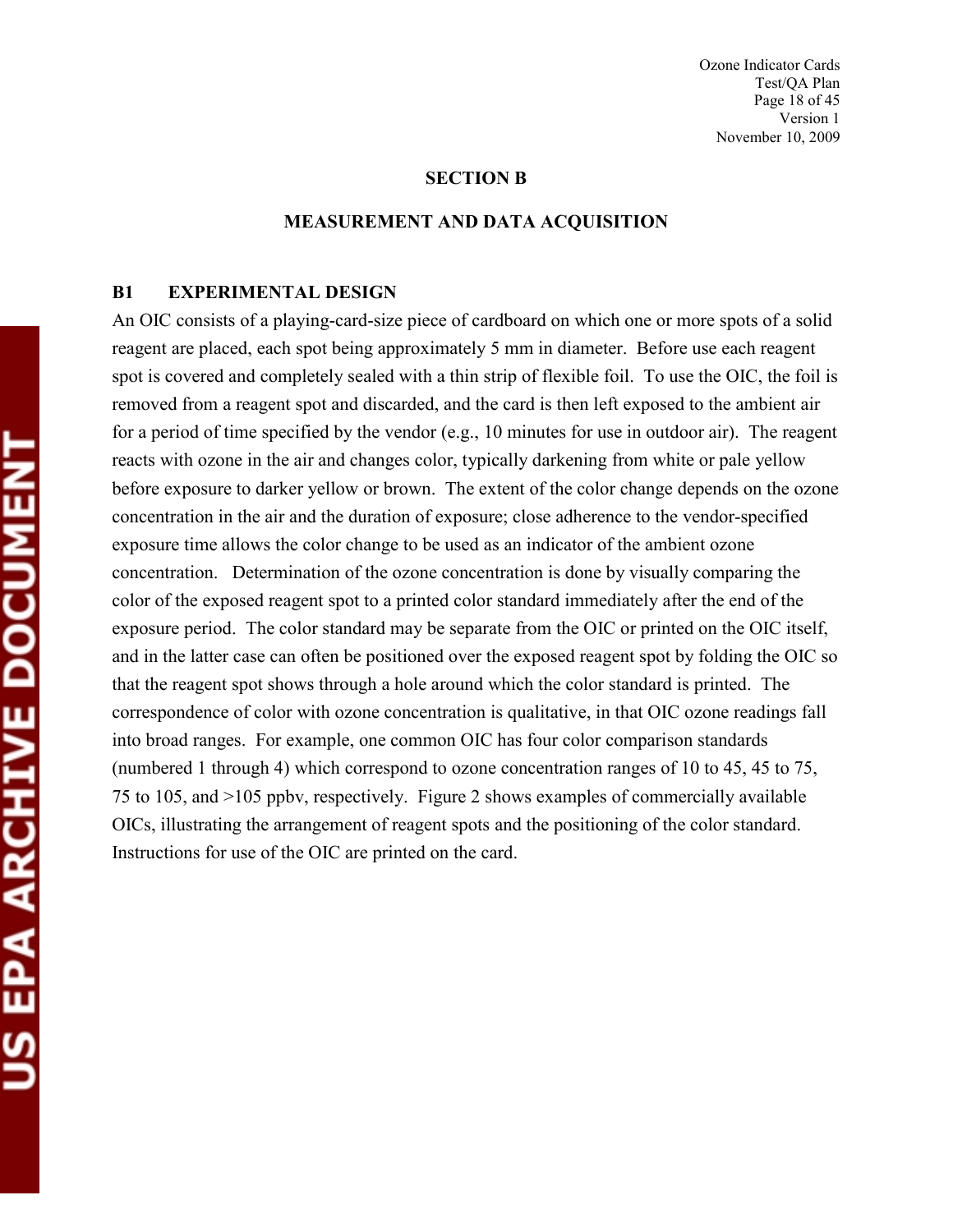Ozone Indicator Cards Test/QA Plan Page 19 of 45 Version 1 November 10, 2009



<span id="page-21-0"></span>**Figure 2. Examples of Ozone Indicator Cards**

This test/QA plan addresses the verification of OICs through laboratory testing and monitoring of ozone in ambient air. Specifically the OICs will be evaluated for the following performance parameters:

- Accuracy
- Variability of readings
- OIC duplication and user agreement
- Effect of light intensity on OIC color development
- Effect of ambient temperature, relative humidity (RH), and wind speed on OIC readings
- Operational factors including ease of use, readability, and use of OICs as personal monitors.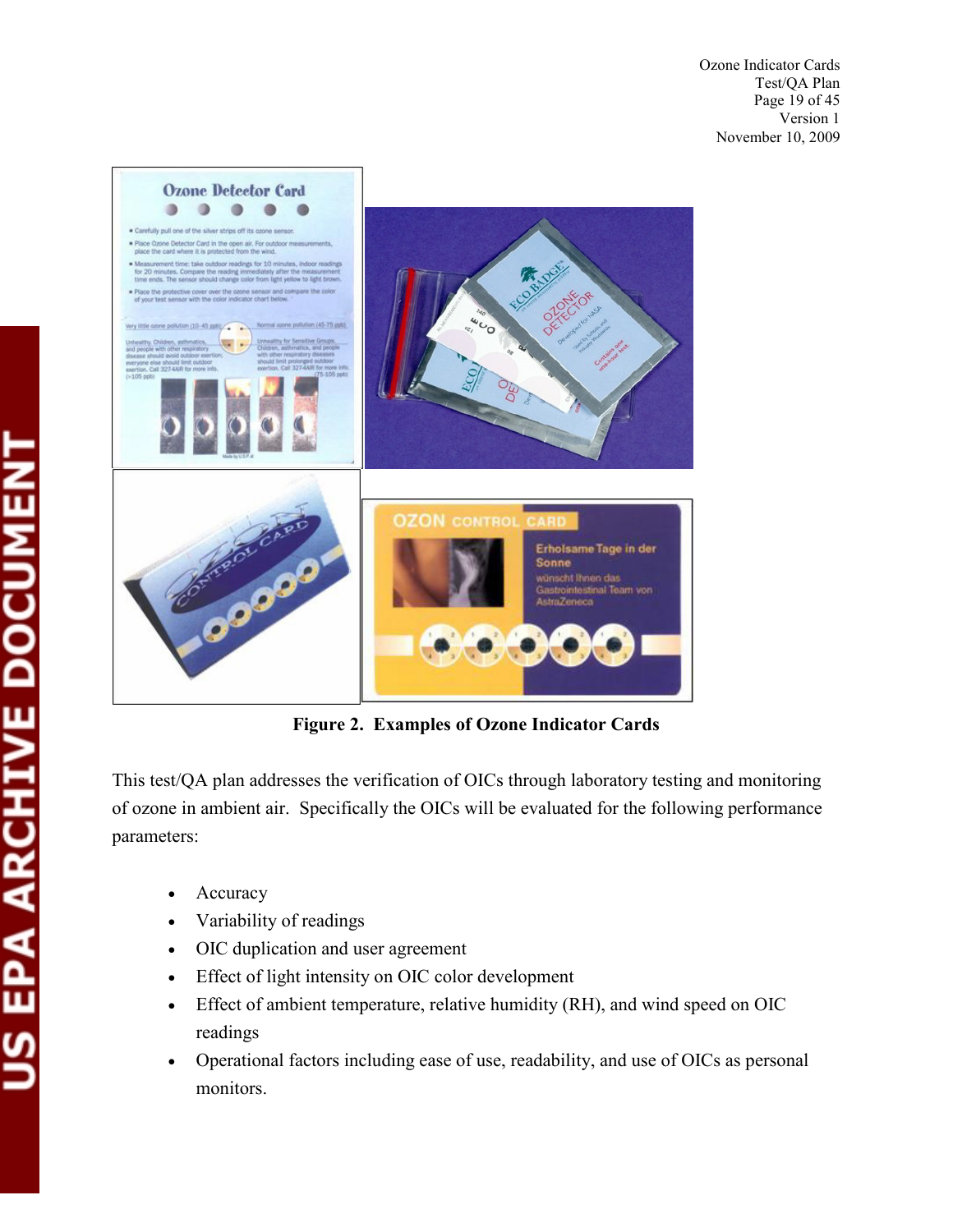Accuracy will be determined by comparing OIC readings to reference ozone measurements made in laboratory and field testing. Variability will be assessed by observing the spread of OIC readings made at constant ozone concentrations. OIC duplication will be assessed by comparing ozone readings made by a single user with duplicate OICs exposed simultaneously. User agreement will be assessed by comparing visual readings made by two different users on the same individual OIC reagent spots. Use of the OICs requires visual reading of the color of a reagent spot; therefore all users will be asked to indicate if they are color-blind or have other visual impairment before taking part in testing, and to remove sunglasses before making OIC visual readings.

The effect of light intensity on OIC color changes will be assessed in the laboratory by comparing OIC readings made by a single user on OICs exposed at a constant ozone level but under varying degrees of illumination. Temperature, RH, and wind speed effects will be estimated by recording the ambient conditions at ozone monitoring sites in the field at the time that OIC and reference FEM measurements are obtained. Operator observations will be recorded in all laboratory and field testing to assess operational factors of the OICs. In all testing, each OIC and reagent spot will be uniquely numbered to facilitate data recording.

#### **B1.1 Test Procedures**

The following sections describe the test procedures that will be used to evaluate each of the performance parameters listed above.

Table 2 summarizes the types and numbers of samples that will be used to verify performance of each OIC. For laboratory testing, test atmospheres will be generated in a small environmental chamber or continuous flow system. The OICs undergoing testing will be placed in the chamber or flow system, and exposed to air of normal temperature and RH (i.e., approximately 22 °C and 50% RH) and controlled ozone content. The temperature, RH, and ozone concentration of the test air will be monitored during each test, using standard commercial temperature and RH sensors and a Thermo Environmental Model 49C UV ozone monitor (FEM EQOA-0880-047). The signals from the ozone monitor and temperature and RH monitors will be recorded using a Campbell Scientific datalogger or similar data acquisition system.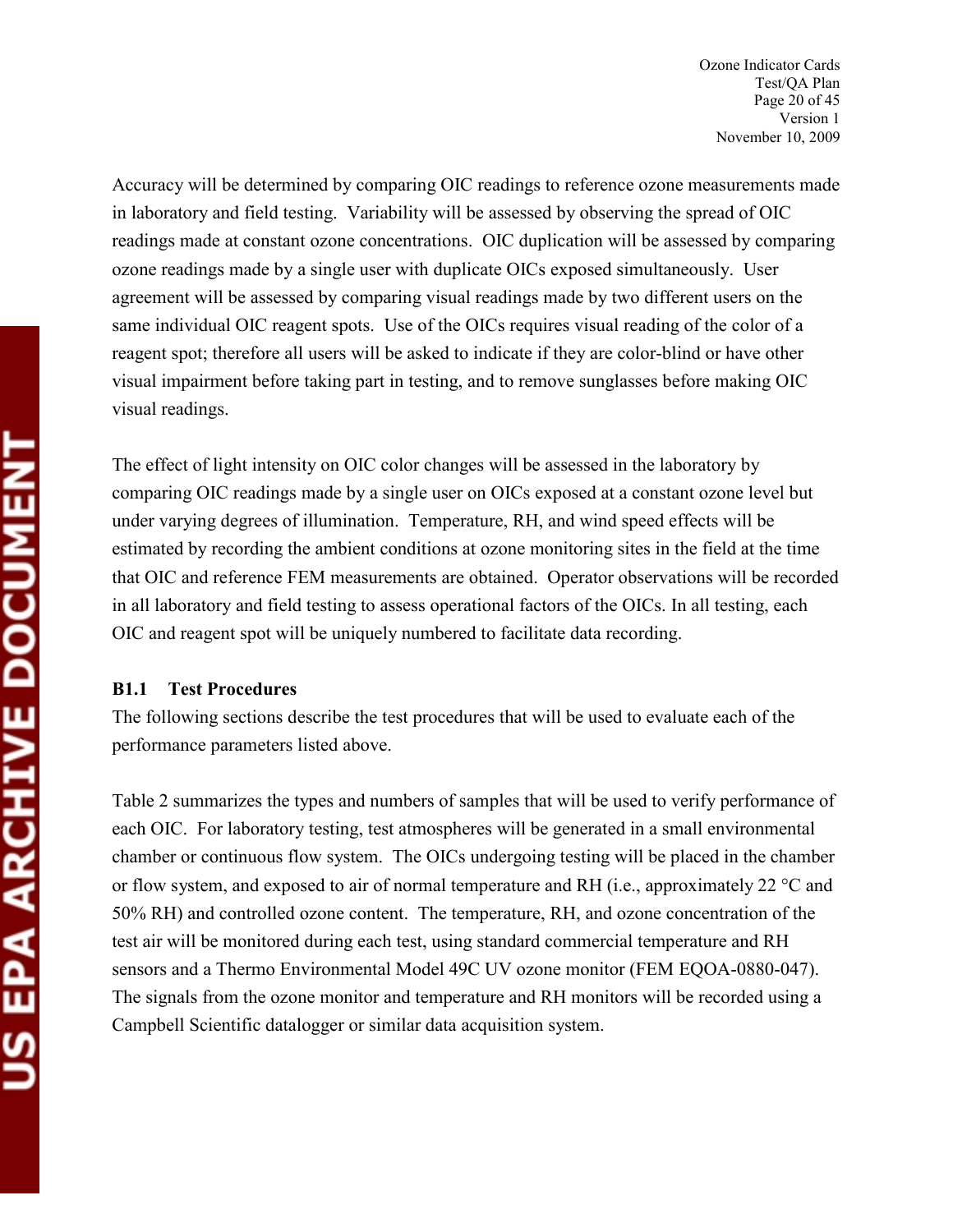|                                                  | <b>Responsible</b>                     | <b>Number of Samples</b> | <b>Associated QC</b>                                                                   |                                                                                        |
|--------------------------------------------------|----------------------------------------|--------------------------|----------------------------------------------------------------------------------------|----------------------------------------------------------------------------------------|
| <b>Sample Type</b>                               | Organization                           | or Readings <sup>a</sup> | <b>Samples</b>                                                                         | <b>Uses</b>                                                                            |
| Laboratory OIC<br>readings                       | Battelle                               | 200<br>30                | NA                                                                                     | Accuracy, variability,<br>OIC duplication, user<br>agreement<br>Light intensity effect |
| Laboratory FEM<br>readings                       | <b>Battelle</b>                        | 200<br>30                | Initial multipoint<br>calibration, daily<br>zero/span check                            | Accuracy, variability,<br>OIC duplication, user<br>agreement<br>Light intensity effect |
| Laboratory light<br>intensity readings           | <b>Battelle</b>                        | 30                       | <b>Battelle</b><br>Instrumentation<br>Laboratory<br>calibration, dark<br>(zero) checks | Light intensity effect                                                                 |
| Laboratory<br>temperature and RH<br>readings     | <b>Battelle</b>                        | Continuous               | <b>Battelle</b><br>Instrumentation<br>Laboratory calibration                           | Documentation of<br>laboratory test<br>conditions                                      |
| Field OIC Readings                               | <b>SCAQMD</b>                          | $120^{\rm b}$            | <b>NA</b>                                                                              | Accuracy, OIC<br>duplication, user<br>agreement, effect of<br>ambient conditions       |
| <b>Field FEM</b><br>Readings                     | <b>SCAQMD</b>                          | $120^{\rm b}$            | Per SCAQMD<br>compliance<br>monitoring program                                         | Accuracy, OIC<br>duplication, user<br>agreement, effect of<br>ambient conditions       |
| Field temperature,<br>RH, wind speed<br>readings | <b>SCAQMD</b>                          | $120^{\rm b}$            | Per SCAQMD<br>maintenance                                                              | Effect of ambient<br>conditions                                                        |
| Field OIC Readings                               | <b>BCLA</b>                            | $120^{\rm b}$            | <b>NA</b>                                                                              | OIC duplication, user<br>agreement                                                     |
| User observations                                | <b>BCLA/Battelle/S</b><br><b>CAQMD</b> | As needed                | <b>NA</b>                                                                              | Operational factors                                                                    |

#### <span id="page-23-0"></span>**Table 2. Summary of OIC Verification Samples**

a: Estimated number of samples/readings per each OIC technology tested.

b: Rough estimate, testing will be subject to responsible organization's discretion.

Field testing will consist of use of the OICs by SCAQMD or BCLA representatives at multiple sites in southern California. SCAQMD representatives will use OICs at sites at which continuous ozone monitoring is carried out for compliance purposes using the FEM. At such sites OIC readings will be recorded and compared to the average FEM readings over the time period of the OIC exposure to ambient air. Temperature, RH, and wind speed data will be recorded by SCAQMD staff during each OIC exposure interval in the field, and those data will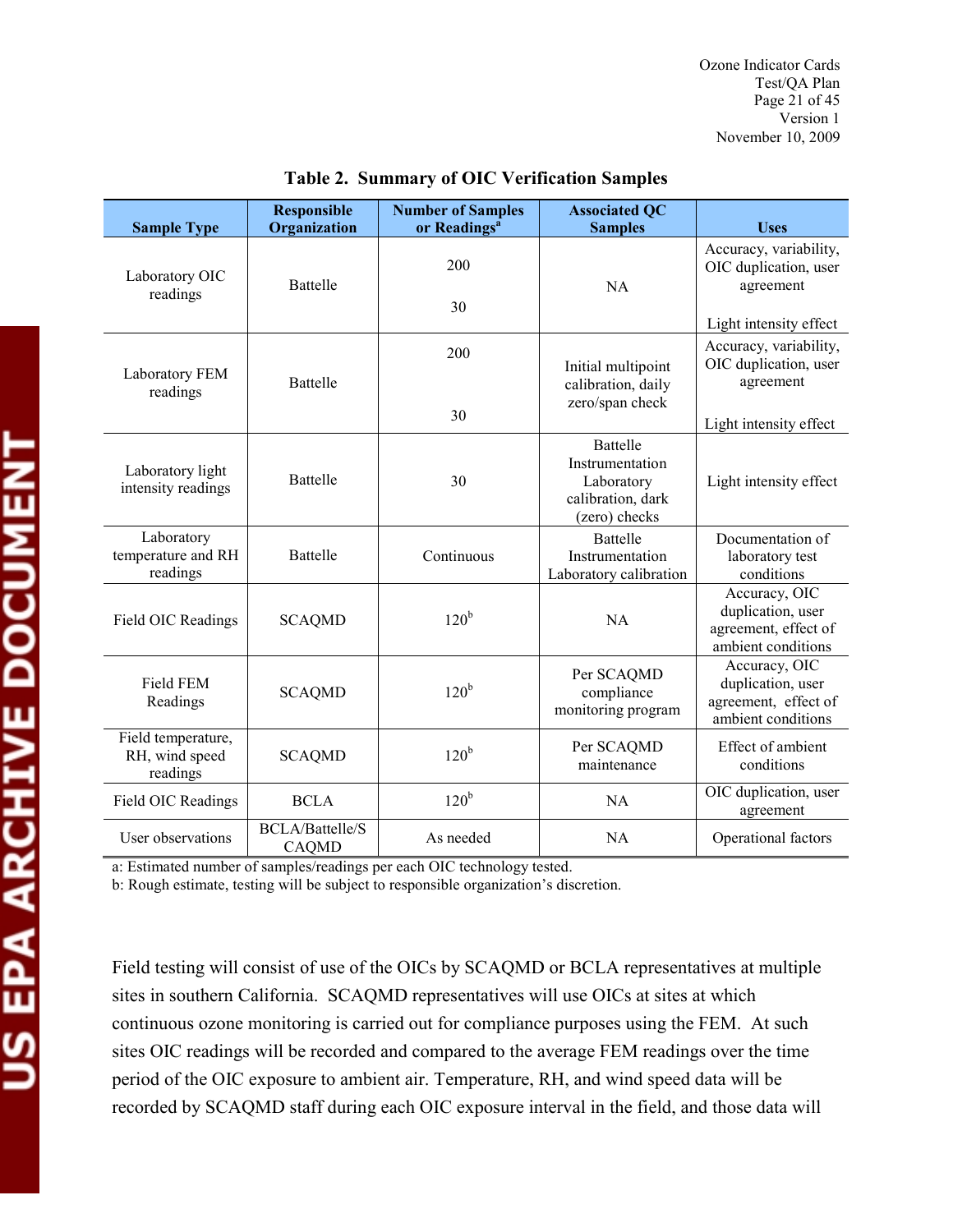Ozone Indicator Cards Test/QA Plan Page 22 of 45 Version 1 November 10, 2009

be evaluated to assess the effects of these conditions on OIC performance. BCLA staff will use OICs at schools in Long Beach, CA where personal exposure of children to ozone may be of particular concern. At both types of sites, multiple OICs will be exposed and read at the same time, and to the extent feasible multiple users will record their visual judgment of the OIC readings. All field testing will be conducted outdoors, and in all testing each OIC will be tested with a single exposure duration (e.g., 10 minutes) specified by the respective vendor.

The total number of OICs required from each vendor for testing will be less than 200; the exact number to be used will depend on field testing factors such as personnel availability, site issues, etc., that cannot be entirely defined in this plan. Laboratory testing is expected to use approximately 40 OICs if each OIC has five reagent spots, so approximately 50 will be required to account for practice runs, damage, etc. The number of OICs to be used by SCAQMD for accuracy testing similarly is planned to be about 25 at five reagent spots per OIC, but practice runs, damage, and greater than expected availability of SCAQMD personnel may double that number. The number of OICs to be used by BCLA will depend on the interest and involvement of volunteer personnel; approximately 60 OICs will be provided to BCLA initially, and the vendor will be prompted for more OICs if volunteer activities consume that initial allotment.

The quality and objectivity of the field evaluations conducted by SCAQMD and BCLA will be assured by the efforts of Battelle technical and QA staff. The Battelle Verification Test Coordinator (Dr. Kelly) will communicate the procedures and expectations for OIC evaluation to both the SCAQMD and BCLA lead representatives (Mr. Eden and Mr. Witzling, respectively), by verbal and written means including this test/QA plan. That communication will be maintained before, during, and after the periods of field testing, and will continue in the data analysis phase of the verification. In addition, the Battelle AMS Center QA Manager will conduct on-site TSAs at both SCAQMD and BCLA field sites during OIC testing. In those efforts he will compare test procedures and data recording efforts to the requirements of this test/QA plan, and direct any necessary improvements.

#### *B1.1.1***–***Accuracy*

The accuracy of the OIC will be determined by comparing OIC readings determined visually to simultaneous measurements made using the FEM. The comparison of accuracy will be made graphically, by plotting OIC readings in indicated OIC ranges (e.g., 10 to 45, 45 to 75, 75 to 105, >105 ppbv etc.) against the ozone concentration measured by the FEM.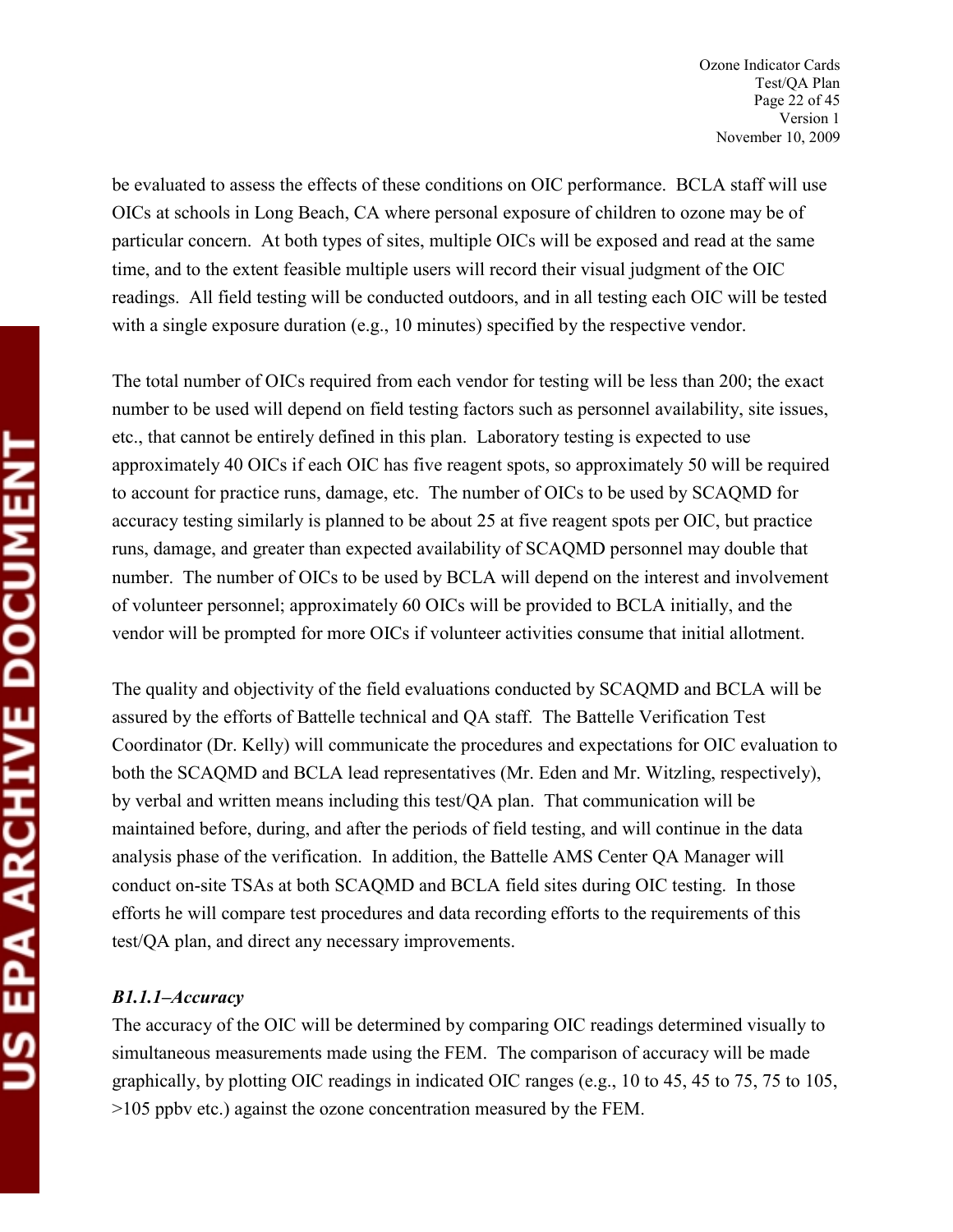In laboratory testing, ozone will be produced using an Environics Model 6400 ozone generator (transfer standard) that has itself been calibrated against a Dasibi Model 1008 UV calibration photometer. Dry high purity air will be used as the feed gas to the Environics Model 6400 ozone generator. The dry air exiting the ozone source will then be mixed with humidified air to produce the challenge ozone concentrations. The ozone concentrations delivered to the OICs will be monitored in the OIC exposure chamber by the FEM instrument. The ozone concentrations delivered to the OICs will be adjusted depending on the OICs being tested so that ozone concentrations both in the middle and near the edges of the OIC indication ranges are used in testing.

For example, with the OIC indication ranges noted in the previous paragraph, ozone challenge concentrations of 30, 50, 70, 90 and 120 ppbv would be suitable. The use of ozone concentrations near the outer limits of OIC ranges will provide information on OIC variability that might not be evident with ozone concentrations centered in the ranges. Ozone concentrations that coincide with the transition points from one OIC range to the next will not be used.

The laboratory ozone challenges will be delivered in air at normal temperature and RH conditions (i.e., approximately 22 °C and 50% RH). For each OIC tested, once reference method readings have stabilized, four cards will be exposed in each laboratory testing step, and each OIC will be read by two different users, who record their readings on separate sheets. Those users will not know the ozone concentration being delivered to the OIC's, i.e., the ozone concentration will be changed between OIC exposures and will be known only by the Battelle test operator. As Table 2 shows, 20 OIC readings will be recorded by each of two users at each of five ozone levels, producing 200 total data points for comparison of OIC and reference method results.

In field testing, SCAQMD personnel will take OICs to established SCAQMD ozone monitoring sites during normal site operations, and expose multiple reagent spots on multiple cards to ambient air while at the sites. Personnel will visually judge each OIC reading, and record it on a data sheet provided by Battelle (an example is shown in Appendix A), along with the date, time, and location of sampling, and the FEM ozone reading, temperature, RH, and wind speed at the site during the OIC exposure period. Potential sites to be used for this purpose by SCAQMD are located in Azusa, Crestline, Glendora, Rubidoux, and Santa Clarita. These sites are all in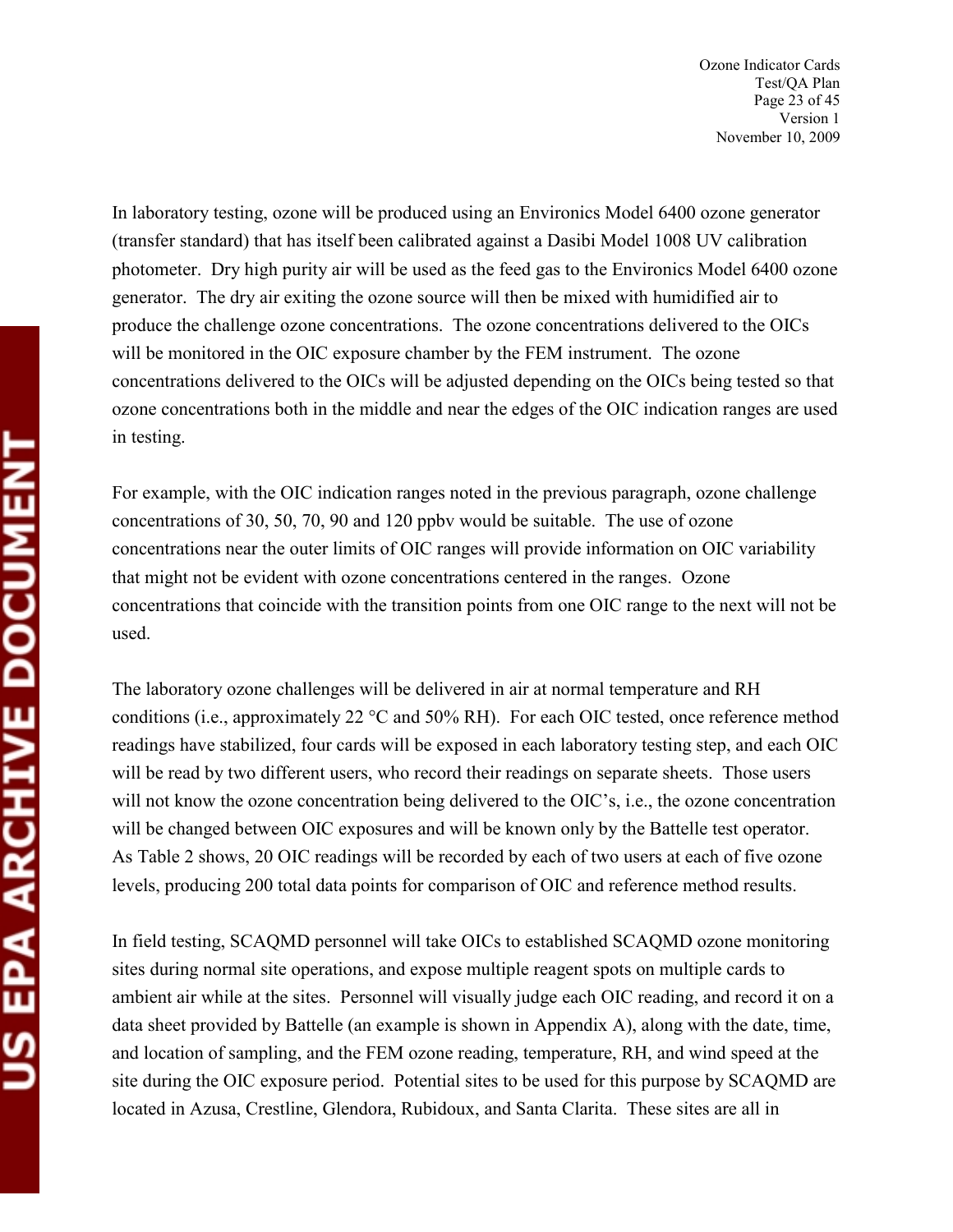mountain foothill locations, and are frequently subject to elevated ambient ozone levels. The relative locations of the FEM inlet and the OICs during exposure at each site will be documented. In each such site visit up to five such readings will be taken with two OICs simultaneously. The intent of this plan is that 12 such site visits will be conducted, producing up to 60 ozone readings with duplicate OICs (120 OIC readings total). Duplicate OIC readings will be obtained by exposing one or more spots on separate OICs over the same 10-minute period, and recording the readings on pre-established data sheets (Appendix A). The unique OIC number, the reagent spot number (1 through 5), and the visual readings of multiple users (if applicable) will be recorded along with the start-stop times for every OIC reading taken. The results will be entered from the data sheets into Microsoft Excel for evaluation of OIC duplicates (i.e., different OIC numbers, same start-stop times, same user) and user duplicates (i.e., same OIC number and reagent spot number, different users).

This effort will be carried out as an in-kind contribution to the verification by SCAQMD, so the actual number of OICs used and readings taken may be subject to other demands on SCAQMD personnel. At a minimum, 6 such site visits, producing up to 30 ozone readings with duplicate OICs (60 OIC readings total) are planned. Also, it is desirable that the OIC visual readings be made by more than one SCAQMD user at the field sites; the feasibility of this may similarly be subject to the demands on SCAQMD personnel.

# *B.1.1.2–Variability of Readings*

Variability of OIC readings refers to the consistency, or lack thereof, in visually determined OIC results with a constant ozone concentration. Variability will be assessed using the multiple readings made by each of two users at five ozone concentrations, in the laboratory accuracy testing described in Section B1.1.1. Variability will be expressed as the number of OIC indication ranges into which the OIC readings fall at each of those concentrations.

# *B1.1.3–Duplication*

The degree of agreement of ozone measurements made simultaneously on duplicate OICs will be assessed using all data in which duplicate OICs are read by a single user. Similarly, the degree of agreement of ozone measurements made by separate users will be assessed using all data in which the same exposed OIC reagent spot is read by more than one user. These two measures of performance are termed OIC duplication and user agreement, respectively, and are intended to address two types of variation in OIC readings. OIC duplication addresses within-user variation,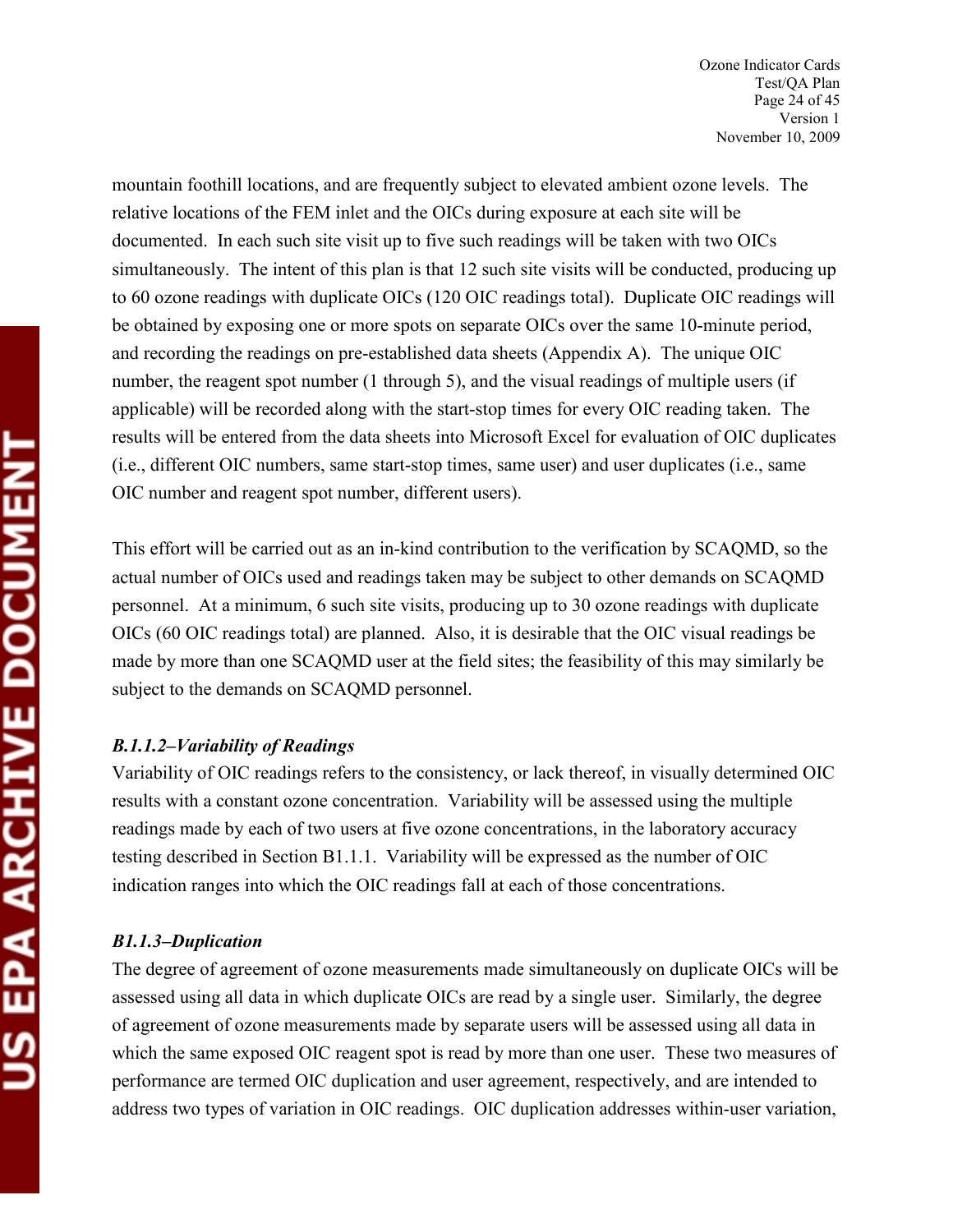whereas user duplication addresses between-user variation. Within-user variation arises from differences in the color development of different reagent spots that have been exposed under identical conditions. Between-user variation arises from visual perception differences in readings made by different individual users on the same exposed reagent spot. These two forms of duplication are distinguished in testing by unique numbering of OICs and reagent spots, and by separate recording of readings made by different users.

In the laboratory testing, data to assess both OIC and user agreement will arise from the tests conducted to assess accuracy (Section B1.1.1). In field testing, such data will arise whenever either SCAQMD or BCLA representatives report visual readings for duplicate OIC cards, or visual readings for the same OIC reagent spot from two different users. Such duplicate readings will be recorded on the field data sheets to be used by SCAQMD and BCLA representatives (see Appendices A and B, respectively). In all cases duplicate readings (whether of duplicate OICs by a single user or of a single OIC by multiple users) will be taken in close succession and under identical lighting conditions immediately after the OIC exposure period.

# *B.1.1.4–Effect of Light Intensity*

The effect of light intensity on OIC response to ozone will be evaluated in laboratory testing by exposing OICs to a constant ozone concentration under different conditions of illumination. In this test, all reagent spots on two OIC cards will be exposed simultaneously to approximately 60 ppb of ozone in air at 22 °C and 50% RH, with the test conducted under normal indoor illumination and the OICs lying horizontal (flat) during testing. The total light intensity reaching the OICs during the test will be monitored by appropriate commercial meters. The same test will be repeated with the OICs in darkness during  $O_3$  exposure, and then repeated once more with the test apparatus illuminated by sunlamps to achieve a light intensity of approximately 100  $mW/cm<sup>2</sup>$ , equivalent to a full overhead sun. The OIC results from the three trials (i.e., 10 readings at each of three light intensities) will be compared to assess whether light intensity affects OIC reading. In all three tests, the same single user will make the visual readings on both OICs under the same normal laboratory illumination conditions.

The light source used in the high light intensity test will be a Class A solar simulator (certified to International Electrotechnical Commission 904-9 and American Society for Testing and Materials E927-05 standards). This light source mimics the entire solar spectrum including the low levels of UV-A (320-400nm) and UV-B (280-320 nm) in the solar spectrum at ground level.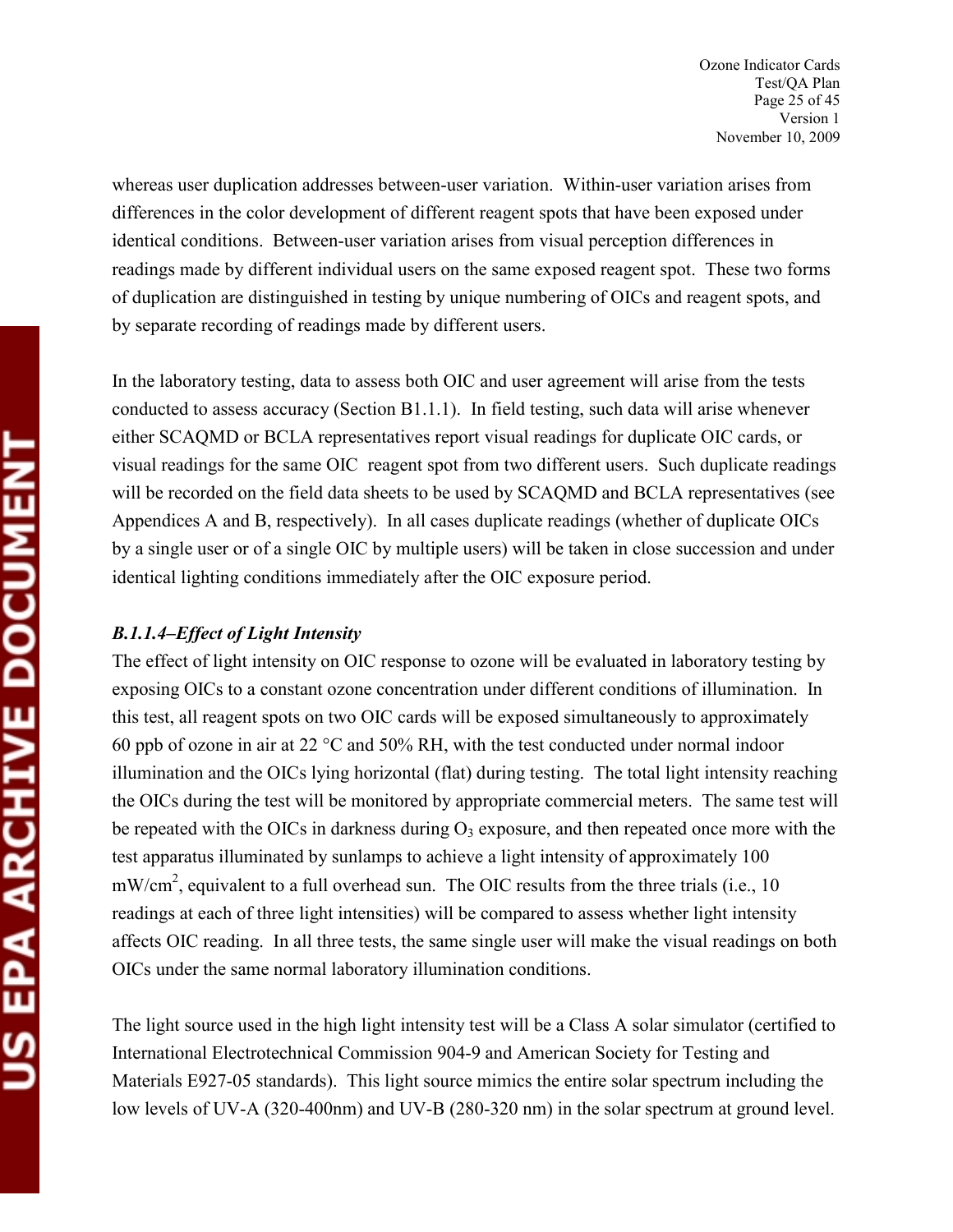A lamp that provides the solar spectrum and intensity characteristic of an overhead sun at sea level (i.e., 1.0 sun intensity with air mass =1.0) will be used. Light intensity will be monitored using Greenlee Model 93-1065F photometers, or similar, obtained from Battelle's Instrumentation Services Laboratory.

# *B1.1.5–Effect of Ambient Conditions*

The effect of ambient temperature, RH, and wind speed will be evaluated based on information provided by SCAQMD personnel from the field sites. The OIC and FEM field ozone results used to determine OIC accuracy (Sections B1.1.1 and B1.2.1) will be segregated into those showing agreement between OIC and FEM results and those showing disagreement. Then the temperature, RH, and wind speed conditions associated with these two data sets will be compared.

# *B1.1.6–Operational Factors*

Operational factors associated with use of the OICs will be evaluated based on the comments and observations of all users (Battelle, SCAQMD, and BCLA) in the laboratory and field testing. Such observations may address the convenience of the OICs, their readability under differing conditions, the apparent consistency of OIC readings, and acceptability as a personal monitor. In particular the observations of BCLA users will be important, as those users are likely to be the relatively non-technically trained users for which the OICs are designed.

In a part of the field testing that is unique to BCLA's effort, BCLA will conduct trials of the use of each OIC as a personal monitor. Exposure of an OIC worn as a personal monitor will be conducted over the same time period as exposure of other OICs at a field site, so that comparisons of OIC results can be made between personal and non-personal measurements. Also, the BCLA representatives will report on the degree to which they could accept the OIC as a personal monitor to be worn; comments on convenience, annoyance while worn, obstruction of movement, conspicuous appearance, and any other user observations will be obtained. In testing of OICs as personal monitors, the manner in which an OIC is worn by a BCLA user will be controlled to avoid erroneous ozone readings. General recommendations for use of the OICs include:

- The OIC must be fully opened;
- Foil covering must be fully removed from the reagent spot, and discarded;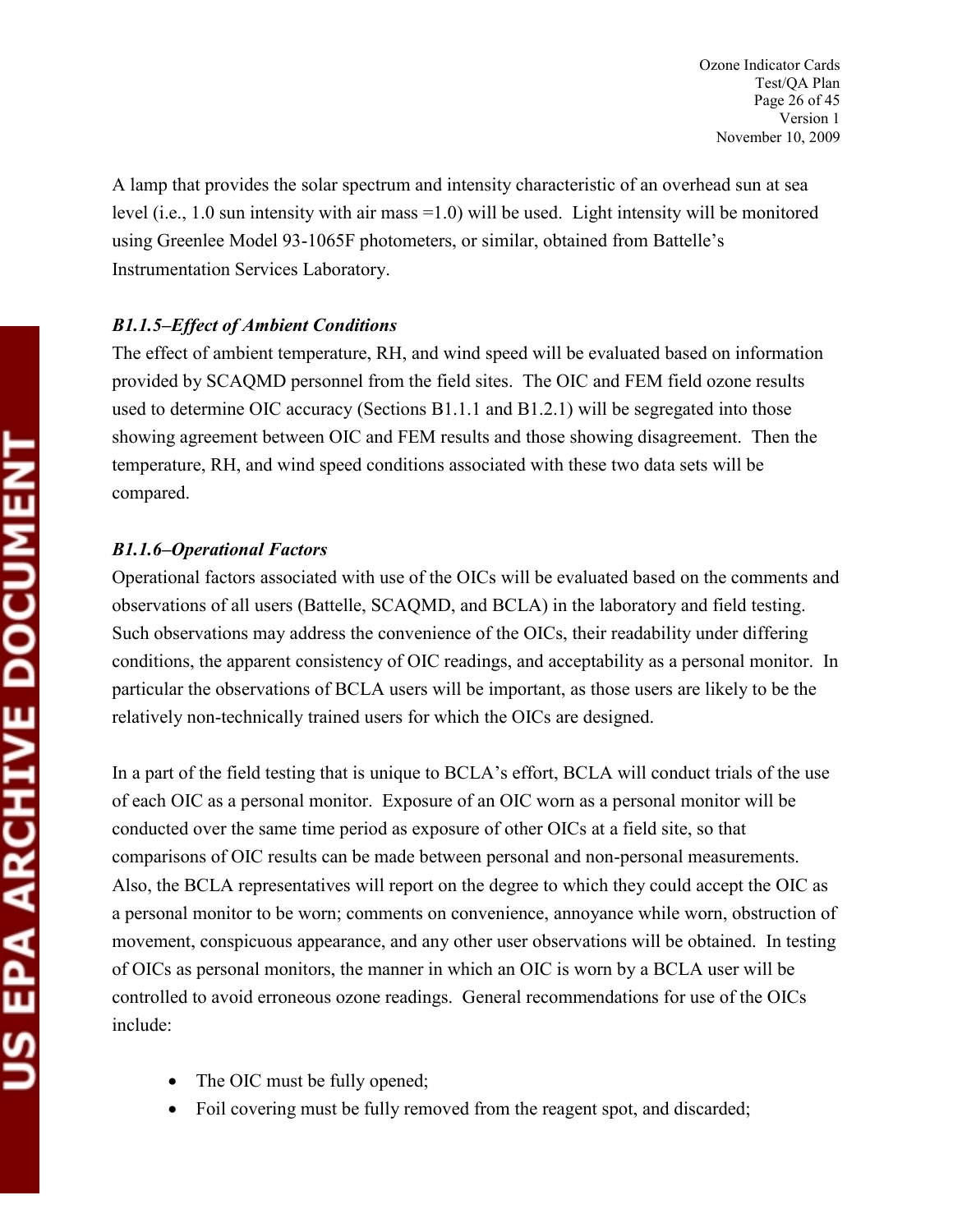- The OIC must be fully exposed to ambient air without surface proximity that can remove ozone from air;
- The visual reading must be made immediately after the OIC exposure period.

Specific recommendations for use of OICs as personal monitors include:

- Attach the OIC so that minimal interference results from surface contact;
- Expose the OIC as a personal monitor simultaneously with exposure of other OICs used as local (i.e., non-personal) air monitors.
- Placement of the OIC in a horizontal (flat) orientation atop a hat or cap is preferable to attachment in a vertical orientation hanging from clothing.
- Recommended order of preference of location of an OIC worn as a personal monitor (the first two provide horizontal orientation, the others are vertical):

top of cap > bill of cap > sleeve (shoulder) > shirt pocket > lapel.

# **B1.2 Statistical Analysis**

The semi-quantitative nature of the OIC readings determines the types of statistical comparisons that can be done to evaluate the performance parameters. The planned statistical comparisons are described in the following sections.

# *B.1.2.1–Accuracy*

The accuracy of the OIC with respect to the FEM will be assessed as a percentage of readings in the correct OIC indication range, i.e.:

$$
Accuracy = (OIC \ in \ Range / Number \ of \ Trials) \times 100 \tag{1}
$$

where *OIC in Range* is the number of total OIC readings reported as being in the OIC indication range that encompasses the corresponding FEM ozone reading, and *Number of Trials* is the total number of such comparisons for which FEM readings fell within that range. This calculation of accuracy will be performed with the data from each of the four challenge ozone concentrations in the laboratory testing, and with the data obtained by SCAQMD at field sites. Readings from OICs exposed simultaneously, and readings from OICs read in the laboratory by more than one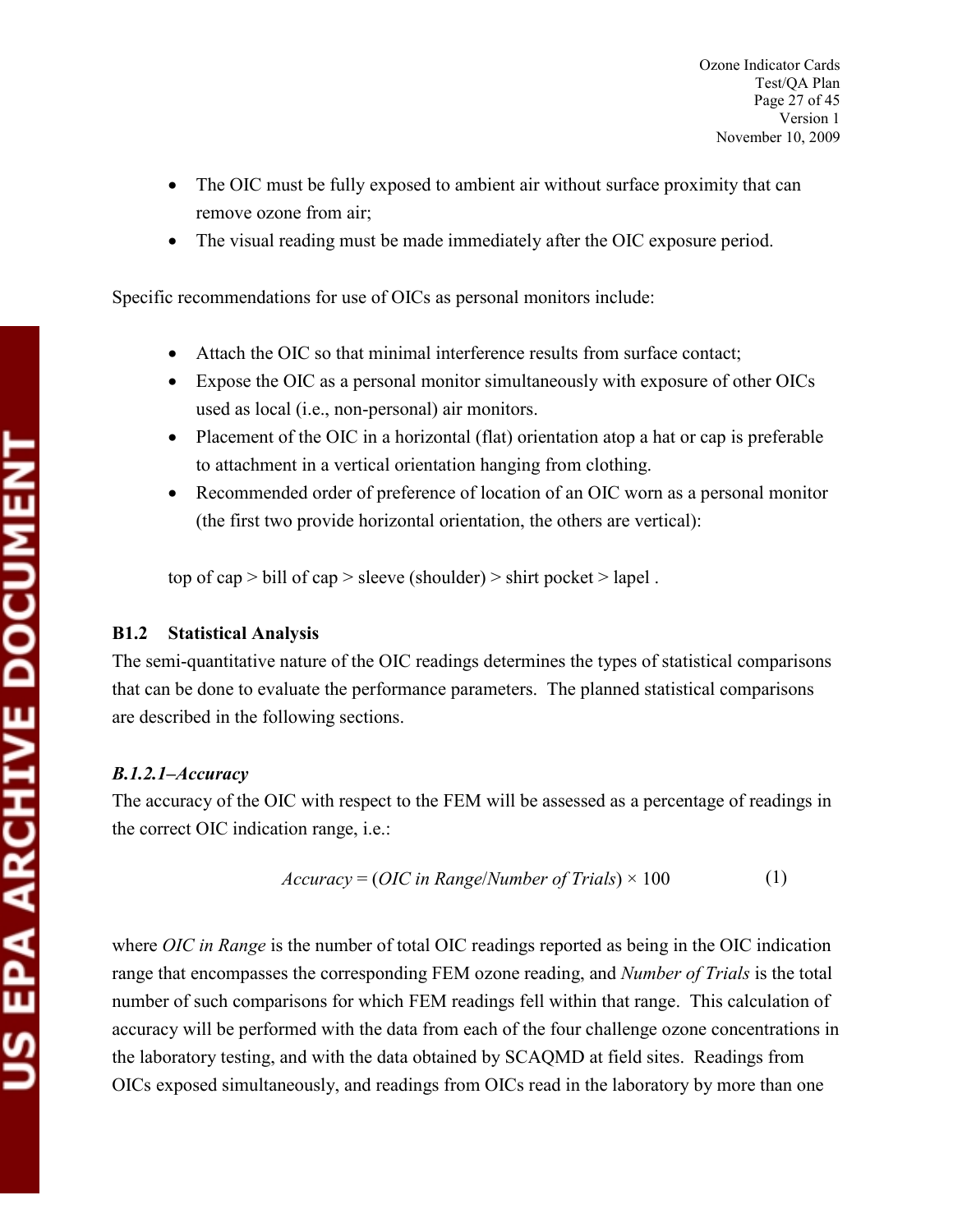user, will be included in this calculation as separate trials (i.e., all OIC/FEM comparisons will be treated as independent data for this calculation).

#### *B1.2.2–Variability of Readings*

Variability of the OIC readings will be evaluated using only the data from the repeated laboratory trials at five ozone challenge concentrations. For each of those concentrations, variability will be determined as the number of OIC indication ranges into which the user readings fall. That is, at ozone concentration X (e.g.):

*Variability X* = (*# of OIC Ranges with Readings at Ozone Concentration X)* (2)

# *B1.2.3–Duplication*

OIC duplication will be assessed in terms of the percentage of readings in which a single user reports a result in the same OIC indicator range from two duplicate OICs exposed simultaneously (regardless of whether that range agrees with FEM ozone results). OIC duplication will be calculated as:

$$
OIC\; Duplication = (Number\;Same\;Range_d/Number\; Duplicates_d) \times 100 \tag{3}
$$

where *Number Same Range<sub>d</sub>* is the number of cases in which a user reading simultaneously exposed reagent spots on duplicate cards reports the same OIC indication range from each card, and *Number Duplicates<sub>d</sub>* is the total number of cases in which one user reads such duplicate exposed reagent spots. This calculation will be done for the data from the five ozone concentrations in laboratory testing, and separately for any cases of duplicate cards used in the field testing performed by SCAQMD and BCLA.

User agreement will be calculated in the same manner, except using data from multiple users reading the same exposed reagent spot on a single OIC, i.e.:

*User Agreement* = (*Number Same Rangeu*/*Number Duplicatesu*) × 100 (4)

where *Number Same Range<sub>u</sub>* is the number of cases in which two users reading the same exposed reagent spot on a card report the same ODC indication range, and *Number Duplicatesu* is the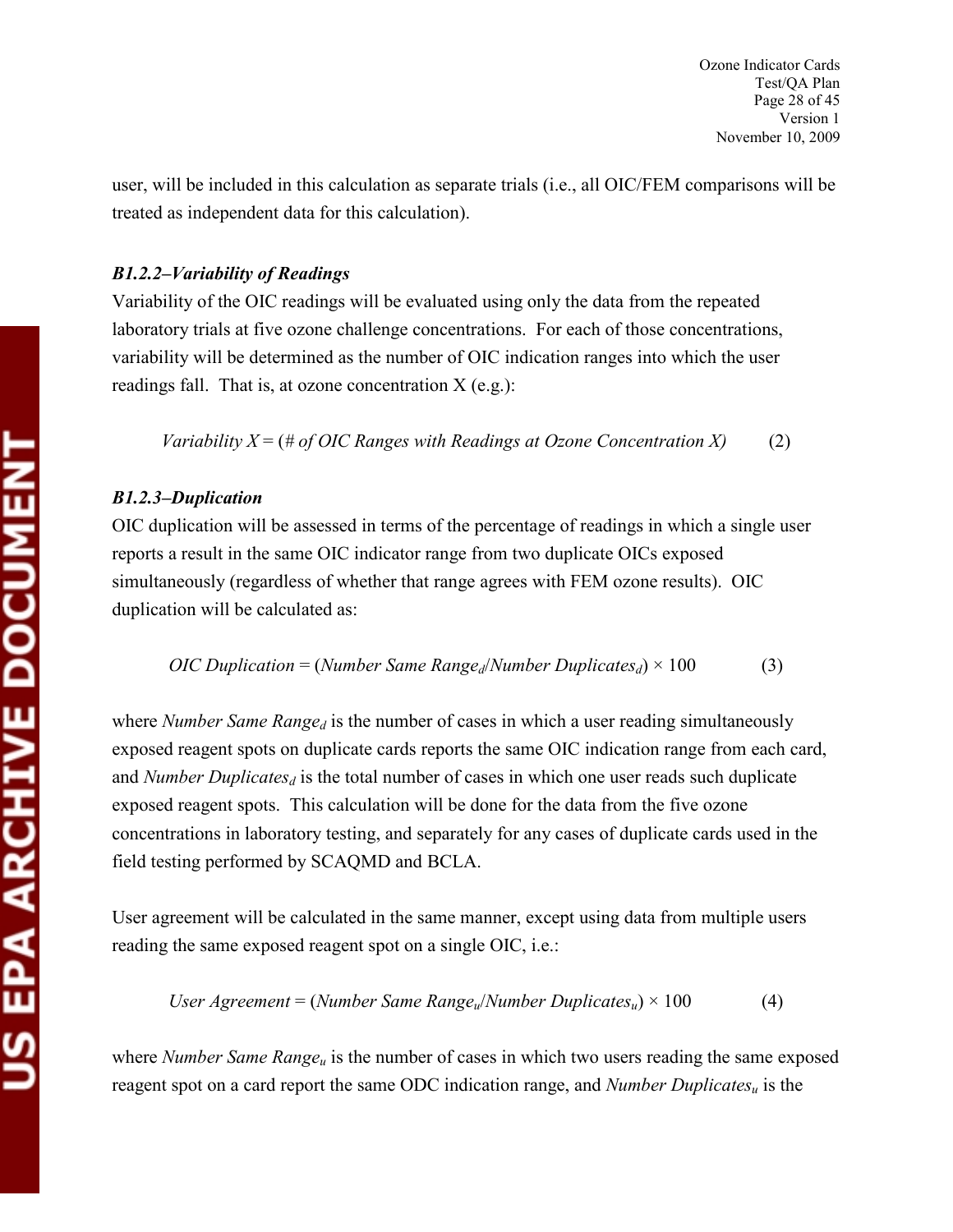total number of cases in which two users read the same exposed reagent spot. This calculation will be done for the data from the duplicate users with five ozone concentrations in laboratory testing, and separately for any cases of duplicate users in the field testing performed by SCAQMD and BCLA.

# *B1.2.4–Effect of Light Intensity*

The effect of light intensity on OIC performance will be assessed using the data from the laboratory testing (section B1.1.4), by calculating the accuracy, variability, and OIC duplication of readings (Sections B1.2.1 through B1.2.3) of the test data at each of the three light intensity conditions. Those results will be compared to indicate whether light intensity has any apparent effect on the OIC performance at a constant ozone concentration. Accuracy or OIC duplication results that differ by more than 20% accuracy or 20% duplication will be taken as evidence of a significant light intensity effect. Similarly, variability results that differ by one or more OIC indication ranges will be taken as evidence of a significant light intensity effect.

# *B.1.2.5–Effect of Ambient Conditions*

The effect of temperature, RH, and wind speed on OIC readings will be assessed by segregating the SCAQMD results into those that are accurate relative to the FEM (as defined in Section B1.2.1), and those that are inaccurate. The temperature, RH, and wind speed data provided by SCAQMD for these two data sets will then be compared to assess whether the conditions associated with inaccurate OIC readings are significantly different from those associated with accurate OIC readings. Comparison of the data sets for significance of differences will be based on t-test comparisons of means. Should data sets contain small numbers of samples  $(n < 10)$ , comparison of ranges will be used as an alternative procedure, based on tabulated values of  $C_n$ and the equation:

$$
\mu = \overline{x} \pm C_n R \tag{5}
$$

where  $\mu$  is the population mean,  $\bar{x}$  is the mean of a small set of samples, and R is the range of values.<sup>5</sup>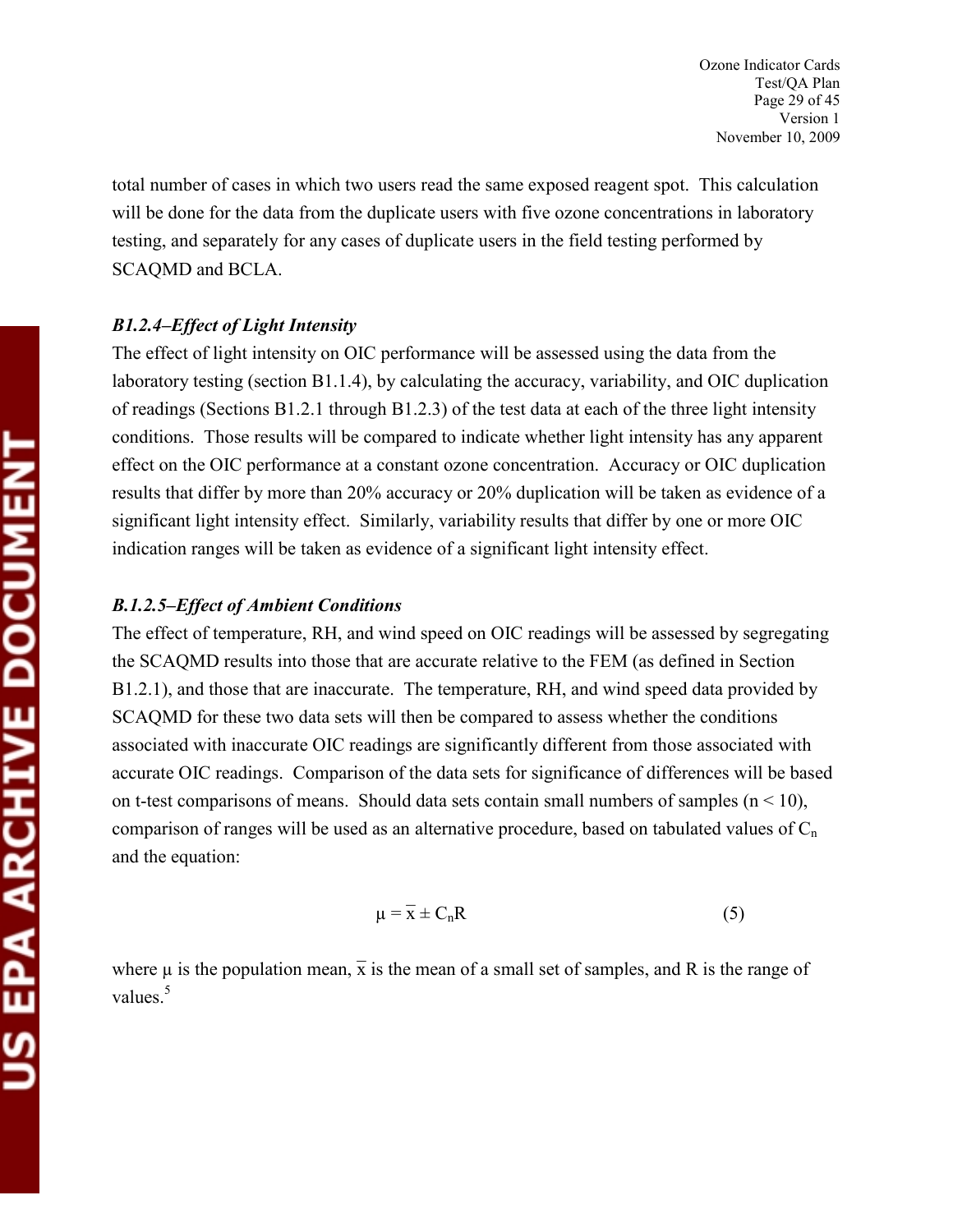# **B1.3 Reporting**

The statistical comparisons described above will be conducted separately for each OIC being tested, and user comments on the operational factors will be compiled and reported. The data for each OIC will be kept separate from data for all other OIC's, and no intercomparison of the data from different vendors' OICs will be performed at any time. A verification report will be prepared for each OIC tested, that presents the test procedures and test data, as well as the results of the statistical evaluation of those data.

Operational aspects of the OICs will be recorded by testing staff at the time of use, and summarized in the verification report. The verification report will briefly describe the ETV program, the AMS Center, the test equipment and test conditions, and the procedures used in verification testing. The results of the verification test will be stated quantitatively, without comparison to any other OICs tested or comment on the acceptability of the technology's performance. The draft verification report will first be subjected to review by the technology vendor, BCLA, and SCAQMD, and then revised and subjected to a review by EPA and/or other peer reviewers. The EPA comments and the peer review comments will be addressed in further revisions of the report, and the comments and responses will be tabulated to document the peer review process. The reporting and review process will be conducted according to the requirements of the AMS Center QMP.<sup>1</sup>

# <span id="page-32-0"></span>**B2 REFERENCE SAMPLE COLLECTION**

Reference sample collection in this verification consists of monitoring ozone in field and laboratory testing using a properly calibrated FEM analyzer. OIC readings of ozone in air will then be compared with the corresponding response of the FEM. The procedures and records of reference method calibrations will be reviewed for both laboratory and field testing as part of the Technical Systems Audit procedure (Section C1.1).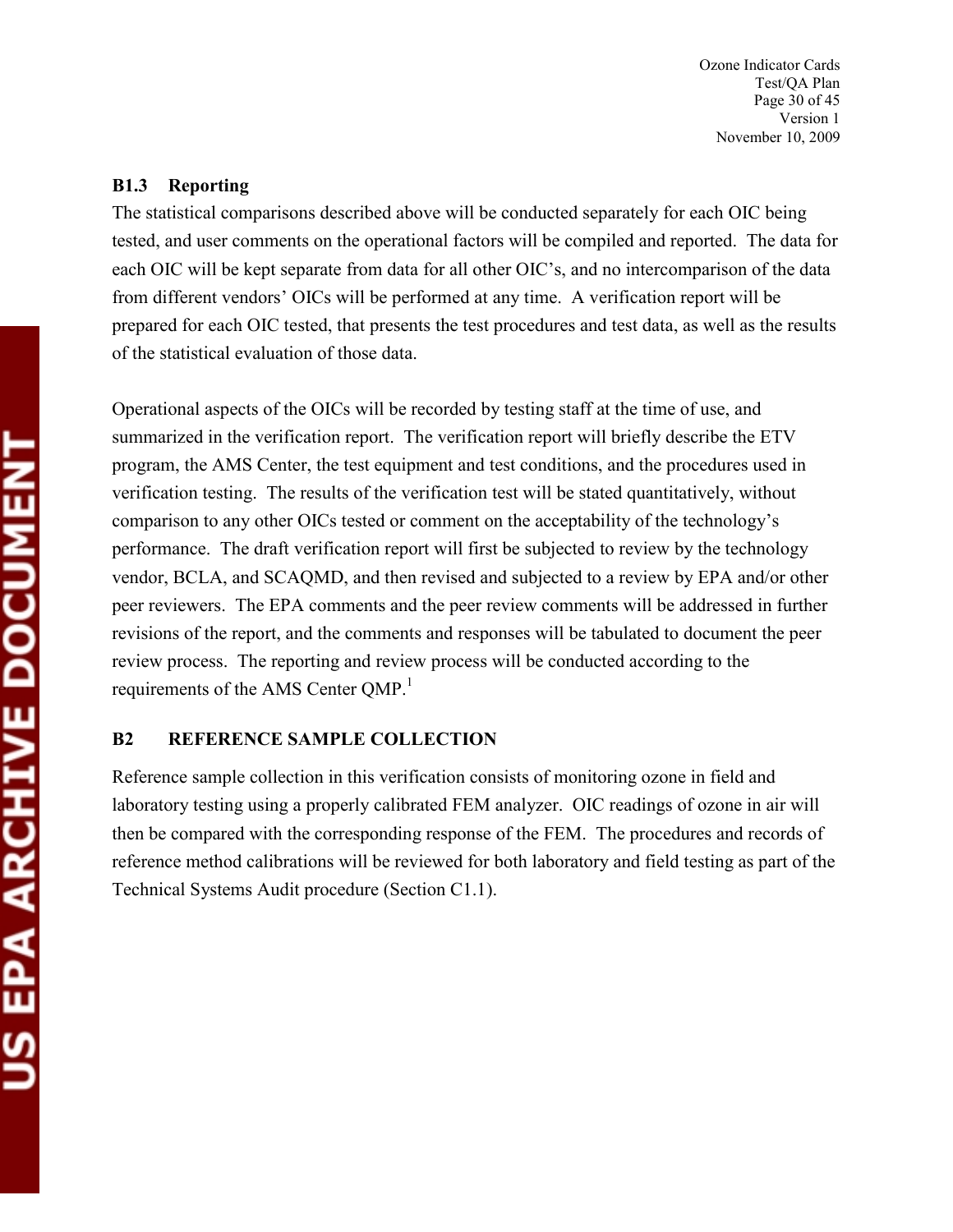#### <span id="page-33-0"></span>**B3 SAMPLE HANDLING AND CUSTODY REQUIREMENTS**

Field data sheets (Appendices A and B) will be filled in by SCAQMD and BCLA representatives. Copies of those sheets will be retained by the respective organization that conducted the field testing, and the originals will be sent to Battelle by tracked shipment (FedEx or similar) for compilation of the data.

#### <span id="page-33-1"></span>**B4 REFERENCE METHOD**

The reference method used for ozone determination in this test is the EPA-established UV absorption FEM, implemented for laboratory testing in the form of a Battelle-owned commercial continuous real-time ozone analyzer. In laboratory testing the FEM analyzer will be operated by Battelle staff according to the manufacturers' instructions, including those for warmup and stabilization time before testing. In field testing, comparable FEM analyzers will be operated by appropriate state or local air quality agencies, with adherence to quality requirements specified for such monitoring in the Code of Federal Regulations. The laboratory FEM ozone analyzer will be operated according to requirements that exceed those for ambient ozone monitoring.<sup>6</sup> Specifically, the laboratory FEM ozone analyzer will be calibrated prior to testing, and then subjected to an ozone zero/span check at the start of each day of testing, using the Environics 6400 ozone transfer standard noted in Section A8. This transfer standard itself will be calibrated against the Dasibi Model 1008 UV primary calibration photometer at the start of testing. In that calibration ozone output of the Environics 6400 will be monitored using the Dasibi photometer at several settings of the Environics 6400, and a calibration curve of output ozone concentration versus Environics setting will be established.

# <span id="page-33-2"></span>**B5 QUALITY CONTROL REQUIREMENTS**

Quality of the laboratory reference ozone measurements will be assured by a calibration of the FEM ozone analyzer before any testing, and a daily one-point check of the FEM analyzer at the start of each day of testing, using the ozone transfer standard. The pre-testing calibration slope must equal  $1 \pm 0.02$  and the coefficient of determination  $(r^2)$  must be greater than 0.95 before testing can proceed. The FEM reading on the one-point daily check must be within 5% of the ozone concentration from the transfer standard before testing can begin on that day. The FEM will be adjusted if necessary to meet that daily requirement. Quality of the field reference measurements will be assured by SCAQMD records of the calibration and maintenance of FEM monitors at the field sites.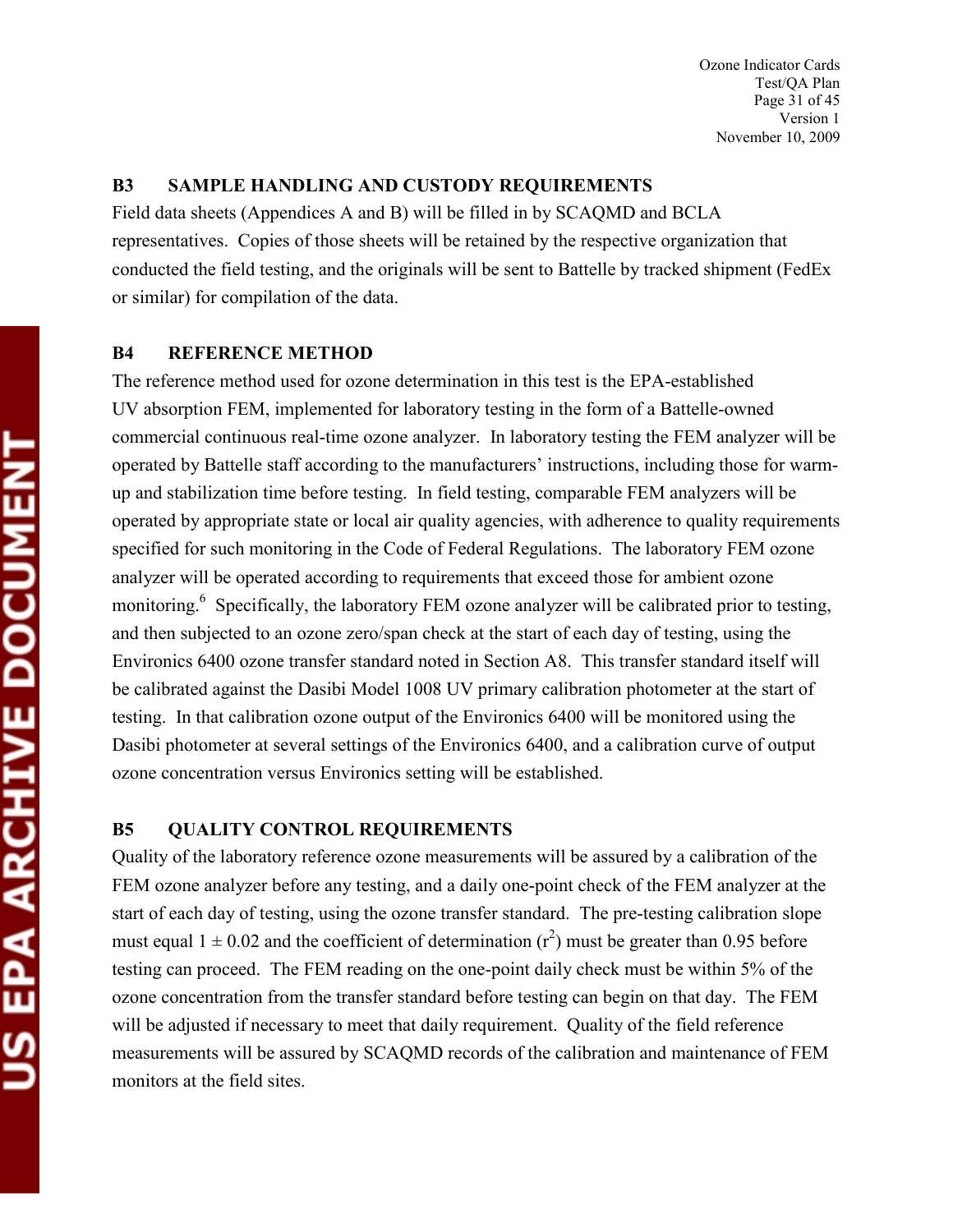# <span id="page-34-0"></span>**B6 INSTRUMENT/EQUIPMENT TESTING, INSPECTION, AND MAINTENANCE**

The Thermo Environmental FEM ozone analyzer owned by Battelle and used as the reference ozone measurement will be tested, inspected, maintained, and calibrated per the manufacturer's operating instructions, so as to meet the quality control requirements stated in Section B5. Other equipment such as the temperature and RH monitoring instruments will be obtained from the Battelle Instrument Services Laboratory and will have been calibrated within the past year.

# <span id="page-34-1"></span>**B7 INSTRUMENT CALIBRATION AND FREQUENCY**

Prior to the start of the OIC laboratory testing a multipoint calibration will be performed on the Battelle FEM analyzer using an Environics Model 6400 ozone generator (transfer standard) that has itself been calibrated against a Dasibi Model 1008 UV primary calibration photometer. This calibration will include ozone concentrations in the range of 10 to 150 ppbv; that range spans all the ozone challenge concentrations to be used in laboratory testing and the full useful range of the OICs. The ozone calibration standards will be generated in dry high purity air. Also, on each day of testing the FEM analyzer will be challenged with zero air and a single point ozone span check. Consistent with CFR requirements, $<sup>6</sup>$  the daily ozone checks will</sup> be in the range of 10 to 100 ppbv and will be supplied to the analyzer through the entire normal sample flow path, including the inlet line, particle filter, and internal analyzer plumbing including the ozone scrubber. However, to assure consistent data quality in laboratory testing of OICs, the daily frequency of these ozone checks greatly exceeds the biweekly frequency required for continuous ambient ozone monitoring.<sup>6</sup>

# <span id="page-34-2"></span>**B8 INSPECTION/ACCEPTANCE OF SUPPLIES AND CONSUMABLES**

All materials, supplies, and consumables will be ordered by the Verification Test Coordinator or designee. Where possible, Battelle will rely on sources of materials and consumables that have been used previously as part of ETV verification testing without problems.

# <span id="page-34-3"></span>**B9 NON-DIRECT MEASUREMENTS**

Data published previously in the scientific literature will not be used to evaluate the vendor's technology during this verification test.

# <span id="page-34-4"></span>**B10 DATA MANAGEMENT**

Various types of data will be acquired and recorded electronically or manually by Battelle, SCAQMD, and BCLA during this verification test. Table 3 summarizes the types of data to be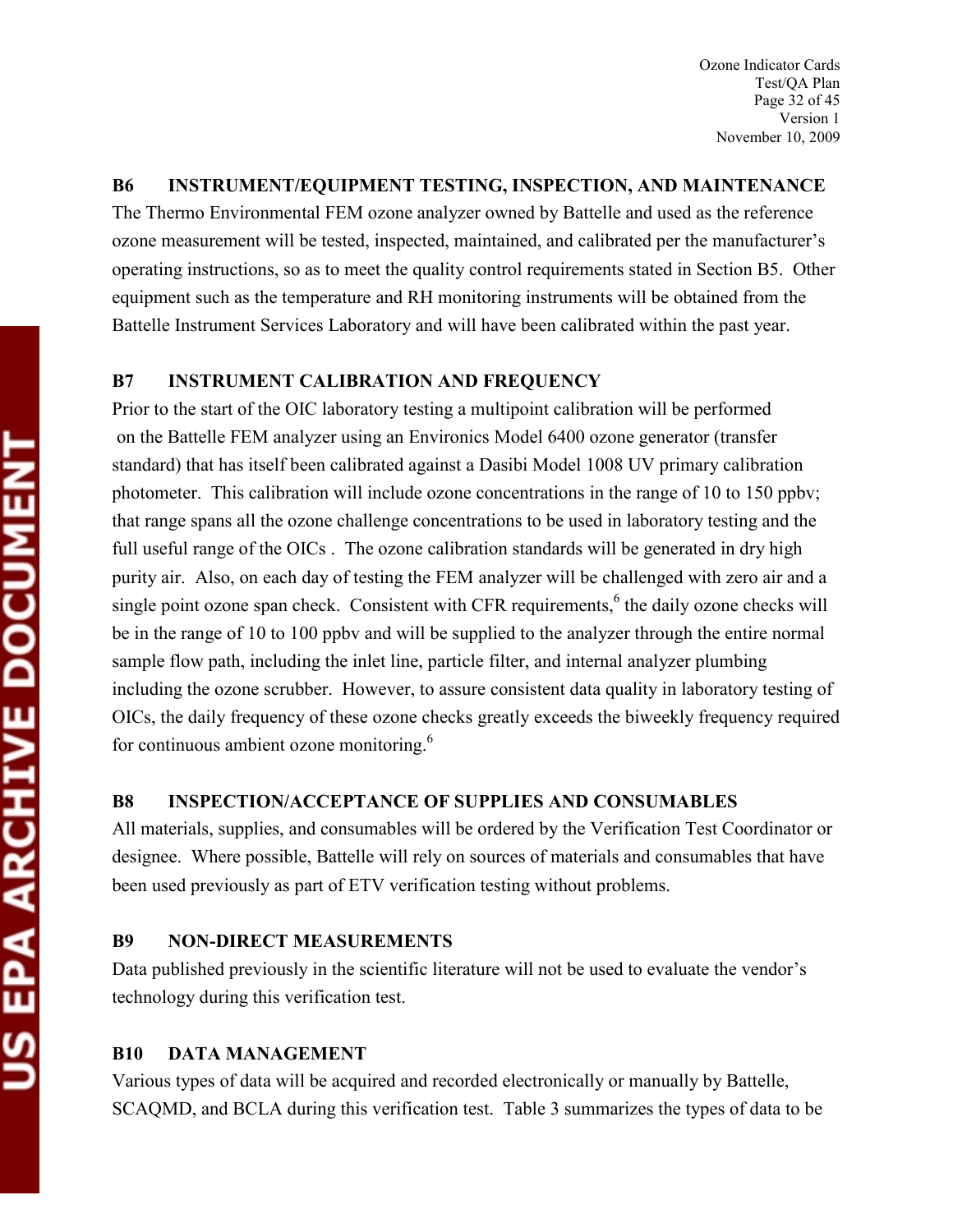recorded, how and by whom the data will be recorded, and how the data will be treated or used. All observations relevant to the laboratory testing of the OICs will be documented by Battelle staff in laboratory record books. Results from the laboratory FEM and temperature and RH monitors will be recorded in electronic format. Preprinted data sheets (Appendix A) will be used by SCAQMD to record OIC readings, ozone, temperature, RH, and operator observations in the field. It will also be requested that electronic files be provided by SCAQMD to document ozone, temperature, and RH. Preprinted data sheets (Appendix B) will be used by BCLA to record OIC readings and operator observations in the field.

All Battelle LRBs, record books and files are stored indefinitely, either by the Verification Test Coordinator or Battelle's Records Management Office. EPA will be notified before disposal of any files.

Records generated by any Battelle staff during the verification test will be reviewed by a Battelle staff member within two weeks of generation, before the records are used to calculate, evaluate, or report verification results. This review will be performed by a Battelle technical staff member involved in the verification test, but not the staff member who originally received or generated the record. The review will be documented by the person performing the review by adding his/her initials and date to the hard copy of the record being reviewed. Data entered from hard copy records into spreadsheets will be reviewed in hard copy within the two-week window. Spreadsheet entries will be checked as part of the ADQ (Section C1.3). In addition, any calculations performed by Battelle staff will be spot-checked by another Battelle technical staff member to ensure that calculations are performed correctly. All such calculations will be done by incorporating Equations 1 to 5 from Section B1.2 into electronic spreadsheets as formulae, and this spot-checking will be done by reviewing the correctness of the entered formulae. The data obtained from this verification test will be compiled and reported independently for each COA tested.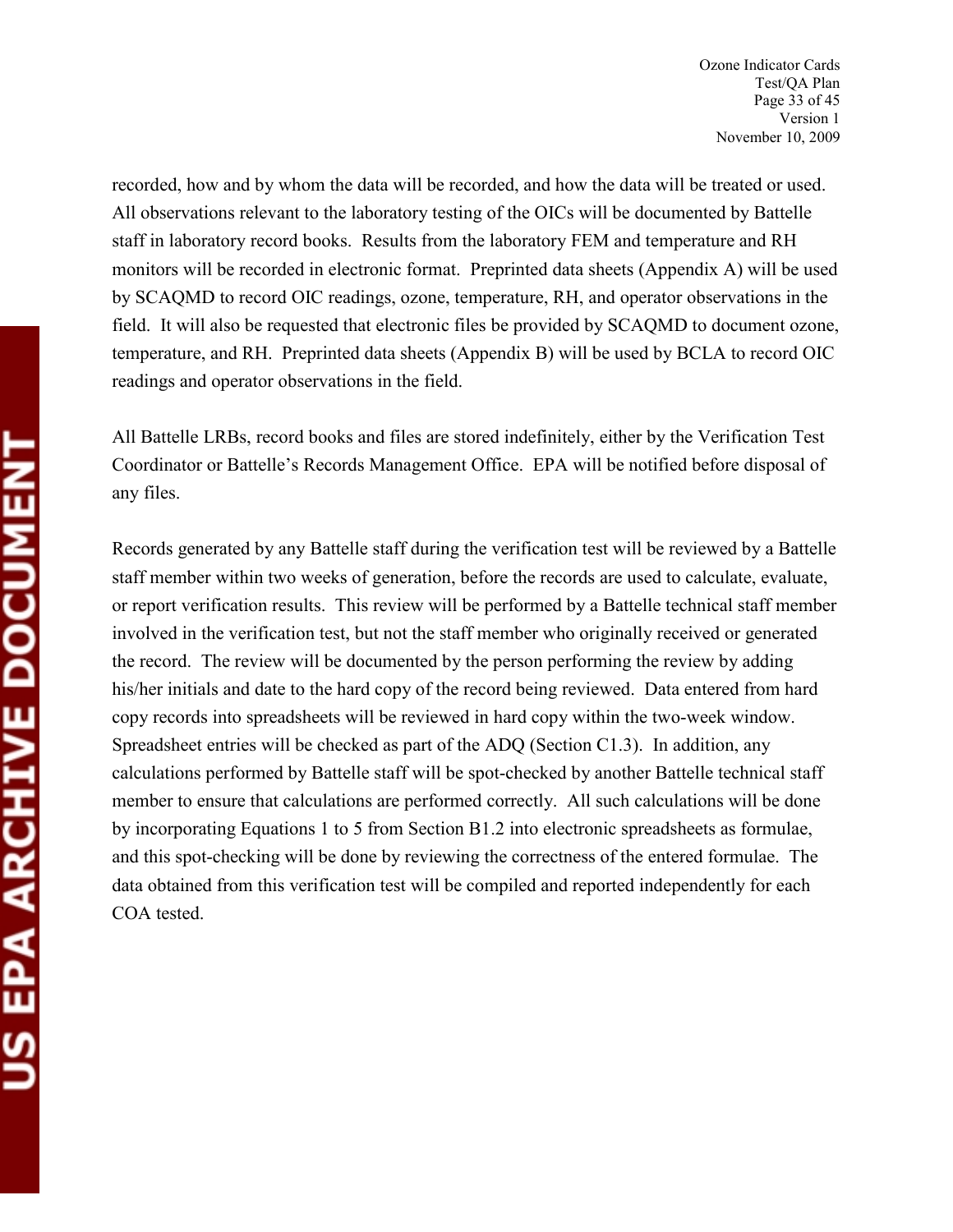<span id="page-36-0"></span>Ozone Indicator Cards Test/QA Plan Page 34 of 45 Version 1 November 10, 2009

| <b>Data to Be Recorded</b>                                        | <b>Where Recorded</b>                                               | <b>How Often Recorded</b>                                                    | <b>Disposition of Data</b>                                                                                  |
|-------------------------------------------------------------------|---------------------------------------------------------------------|------------------------------------------------------------------------------|-------------------------------------------------------------------------------------------------------------|
| Dates, times, and details<br>of laboratory test events            | Battelle record books                                               | Start/end of test<br>procedure, and at each<br>change of a test<br>parameter | Used to organize/check test<br>results; manually<br>incorporated in electronic<br>spreadsheets as necessary |
| Laboratory FEM QA<br>results                                      | Battelle record books, or<br>electronically                         | At FEM calibration or re-<br>calibration                                     | Incorporated in verification<br>report as necessary                                                         |
| Temperature, RH, light<br>intensity data in<br>laboratory testing | Recorded electronically<br>and noted in Battelle<br>record books    | Start/end of test<br>procedure, and at each<br>change of a test<br>parameter | Incorporated in verification<br>report as necessary                                                         |
| Laboratory OIC<br>readings                                        | Battelle record books                                               | At each reading                                                              | Converted to spreadsheet for<br>statistical analysis and<br>comparisons                                     |
| OIC readings at field<br>sites                                    | Field data sheets by<br><b>SCAQMD</b> or BCLA                       | At each reading                                                              | Converted to spreadsheet for<br>statistical analysis and<br>comparisons                                     |
| FEM readings,<br>temperature, RH, wind<br>speed at field sites    | Field data sheets or<br>recorded electronically by<br><b>SCAQMD</b> | Coincident with OIC<br>exposures to ambient air                              | Converted to spreadsheets for<br>statistical analysis and<br>comparisons                                    |
| User observations at<br>field sites                               | Field data sheets by<br><b>SCAQMD</b> or <b>BCLA</b>                | At each use of OICs                                                          | Incorporated in verification<br>report as necessary                                                         |

#### **Table 3. Summary of Data Recording Process**

Field data sheets filled out by SCAQMD or BCLA representatives will be reviewed by the lead SCAQMD or BCLA representative for completeness and consistency within one week after they are filled out. SCAQMD and BCLA will then retain copies of their respective data sheets and send the originals to Battelle. The Battelle Test Coordinator or Quality Manager will review all such data sheets immediately upon receipt. Any corrections needed in how SCAQMD or BCLA representatives fill in the forms will be implemented immediately.

Among the QA activities conducted by Battelle QA staff will be an audit of data quality. This audit will consist of a review by the Battelle Quality Manager of at least 10% of the test data. During the course of any such audit, the Battelle Quality Manager will inform the technical staff of any findings and any immediate corrective action that should be taken. If serious data quality problems exist, the Battelle Quality Manager will notify the AMS Center Manager, who is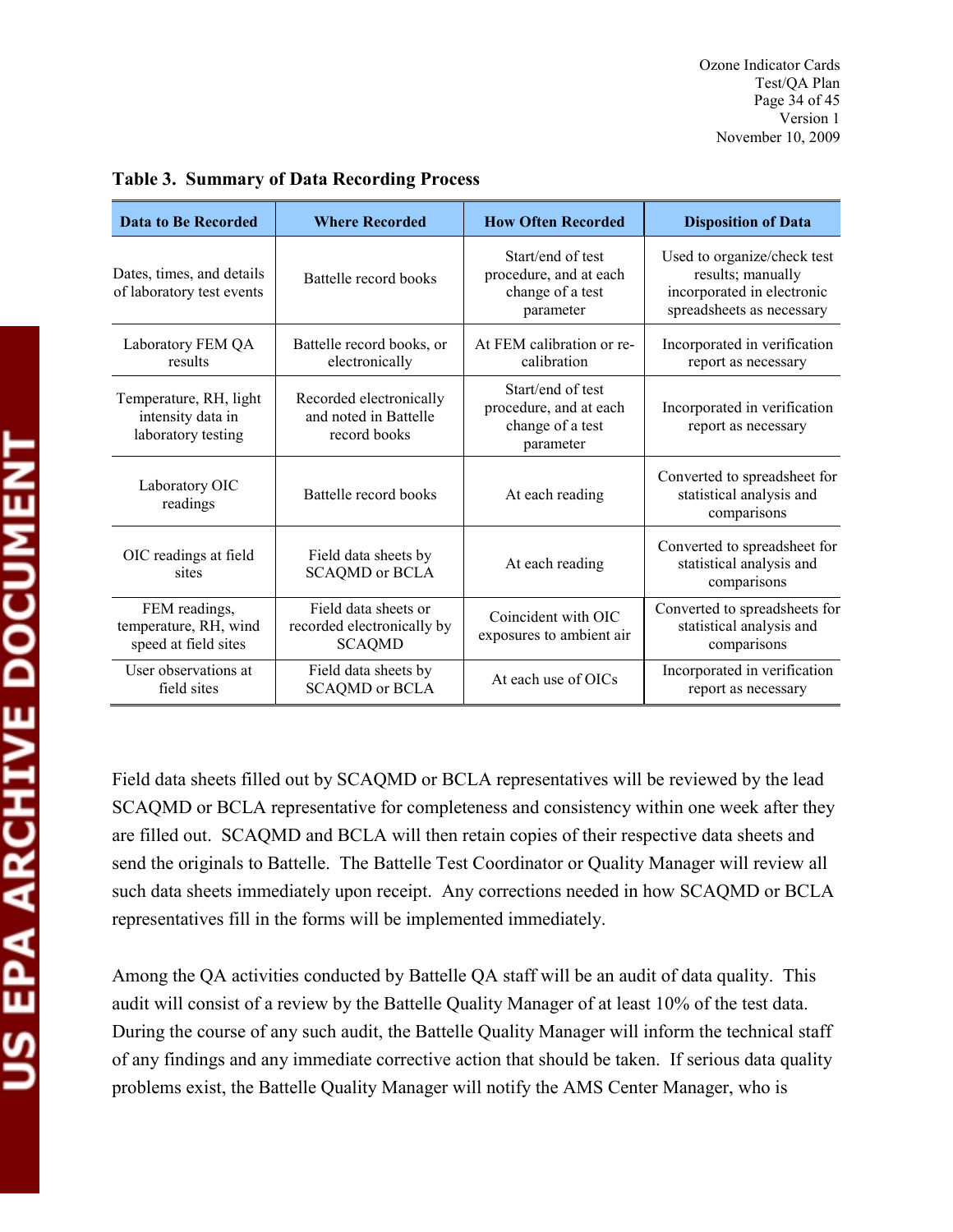authorized to stop work. Once the assessment report has been prepared, the Verification Test Coordinator will ensure that a response is provided for each adverse finding or potential problem, and will implement any necessary follow-up corrective action. The Battelle Quality Manager will ensure that follow-up corrective action has been taken.

Field data sheets, laboratory record book entries, and other hard copy data will be converted to Portable Document Format (.pdf) files and submitted to the EPA Quality Manager along with compiled Excel files of test data within two weeks after Battelle's ADQ is completed. The EPA Quality Manager may conduct an ADQ, at her discretion, and appropriate action will be taken in response to any findings.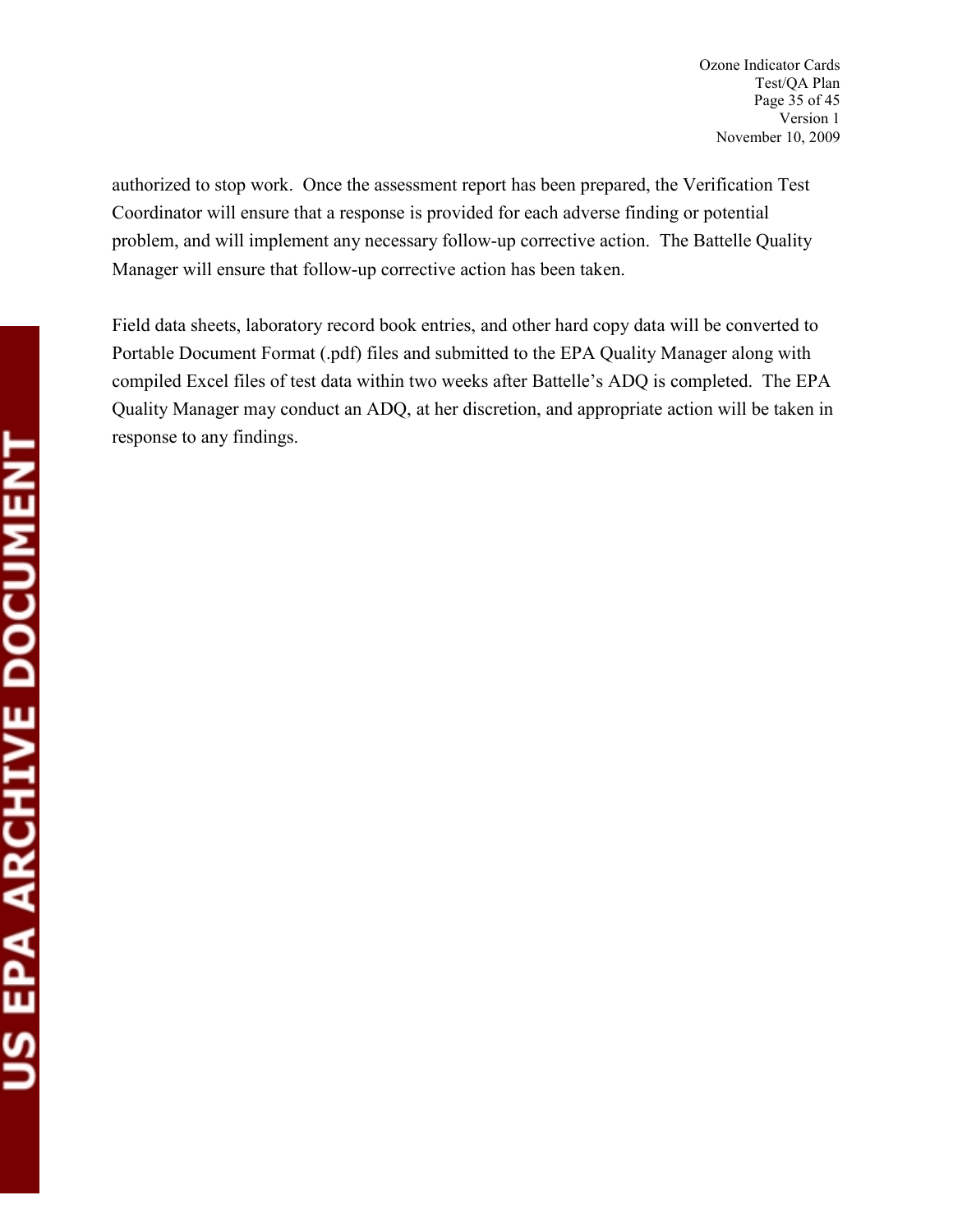<span id="page-38-0"></span>Ozone Indicator Cards Test/QA Plan Page 36 of 45 Version 1 November 10, 2009

#### **SECTION C**

#### **ASSESSMENT AND OVERSIGHT**

#### <span id="page-38-1"></span>**C1 ASSESSMENTS AND RESPONSE ACTIONS**

Every effort will be made in this verification test to anticipate and resolve potential problems before the quality of performance is compromised. One of the major objectives of this test/QA plan is to establish mechanisms necessary to ensure this. The procedures described in this test/QA plan, which is peer reviewed by a panel of outside experts, implemented by the technical staff and monitored by the Verification Test Coordinator, will give information on data quality on a day-to-day basis. The responsibility for interpreting the results of these checks and resolving any potential problems resides with the Verification Test Coordinator. Technical staff have the responsibility to identify problems that could affect data quality or the ability to use the data. Any problems that are identified will be reported to the Verification Test Coordinator, who will work with the Battelle Quality Manager to resolve any issues. Action will be taken to control the problem, identify a solution to the problem, and minimize losses and correct data, where possible. Independent of any EPA QA activities, Battelle will be responsible for ensuring that the audits described below are conducted as part of this verification test.

#### **C1.1 Technical Systems Audits**

The Battelle Quality Manager will perform a technical systems audit (TSA) at least once during this verification test, in both the laboratory and field testing locations. The purpose of this audit is to ensure that the verification test is being performed in accordance with the AMS Center  $QMP$ , this test/QA plan, and the published reference method. In the TSA, the Battelle Quality Manager or a designee may review the reference method used, compare actual test procedures to those specified or referenced in this plan, and review data acquisition and handling procedures. In the laboratory, the Battelle Quality Manager may inspect the ozone challenge delivery system, observe the ozone monitoring and test procedures, and review data records. He may also check calibration certifications for test measurement devices. In the field the Battelle Quality Manager may inspect SCAQMD site QA records, observe SCAQMD and BCLA test procedures, and review data records. At his discretion, the Battelle Quality Manager may conduct a TSA at both SCAQMD and BCLA sites in both the Fall 2009 and Summer 2010 field periods (see Section A7.2). A TSA report will be prepared, including a statement of findings and the actions taken to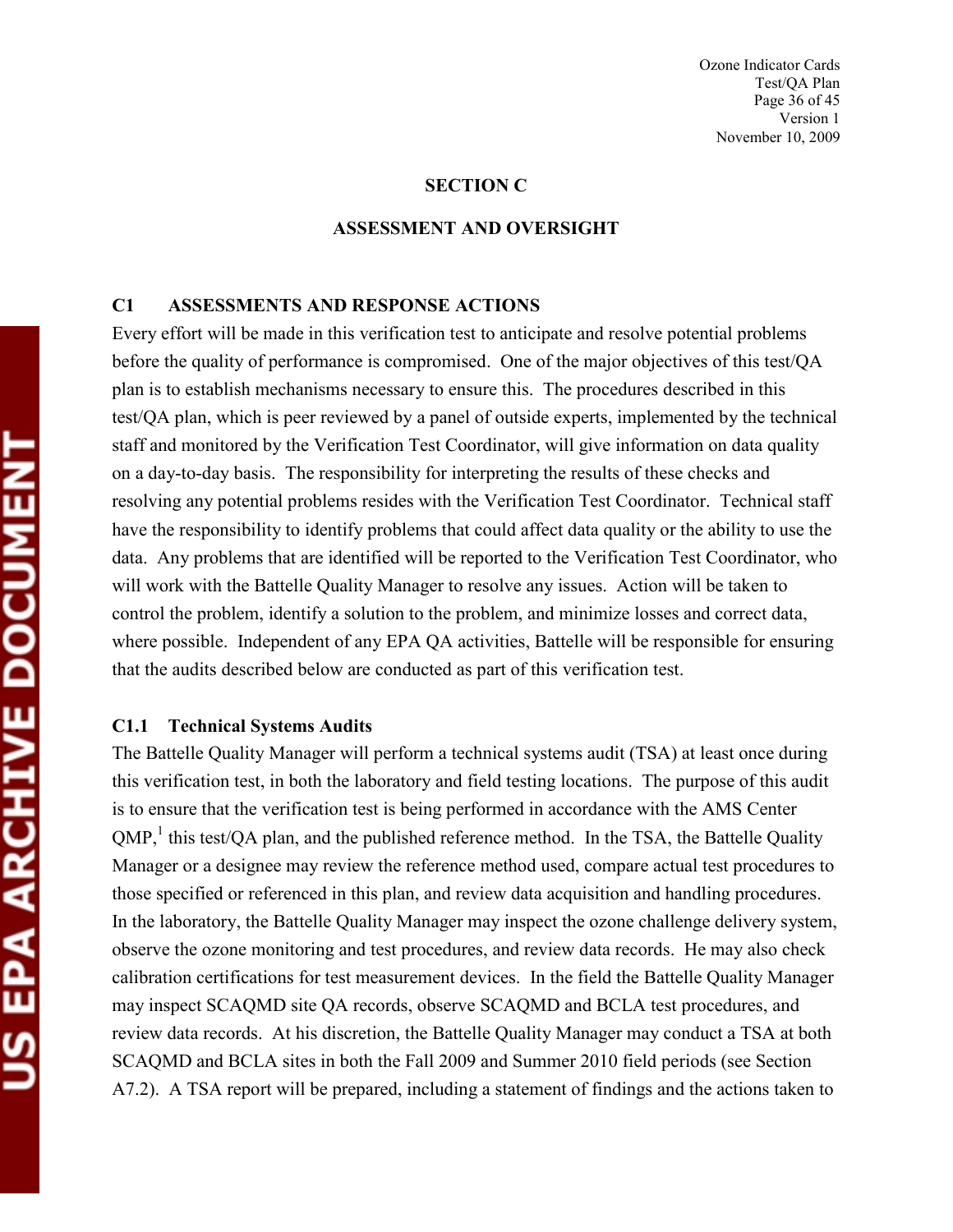address any adverse findings. The EPA AMS Center Quality Manager will receive a copy of Battelle's TSA report. At EPA's discretion, EPA QA staff may also conduct an independent TSA during the verification test. The TSA findings will be communicated to technical staff at the time of the audit and documented in a TSA report.

# **C1.2 Performance Evaluation Audit**

A PE audit of the ozone measurements will be done to confirm the accuracy of the Battelleowned Dasibi 1008 UV photometer as the basis for the FEM calibration in this verification. A side-by-side comparison will be done to establish the traceability of the Battelle Dasibi 1008 UV photometer relative to the standard photometer owned by the Ohio EPA, which is also a Dasibi 1008, and which is traceable to the primary ozone standard reference photometer located at EPA Region 5, Chicago, Illinois. In the side-by-side comparison, agreement of the Battelle and Ohio EPA photometers within 2% or 1 ppbv ozone (whichever is larger) will be the target. Should agreement fall outside this tolerance, the Battelle photometer data will be corrected to match the Ohio EPA photometer readings.

# **C1.3 Audit of Data Quality**

The Battelle Quality Manager will audit at least 10% of the verification data acquired in the verification test. The Battelle Quality Manager will trace the data from initial acquisition, through spreadsheet entry, reduction and statistical comparisons, to final reporting. All calculations performed on the data undergoing the audit will be checked.

# **C1.4 QA/QC Reporting**

Each assessment and audit will be documented in accordance with Sections 3.3.4 and 3.3.5 of the AMS Center QMP.<sup>1</sup> The results of all audits will be submitted to EPA. Assessment reports will include the following:

- Identification of any adverse findings or potential problems
- Response to adverse findings or potential problems
- Recommendations for resolving problems
- Confirmation that solutions have been implemented and are effective
- Citation of any noteworthy practices that may be of use to others.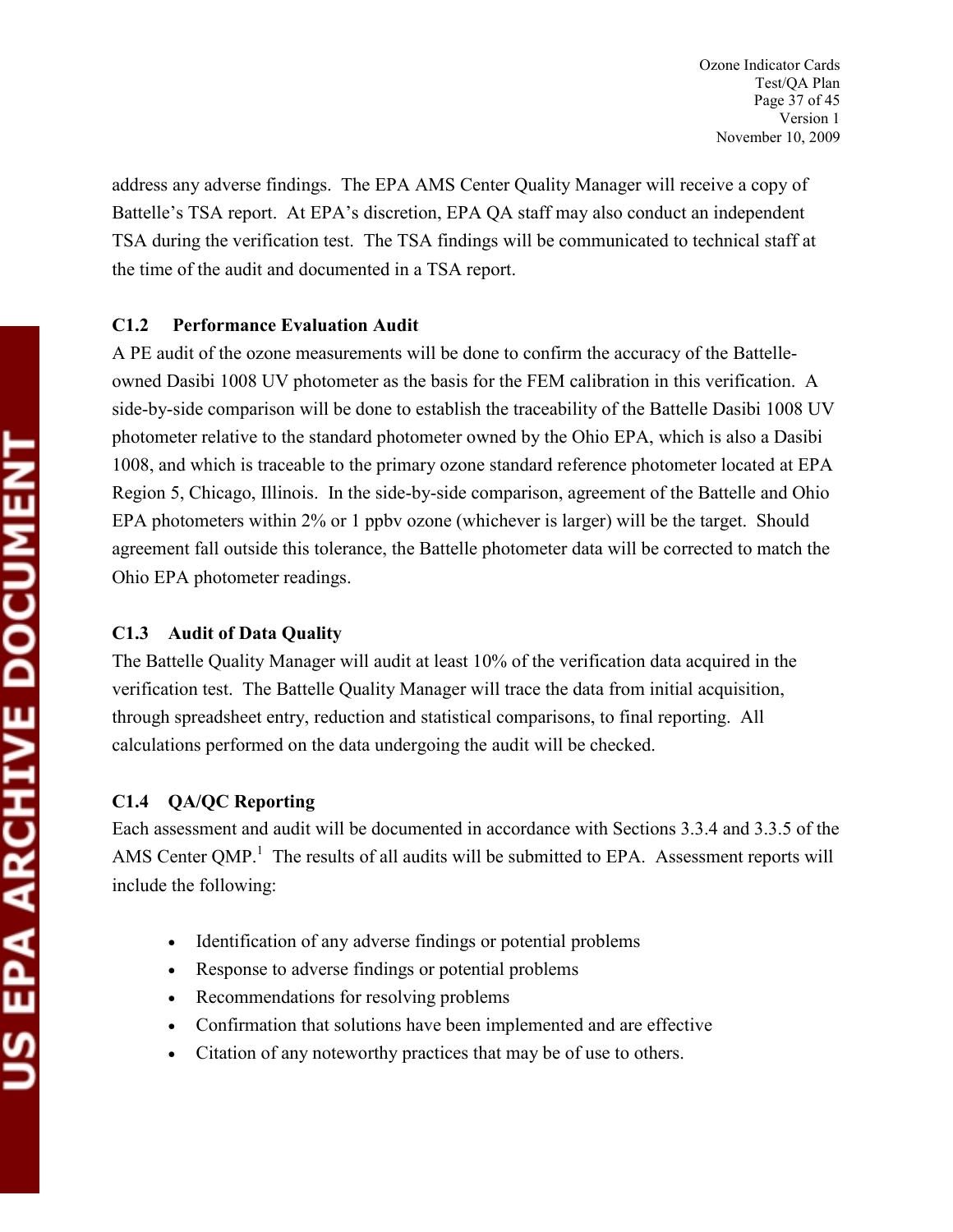Ozone Indicator Cards Test/QA Plan Page 38 of 45 Version 1 November 10, 2009

#### <span id="page-40-0"></span>**C2 REPORTS TO MANAGEMENT**

The Battelle Quality Manager, during the course of any assessment or audit, will identify to the technical staff performing experimental activities any immediate corrective action that should be taken. If serious quality problems exist, the Battelle Quality Manager will notify the AMS Center Manager, who is authorized to stop work. Once the assessment report has been prepared, the Verification Test Coordinator will ensure that a response is provided for each adverse finding or potential problem and will implement any necessary follow-up corrective action. The Battelle Quality Manager will ensure that follow-up corrective action has been taken. The test/QA plan and final report are reviewed by EPA AMS Center QA staff and EPA AMS Center program management staff. Upon final review and approval, both documents will then be posted on the ETV website (www.epa.gov/etv).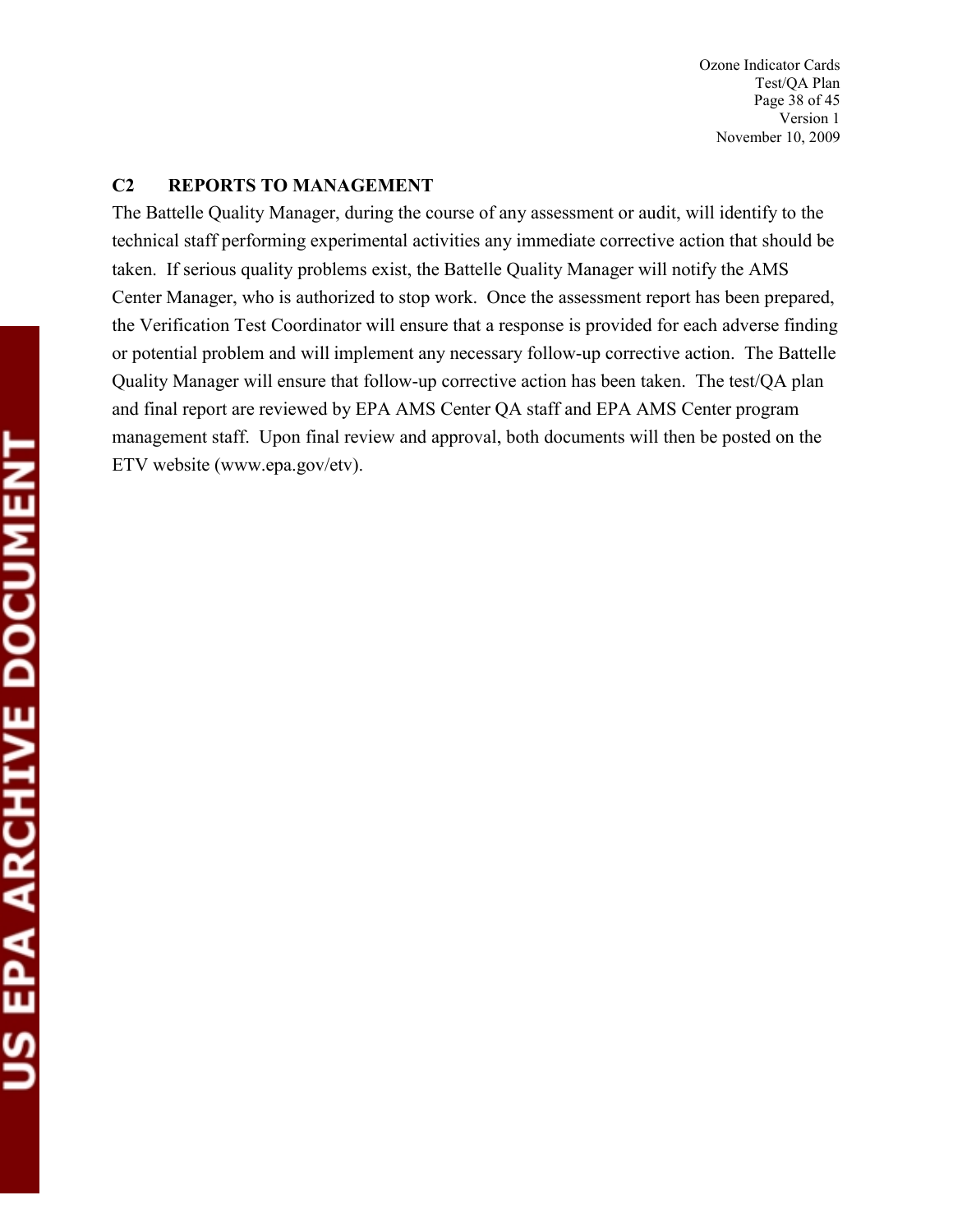#### <span id="page-41-0"></span>**SECTION D**

#### **DATA VALIDATION AND USABILITY**

#### <span id="page-41-1"></span>**D1 DATA REVIEW, VALIDATION, AND VERIFICATION REQUIREMENTS**

The key data review requirements for the verification test are stated in Section B10 of this test/QA plan. The QA audits described in Section C1 of this document, including the audit of data quality, are designed to assure the quality of the data. Data will be verified for completeness, correctness, and compliance with the procedures as written in this test/QA plan.

#### <span id="page-41-2"></span>**D2 VALIDATION AND VERIFICATION METHODS**

Section C of this test/QA plan provides a description of the validation safeguards employed for this verification test. Data validation and verification efforts include the use of an EPA-certified FEM and appropriate ozone calibration equipment, and the performance of TSA and data audits as described in Section C. An audit of data quality will be conducted by the Battelle Quality Manager to ensure that data review and validation procedures were completed, and to assure the overall quality of the data. Any findings will be communicated to technical staff at the time of the audit and documented in a report.

#### <span id="page-41-3"></span>**D3 RECONCILIATION WITH USER REQUIREMENTS**

The purpose of this test is to evaluate the performance of OICs. The data obtained should include thorough documentation to allow verification of the performance of each OIC. Potential limitations of the data are primarily expected to take the form of incomplete recording of data on test forms, e.g., card numbers, reagent spot numbers, site or user identification. Such limitations will be minimized by instructions for use of the forms, review of the data forms, and prompt correction of recording procedures. The data review and validation procedures described in the previous sections will assure that data meet these requirements and are accurately presented in the evaluation reports generated from this test. Data for which incomplete recording cannot be resolved will be retained but will be flagged and not used for OIC verification.

This test/QA plan and the resulting ETV verification report(s) will be subjected to review by the OIC vendors, BCLA, SCAQMD, EPA, and expert peer reviewers. These reviews will assure that this test/QA plan and the resulting report(s) meet the needs of potential users of OICs. The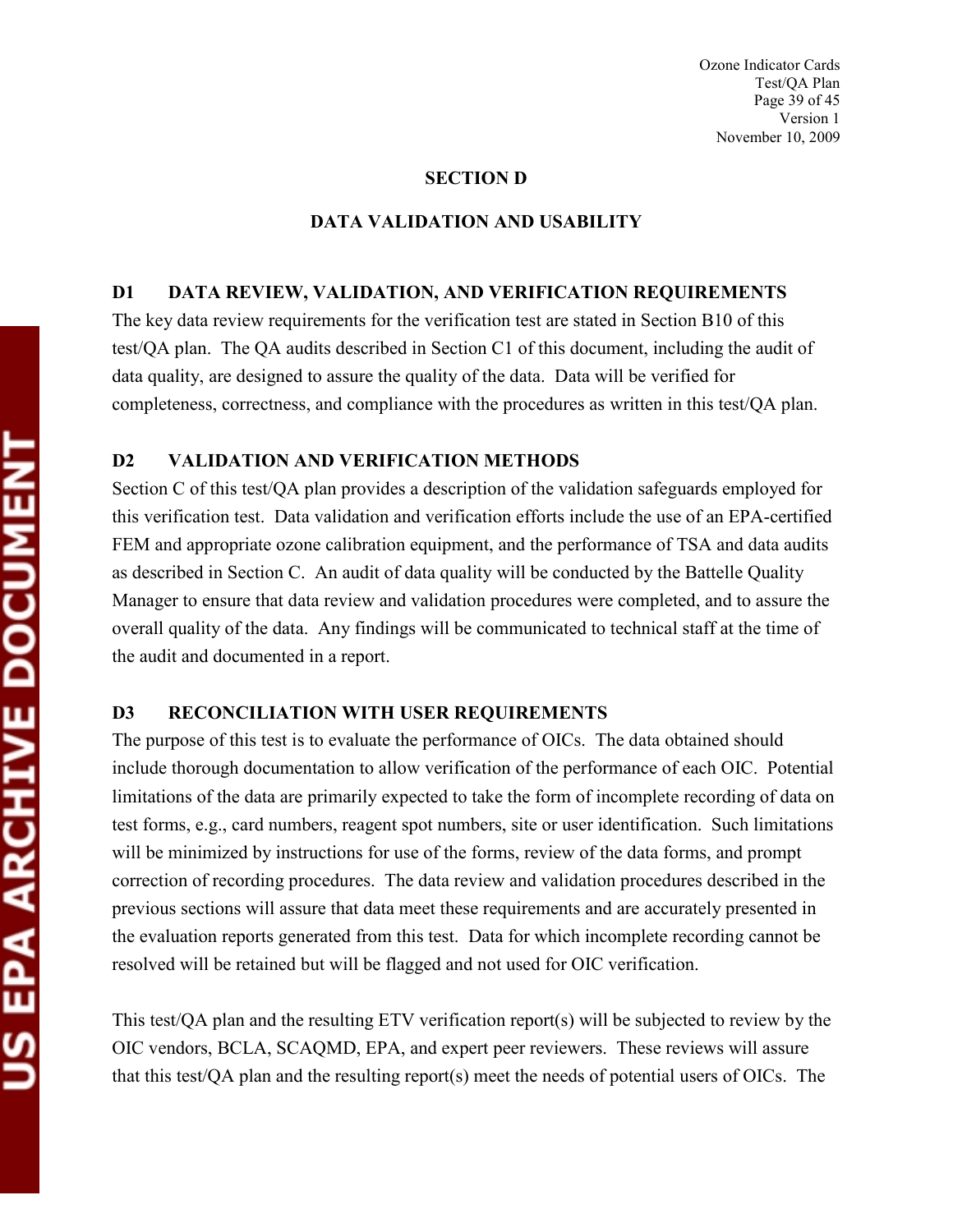final report(s) will be submitted to EPA in Word and Adobe PDF compliant format and subsequently posted on the ETV website.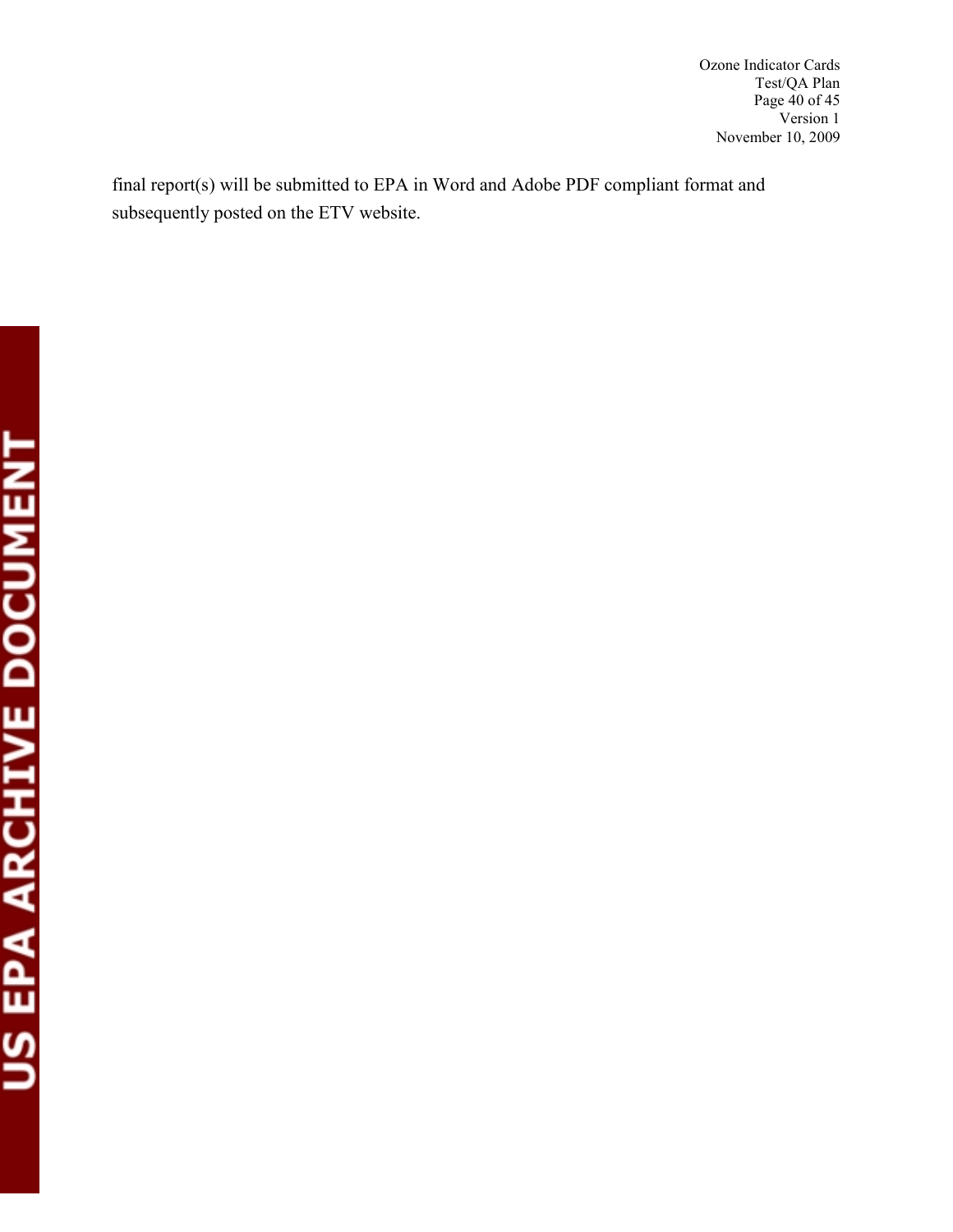# <span id="page-43-0"></span>**SECTION E**

# **REFERENCES**

- 1. *Quality Management Plan (QMP) for the ETV Advanced Monitoring Systems Center, Version 7.0,* Environmental Technology Verification Program, Battelle, November 2008.
- 2. Environmental Technology Verification Program *Quality Management Plan.* Version 3.0, EPA/600/R-08/009, January, 2008.
- 3. Federal Reference and Equivalent Methods established by Code of Federal Regulations, Title 40, Part 53; a list of commercial devices designated as Reference or Equivalent Methods is available at [http://www.epa.gov/ttn/amtic/criteria.html.](http://www.epa.gov/ttn/amtic/criteria.html)
- 4. Leston, A.L., W.M. Ollison, C.W. Spicer, and J. Satola, J. Air Waste Manage. Assoc., 55, 1464-1472, 2005.
- 5. Statistics in Quantitative Analysis, in Chemical Analysis, H.A. Laitinen, McGraw-Hill, New York, 1960.
- 6. Code of Federal Regulations, Title 40 Chapter 1 Part 58 Appendix A Quality Assurance Requirements for SLAMS, SPMs, and PSD Air Monitoring, Environmental Protection Agency, July 1, 2009 edition.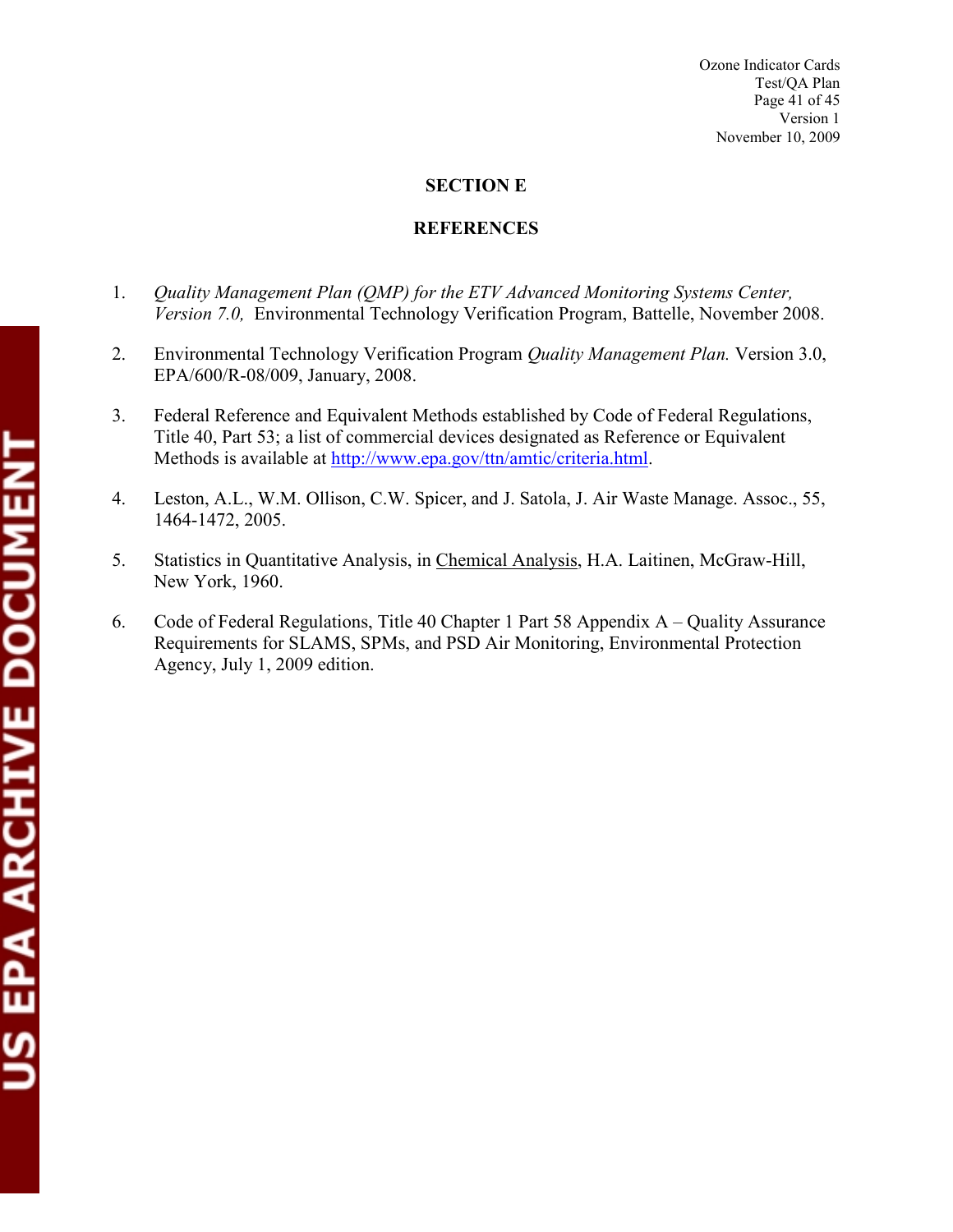Ozone Indicator Cards Test/QA Plan Page 42 of 45 Version 1 November 10, 2009

**Appendix A**

**Field Data Sheet for Use by SCAQMD**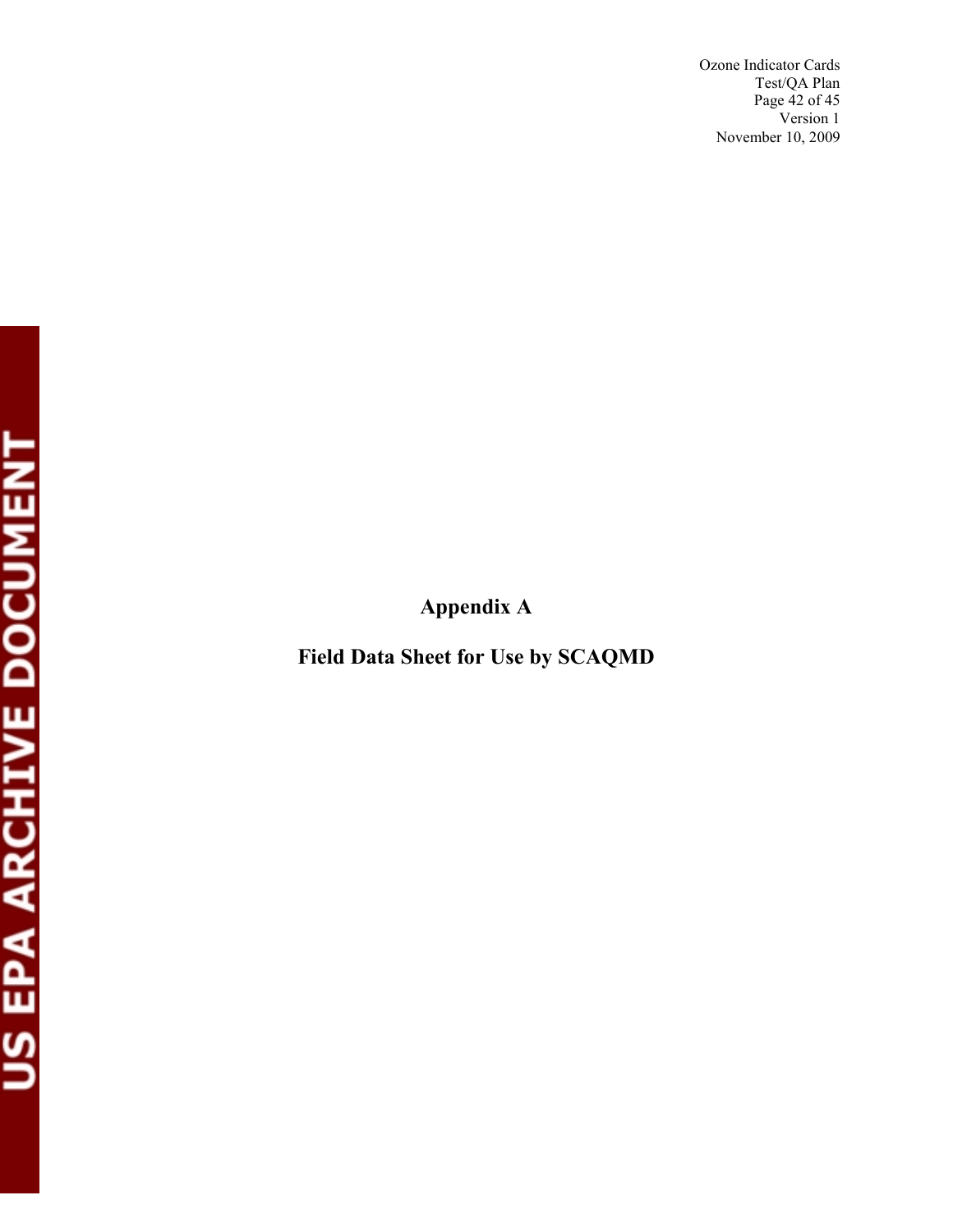# Field Data Sheet for Use by SCAQMD in Verification of Ozone Indicator Cards (OICs)

| OIC Reagent Spot<br><b>Number Number</b> | <u>Time</u><br><b>Start</b> Stop | $Init/Fina$ (ppb) (F) | Reading FEM O <sub>3</sub> Temp RH Wind Spd.<br>$($ %)<br>(mph) |
|------------------------------------------|----------------------------------|-----------------------|-----------------------------------------------------------------|
|                                          |                                  |                       |                                                                 |
|                                          |                                  |                       |                                                                 |
|                                          |                                  |                       |                                                                 |
|                                          |                                  |                       |                                                                 |
|                                          |                                  |                       | _______ _____ ______ ___/___ _______ _____ _____ _____ _____    |
|                                          |                                  |                       |                                                                 |
|                                          |                                  |                       |                                                                 |
|                                          |                                  |                       |                                                                 |
|                                          |                                  |                       |                                                                 |
|                                          |                                  |                       |                                                                 |

a: Init = initial reading when foil first removed from spot;  $Fnl$  = reading after spot exposed to air.

**User Observations:**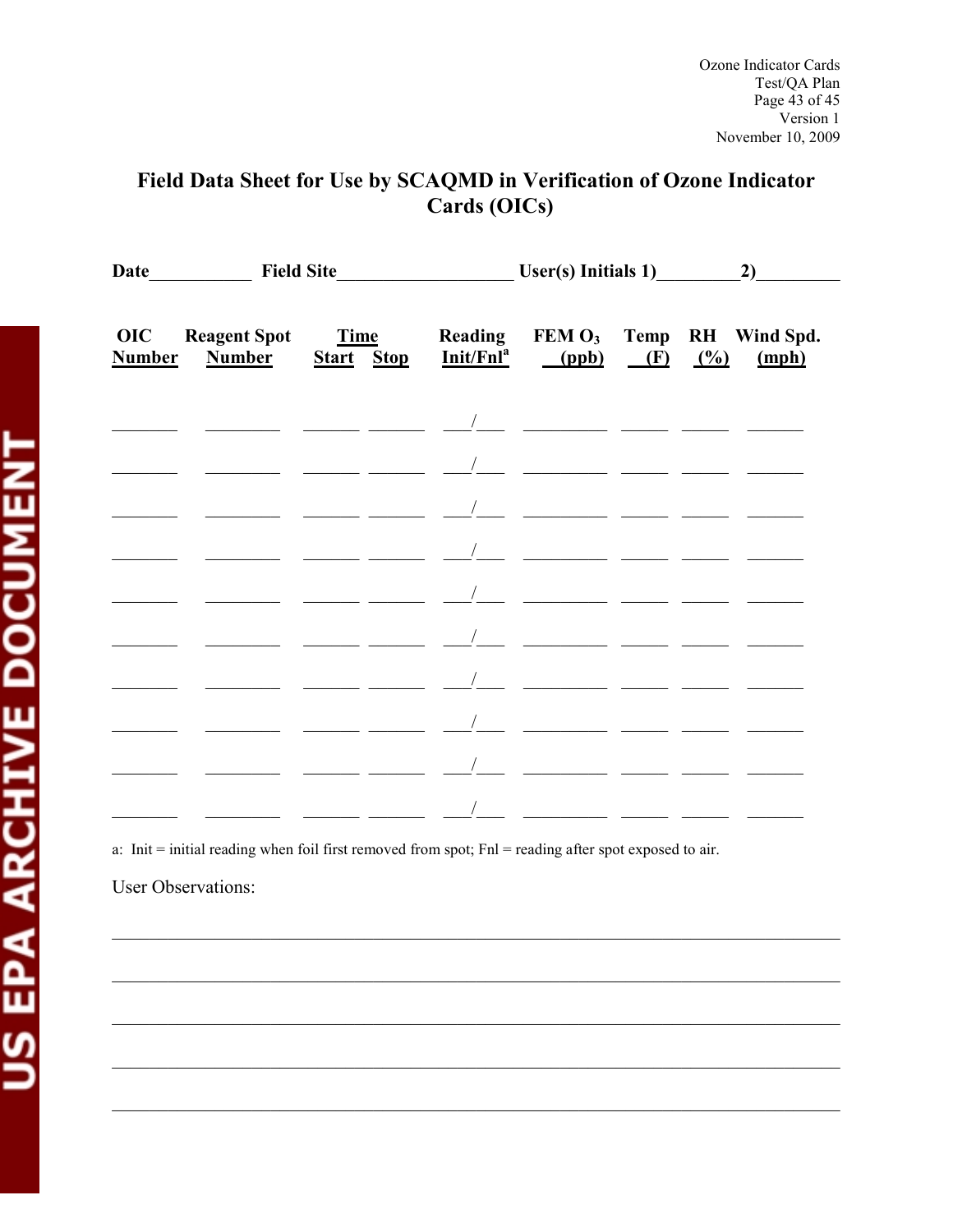Ozone Indicator Cards Test/QA Plan Page 44 of 45 Version 1 November 10, 2009

**Appendix B**

**Field Data Sheet for Use by BCLA**